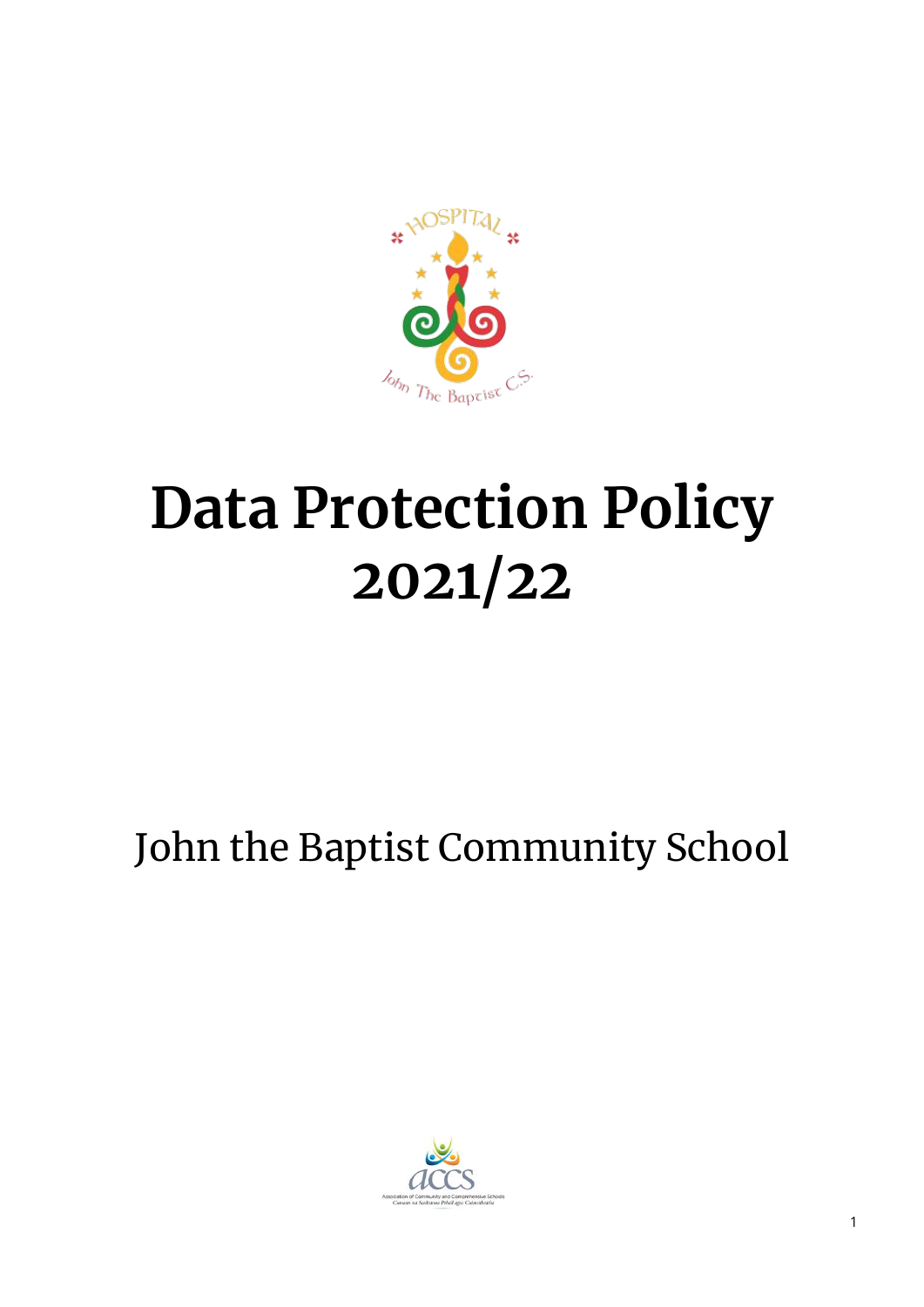### **Contents**

| 1              |    |             |                                                                    |  |
|----------------|----|-------------|--------------------------------------------------------------------|--|
| $\overline{2}$ |    |             |                                                                    |  |
| 3              |    |             |                                                                    |  |
| 4              |    |             |                                                                    |  |
| 5              |    |             |                                                                    |  |
| 6              |    |             |                                                                    |  |
| 7              |    |             |                                                                    |  |
| 8              |    |             |                                                                    |  |
|                |    | Appendix 1. |                                                                    |  |
|                |    | Appendix 2. |                                                                    |  |
|                | 1. |             |                                                                    |  |
|                | 2. |             |                                                                    |  |
|                | 3. |             |                                                                    |  |
| 4.             |    |             |                                                                    |  |
| 5.             |    |             |                                                                    |  |
| 6.             |    |             |                                                                    |  |
| 7.             |    |             |                                                                    |  |
| 8.             |    |             |                                                                    |  |
|                | 9. |             |                                                                    |  |
|                |    | Appendix 3. |                                                                    |  |
|                |    | Appendix 4. | Managing Data Subject Rights Requests, Including Access Requests24 |  |
|                | 1. |             |                                                                    |  |
|                | 2. |             |                                                                    |  |
|                |    | Appendix 5. |                                                                    |  |
| Appendix 6.    |    |             |                                                                    |  |

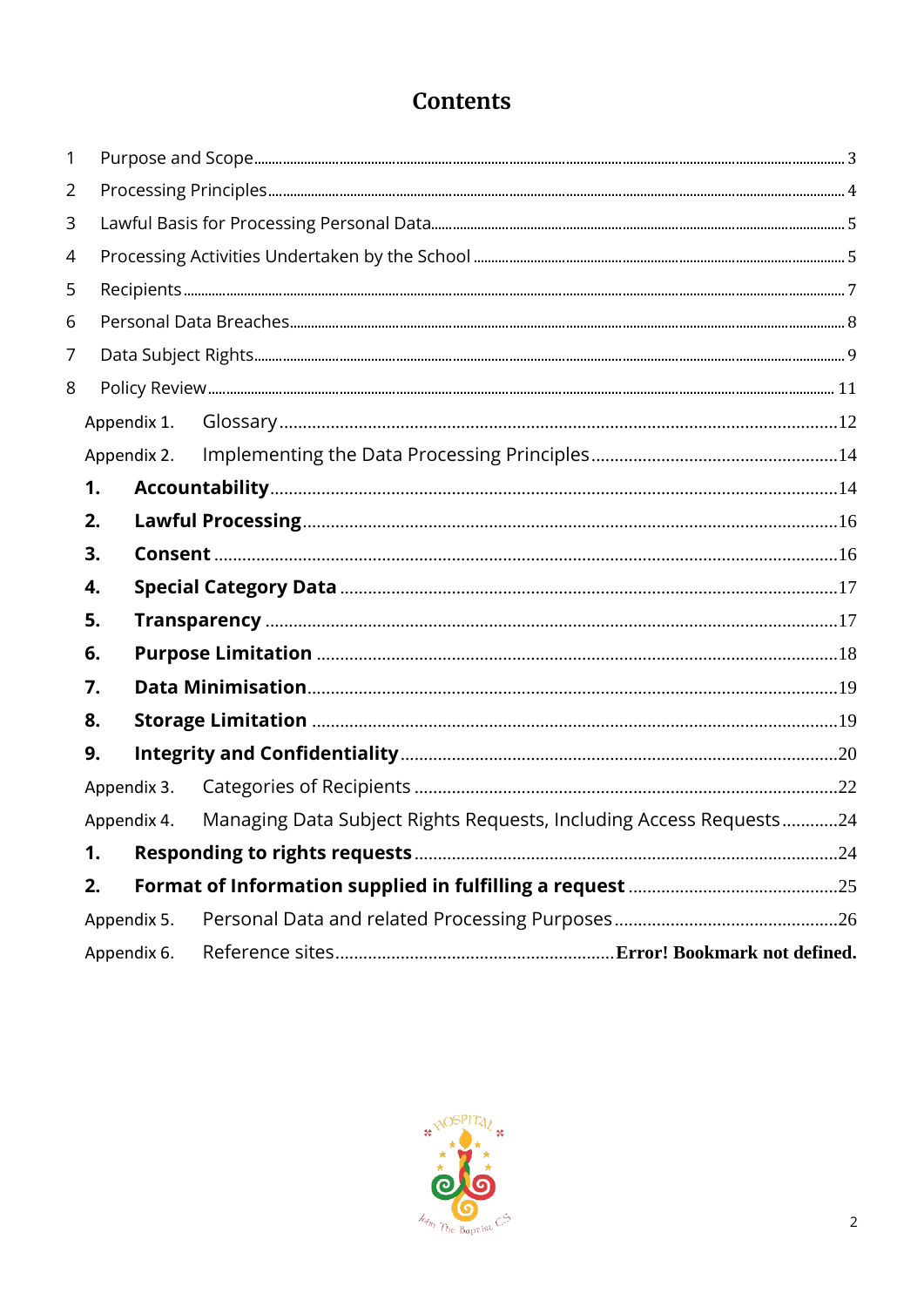#### <span id="page-2-0"></span>**1 Purpose and Scope**

- **1.1** The purpose of this Data Protection Policy is to support the school in meeting its responsibilities with regard to the processing of personal data. These responsibilities arise as statutory obligations under the relevant data protection legislation. They also stem from our desire to process all personal data in an ethical manner which respects and protects the fundamental rights and freedoms of natural persons.
- **1.2** This policy aims to help transparency by identifying how the school expects personal data to be treated (or "processed"). It helps to clarify what data is collected, why it is collected, for how long it will be stored and with whom it will be shared.
- **1.3** The Irish *Data Protection Act (2018)* and the European *General Data Protection Regulation (2016)* are the primary legislative sources.<sup>1</sup> As such they impose statutory responsibilities on the school as well as providing a number of fundamental rights (for students, parents/guardians and staff and others) in relation to personal data.
- **1.4** The school recognises the seriousness of its data processing obligations and has implemented a set of practices to safeguard personal data. Relevant policies and procedures apply to all school staff, boards of management, trustees, parents/guardians, students and others (including prospective or potential students and their parents/guardians and applicants for staff positions within the school).
- **1.5** Any amendments to this Data Protection Policy will be communicated through the school website and other appropriate channels, including direct communication with data subjects where this is appropriate. We will endeavour to notify you if at any time we propose to use Personal Data in a manner that is significantly different to that stated in our Policy, or, was otherwise communicated to you at the time that it was collected.
- **1.6** The school is a *data controller* of *personal data* relating to its past, present and future staff, students, parents/guardians and other members of the school community. Formally, the statutory responsibility of Controller is assigned to the Board of Management. The Principal is assigned the role of co-ordinating the implementation of this Policy and for ensuring that all staff who handle or have access to Personal Data are familiar with their responsibilities.

<sup>&</sup>lt;sup>1</sup> The school is also cognisant of other legislation which relates to the processing of personal data, whether in manual or in electronic form. For example, the 2011 e-Privacy Regulations (S.I. No. 336 of 2011) provide statutory guidance with regard to certain data processing operations (e.g. direct marketing, cookie notifications on school website etc.).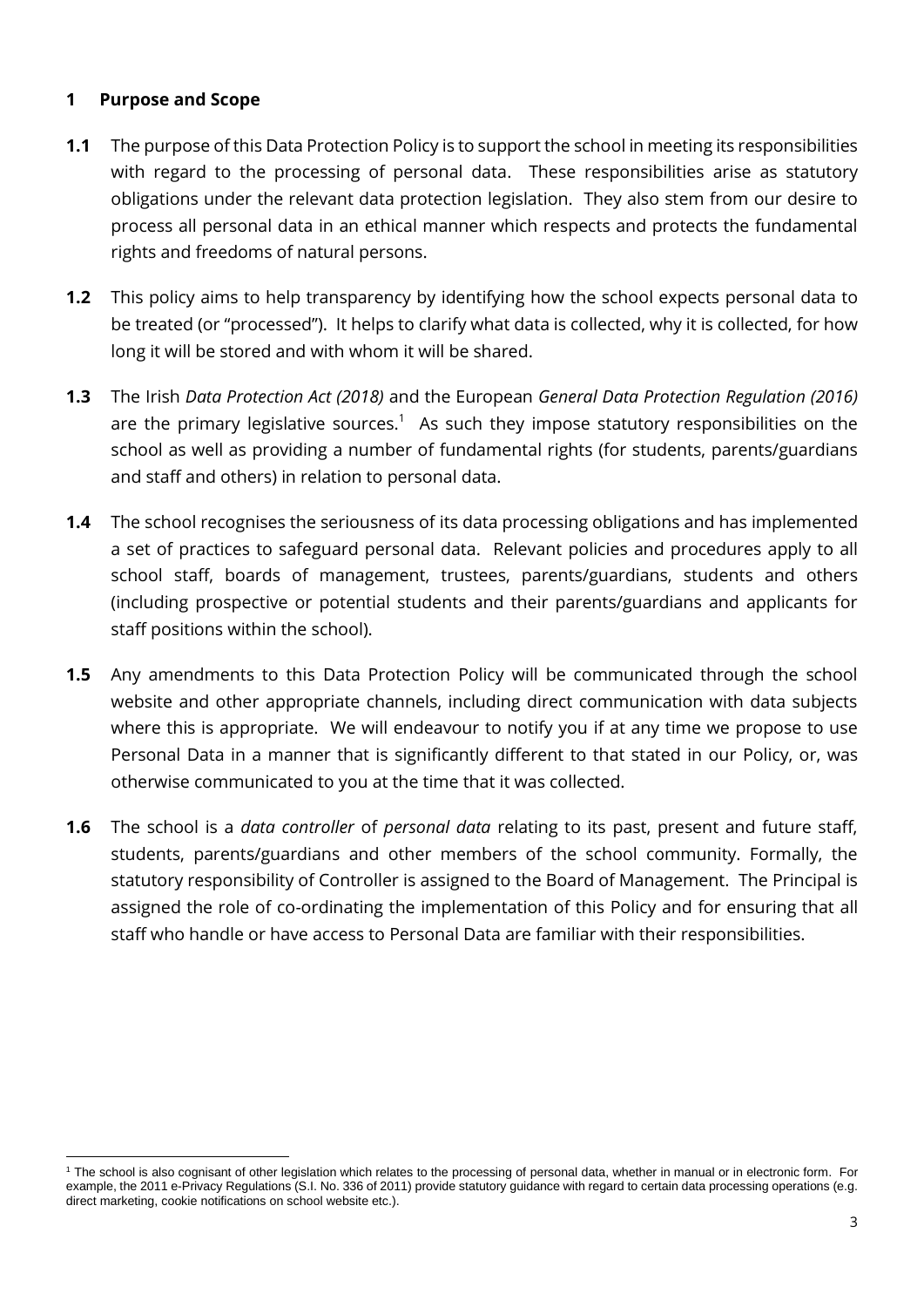| <b>Name</b>                    | <b>Responsibility</b>                       |
|--------------------------------|---------------------------------------------|
| Board of Management            | Data Controller                             |
| Principal                      | Implementation of Policy                    |
| All Staff                      | Adherence to the Data Processing Principles |
| <b>Entire School Community</b> | Awareness and Respect for all Personal Data |

#### <span id="page-3-0"></span>**2 Processing Principles**

- **2.1 Processing** is the term used to describe any task that is carried out with personal data e.g. collection, recording, structuring, alteration, retrieval, consultation, erasure as well as disclosure by transmission, dissemination or otherwise making available. Processing can include any activity that might relate to personal data under the control of the school, including the storage of personal data, regardless of whether the records are processed by automated or manual means.
- **2.2** There are a number of fundamental principles, set out in the data protection legislation, that legally govern our treatment of personal data. As an integral part of its day-to-day operations, the school will ensure that all data processing is carried out in accordance with these processing principles.
- **2.3** These principles, set out under GDPR, establish a statutory requirement that personal data must be:
	- (i) processed lawfully, fairly and in a transparent manner (**lawfulness, fairness and transparency**);
	- (ii) collected for specified, explicit and legitimate purposes and not further processed in a manner that is incompatible with those purposes; further processing for archiving purposes in the public interest, scientific or historical research purposes or statistical purposes shall not be considered to be incompatible with the initial purposes **(purpose limitation)**;
	- (iii) adequate, relevant and limited to what is necessary in relation to the purposes for which they are processed (**data minimisation**);
	- (iv) accurate and, where necessary, kept up to date; every reasonable step must be taken to ensure that personal data that are inaccurate, having regard to the purposes for which they are processed, are erased or rectified without delay (**accuracy**);
	- (v) kept for no longer than is necessary for the purposes for which the personal data are processed<sup>2</sup>; (**storage limitation**);

<sup>&</sup>lt;sup>2</sup> Data may be stored for longer periods if being processed for archiving purposes in the public interest, scientific or historical research purposes or statistical purposes (subject to appropriate technical and organisational measures required to safeguard the rights and freedoms of the data subject).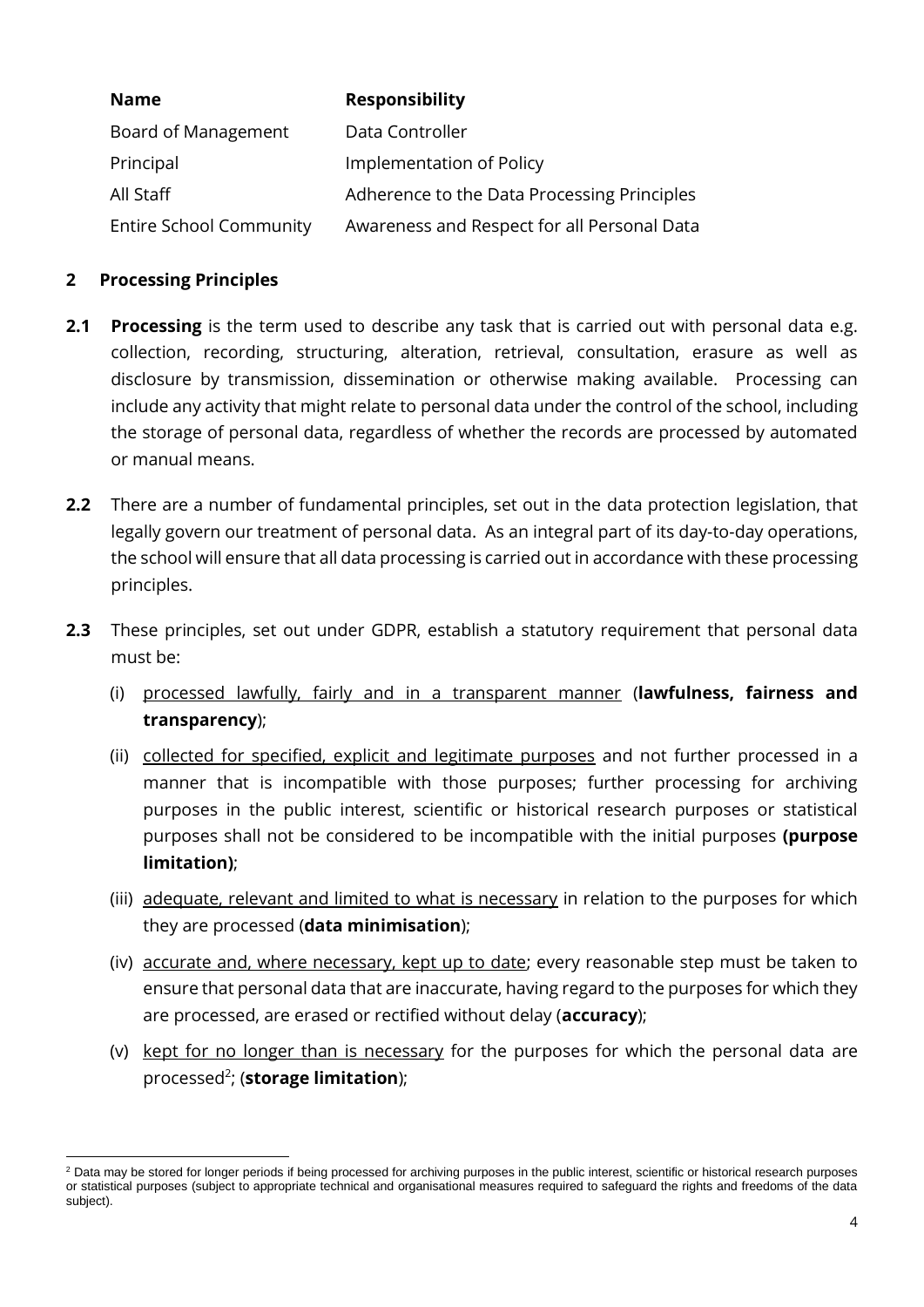- (vi) processed in a manner that ensures appropriate security of the personal data, including protection against unauthorised or unlawful processing and against accidental loss, destruction or damage, using appropriate technical or organisational measures (**integrity and confidentiality**).
- **2.4** GDPR also establishes **Accountability** as a core data processing principle. This places a statutory responsibility on the school, as Data Controller, to be able to demonstrate compliance with the other principles i.e. the 6 data processing principles set out in the previous paragraph (2.3 above).

#### <span id="page-4-0"></span>**3 Lawful Basis for Processing Personal Data**

- **3.1** Whenever the school is processing personal data, all of the principles listed in the previous section(s), must be obeyed. In addition, at least one of the following bases (GDPR Article 6) must apply if the processing is to be lawful,
	- (i) compliance with a legal obligation
	- (ii) necessity in the public interest
	- (iii) legitimate interests of the controller
	- (iv) contract
	- (v) consent
	- (vi) vital interests of the data subject.
- **3.2** When processing **special category personal data**, the school will ensure that it has additionally identified an appropriate lawful basis under GDPR Article 9.<sup>3</sup> Special categories of personal data are those revealing racial or ethnic origin, political opinions, religious or philosophical beliefs, or trade union membership, and the processing of genetic data, biometric data for the purpose of uniquely identifying a natural person, data concerning health or data concerning a natural person's sex life or sexual orientation.

#### <span id="page-4-1"></span>**4 Processing Activities Undertaken by the School**

- **4.1 Record of Processing Activities** This policy sets out the purposes for which the school collects and uses personal data for each of the various categories of data held (student, staff, parent, etc).
- **4.2 Student Records** The purposes for processing student personal data include the following: <sup>4</sup>
	- (i) to provide information prior to application/enrolment;
	- (ii) to determine whether an applicant satisfies the school's admission criteria;
	- (iii) to comprehend the educational, social, physical and emotional needs of the student;

<sup>&</sup>lt;sup>3</sup> GDPR Article 9 sets out the lawful bases that apply to the processing of special categories of personal data.

<sup>4</sup> Appendix 5 sets out the type of personal data being processed by the school and the purposes for which this data is being processed. This list is likely to be subject to revision from time to time. For example, changes in curriculum or legislation may require adjustments in the personal data processing.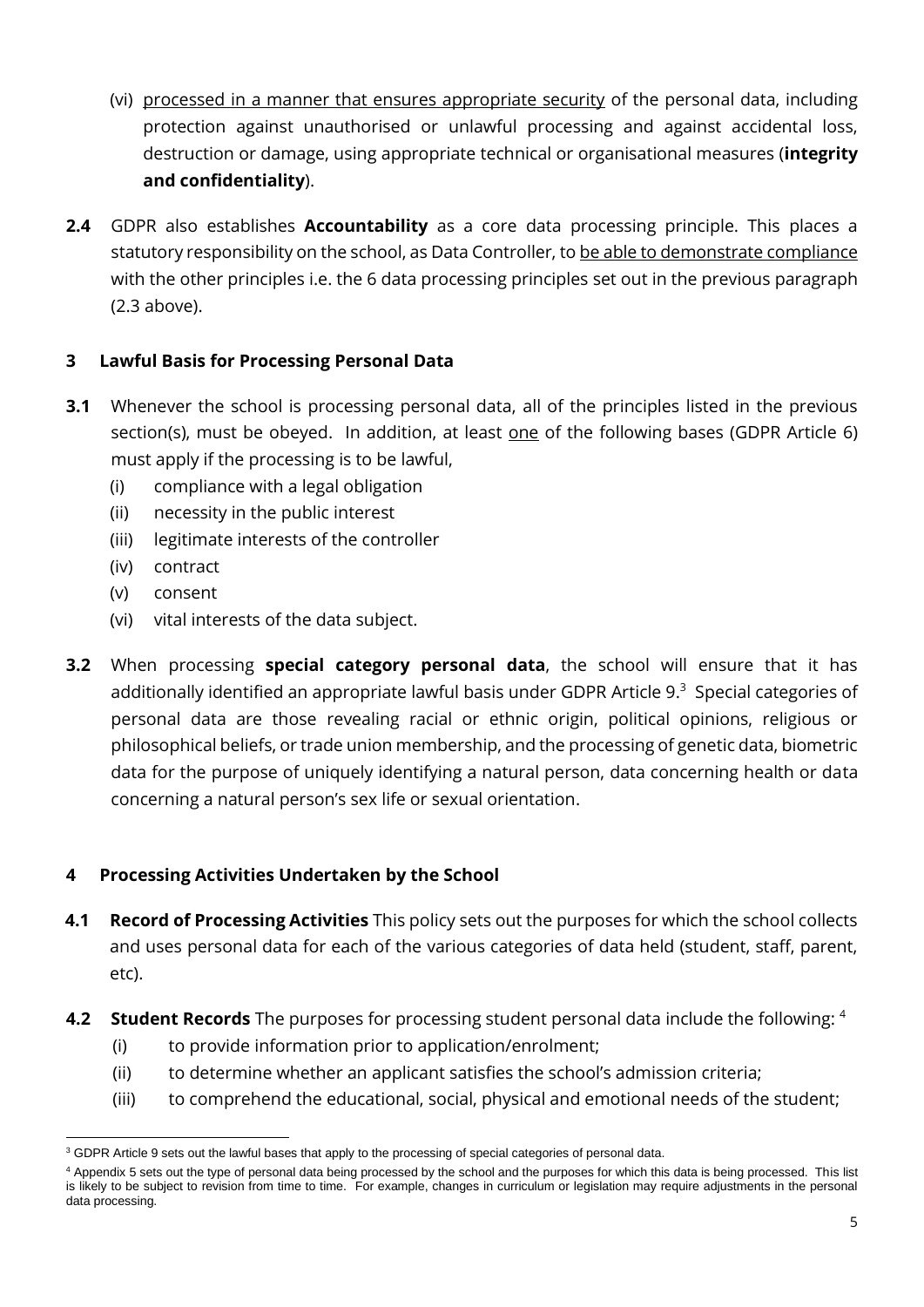- (iv) to deliver an education appropriate to the needs of the student;
- (v) to ensure that any student seeking an exemption from Irish meets the criteria;
- (vi) to ensure that students benefit from relevant additional educational or financial supports;
- (vii) to contact parents/guardians in case of emergency or in the case of school closure;
- (viii) to monitor progress and to provide a sound basis for advising students and parents/guardians;
- (ix) to inform parents/guardians of their child's educational progress etc.;
- (x) to communicate information about, and record participation in, school events etc.;
- (xi) to compile yearbooks, establish a school website, and to keep a record of the history of the school;
- (xii) to comply with legislative or administrative requirements;
- (xiii) to furnish documentation/ information about the student to the Department of Education and Skills, the State Exams Commission, the National Council for Special Education, TUSLA, and others in compliance with law and directions issued by government departments.
- **4.3 Parent/Guardian Records** The school does not keep personal files for parents or guardians. However, information about, or correspondence with, parents may be held in the files for each student. This information shall be treated in the same way as any other information in the student file.
- **4.4 Staff Records** As well as records for existing members of staff (and former members of staff), records may also relate to applicants applying for positions within the school, trainee teachers and teachers under probation. The purposes for which staff personal data is processed include the following:
	- (i) the management and administration of school business (now and in the future);
	- (ii) to facilitate the payment of staff, and calculate other benefits/ entitlements (including reckonable service for the purpose of calculation of pension payments, entitlements and/or redundancy payments where relevant);
	- (iii) to facilitate pension payments in the future;
	- (iv) human resources management;
	- (v) recording promotions made (documentation relating to promotions applied for) and changes in responsibilities etc.;
	- (vi) to enable the school to comply with its obligations as an employer including the preservation of a safe, efficient working and teaching environment (including complying with its responsibilities under the *Safety, Health and Welfare at Work Act. 2005*);
	- (vii) to enable the school to comply with requirements set down by the Department of Education and Skills, the Revenue Commissioners, the National Council for Special Education, TUSLA, the HSE, and any other governmental, statutory and/or regulatory departments and/or agencies;
	- (viii) and for compliance with legislation relevant to the school.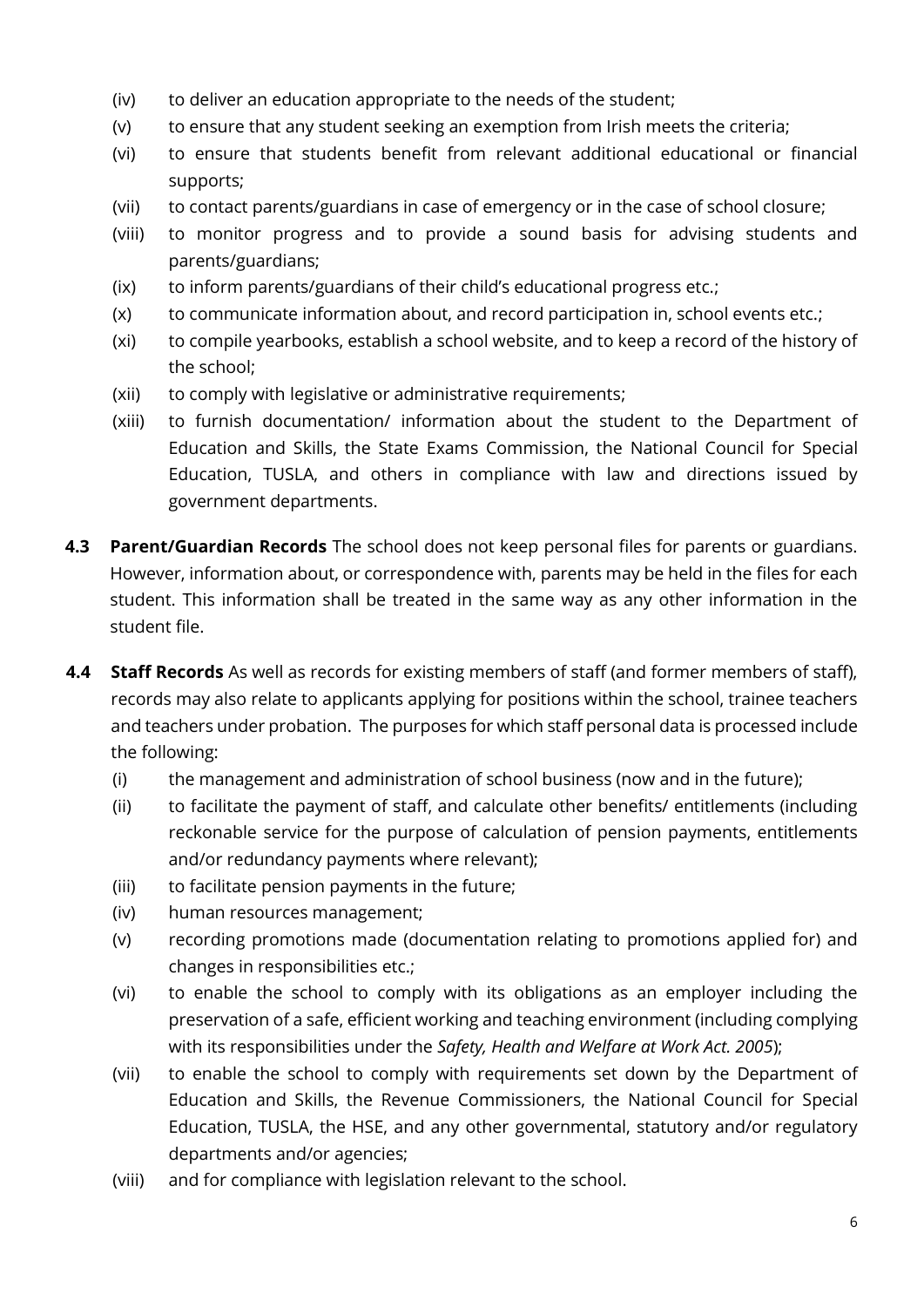- **4.5 Board of Management Records** Board of Management records are kept in accordance with the Education Act 1998 and other applicable legislation. Minutes of Board of Management meetings record attendance, items discussed and decisions taken. Board of Management business is considered confidential to the members of the Board.
- **4.6 Financial Records** This information is required for routine management and administration of the school's financial affairs, including the payment of fees, invoices, the compiling of annual financial accounts and complying with audits and investigations by the Revenue Commissioners.
- **4.7 CCTV Records** The school processes personal data in the form of recorded CCTV images. We use CCTV for the following purposes:
	- (i) to secure and protect the school's premises and assets;
	- (ii) to deter crime and anti-social behaviour;
	- (iii) to assist in the investigation, detection, and prosecution of offences;
	- (iv) to monitor areas in which cash and/or goods are handled;
	- (v) to deter bullying and/or harassment;
	- (vi) to maintain good order and ensure the school's Code of Behaviour is respected;
	- (vii) to provide a safe environment for all staff and students;
	- (viii) for the taking and defence of litigation;
	- (ix) for verification purposes and for dispute-resolution, particularly in circumstances where there is a dispute as to facts and where the recordings may be capable of resolving that dispute.

#### <span id="page-6-0"></span>**5 Recipients**

**5.1 Recipients** These are defined as organisations and individuals to whom the school transfers or discloses personal data. Recipients may be data controllers, joint controllers or processors. A list of the categories of recipients used by the school is provided in the appendices (Appendix 3). This list may be subject to change from time to time.

#### **5.2 Data Sharing Guidelines**

- (i) From time to time the school may disclose Personal Data to third parties, or allow third parties to access specific Personal data under its control. An example could arise should Gardai submit a valid request under Section 41(b) of the Irish Data Protection Act which allows for *processing necessary and proportionate for the purposes of preventing, detecting, investigating or prosecuting criminal offences.*
- (ii) In all circumstances where personal data is shared with others, the school will ensure that there is an appropriate lawful basis in place (GDPR Articles 6, 9 as appropriate). We will not share information with anyone without consent unless another lawful basis allows us to do so.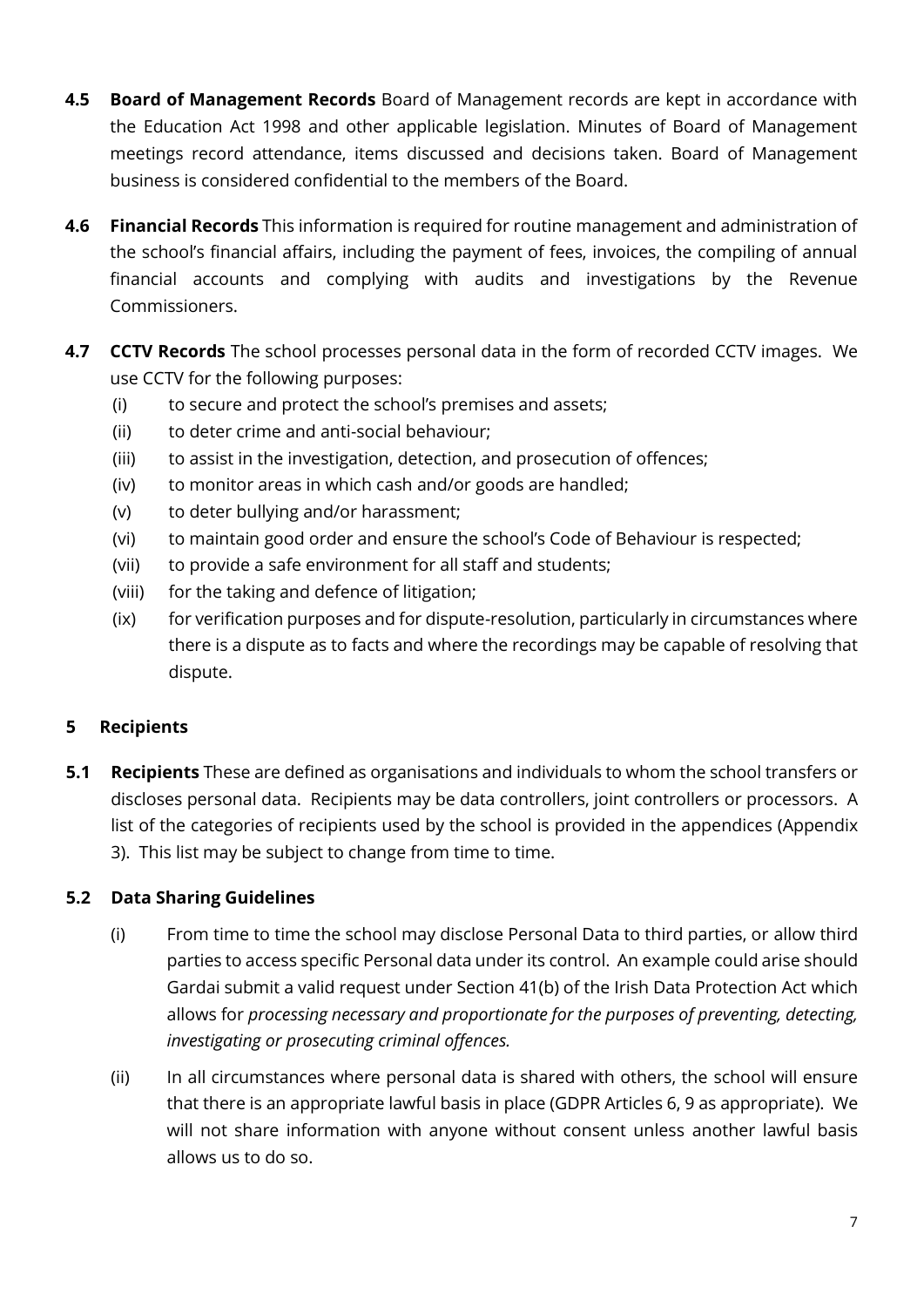- (iii) Most data transfer to other bodies arises as a consequence of legal obligations that are on the school, and the majority of the data recipients are Controllers in their own right, for example, the Department of Education and Skills. As such their actions will be governed by national and European data protection legislation as well their own organisational policies.<sup>5</sup>
- (iv) Some of the school's operations require support from specialist service providers. For example, the school may use remote IT back-up and restore services to maintain data security and integrity. In cases such as these, where we use specialist data processors, we will ensure that the appropriate security guarantees have been provided and that there is a signed processing agreement in place.

#### <span id="page-7-0"></span>**6 Personal Data Breaches**

**6.1 Definition of a Personal Data Breach** A personal data breach is defined as a breach of security leading to the accidental or unlawful destruction, loss, alteration, unauthorised disclosure of, or access to, personal data transmitted, stored or otherwise processed.

#### **6.2 Consequences of a Data Breach**

- (i) A breach can have a significant adverse effect on individuals, which can result in physical, material or non-material damage. This can include discrimination, identity theft or fraud, financial loss, damage to reputation, loss of confidentiality etc. Children because of their age may be particularly impacted.
- (ii) In addition to any detrimental impact on individual data subjects, a data breach can also cause serious damage to the school. This can include reputational damage as well as exposing the school to other serious consequences including civil litigation.
- (iii) It should be noted the consequences of a data breach could include disciplinary action, criminal prosecution and financial penalties or damages for the school and participating individuals.<sup>6</sup>

#### **6.3 Responding to a Data Breach**

- (i) The school will always act to prioritise and protect the rights of those individuals whose personal data is affected.
- (ii) As soon as the school becomes aware that an incident has occurred, measures will be taken to assess and address the breach appropriately, including actions to mitigate any possible adverse effects.
- (iii) Where the school believes that there is a risk to the affected individuals, the school will (within 72 hours of becoming aware of the incident) submit a report to the Data Protection Commission.

<sup>5</sup> The Data Protection Policy of the Department of Education and Skills can be viewed on its website (www.education.ie).

<sup>&</sup>lt;sup>6</sup> The Data Protection Act 2018 established a number of offences whereby breaches of the Act can result in fines and/or imprisonment.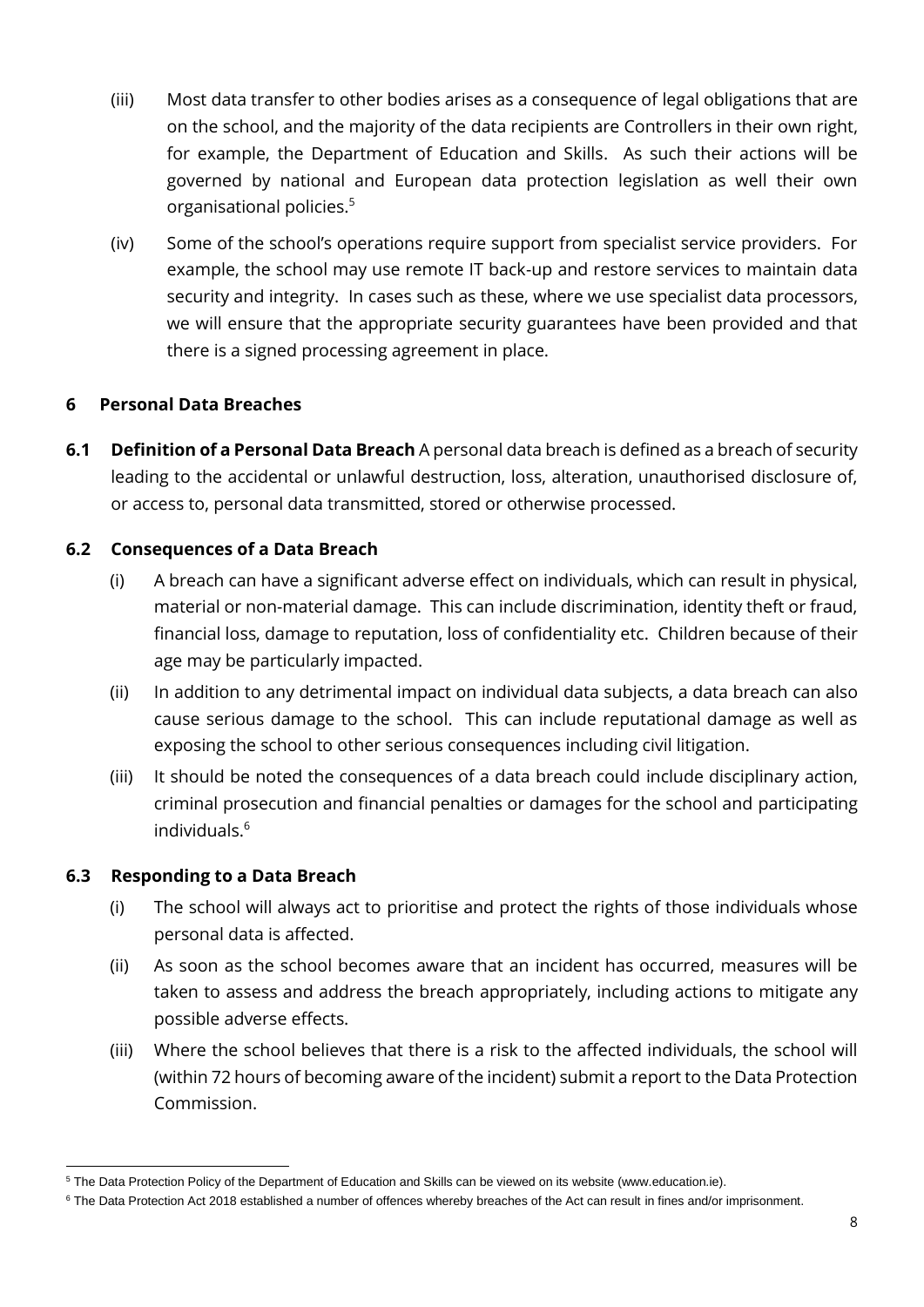(iv) Where a breach is likely to result in a high risk to the affected individuals, the school will inform those individuals without undue delay.

#### <span id="page-8-0"></span>**7 Data Subject Rights**

- **7.1 Your Rights** Personal Data will be processed by the school in a manner that is respectful of the rights of data subjects. Under GDPR these include<sup>7</sup>
	- (i) the right to information
	- (ii) the right of access
	- (iii) the right to rectification
	- (iv) the right to erasure ("right to be forgotten")
	- (v) the right to restrict processing
	- (vi) the right to data portability
	- (vii) the right to object
	- (viii) the right not to be subject to automated decision making
	- (ix) the right to withdraw consent
	- (x) the right to complain.
- **7.2 Right to be Informed** You are entitled to information about how your personal data will be processed. We address this right primarily through the publication of this Data Protection Policy. We also publish additional privacy notices/statements which we provide at specific data collection times, for example, our Website Data Privacy Statement is available to all users of our website. Should you seek further clarification, or information that is not explicit in our Policy or Privacy Statements, then you are requested to forward your query to the school.
- **7.3 Right of Access** You are entitled to see any information we hold about you. The school will, on receipt of a request from a data subject, confirm whether or not their personal data is being processed. In addition, a data subject can request a copy of their personal data.

If you are a student who is subject to estimated marks, and you make a data access request to the school for your estimated marks before the issue of results, the school will advise the following:

- that in line with section 56 of the Data Protection Act, it is not possible to respond to the request at present, and
- that the request will be taken to have been made on the later of either the date of the first publication of the results of the 'examination' (i.e. the Accredited Grades process), or the date of the request.

The school in responding to a right of access must ensure that it does not adversely affect the rights of others.

<sup>&</sup>lt;sup>7</sup> For further information on your rights see www.GDPRandYOU.ie.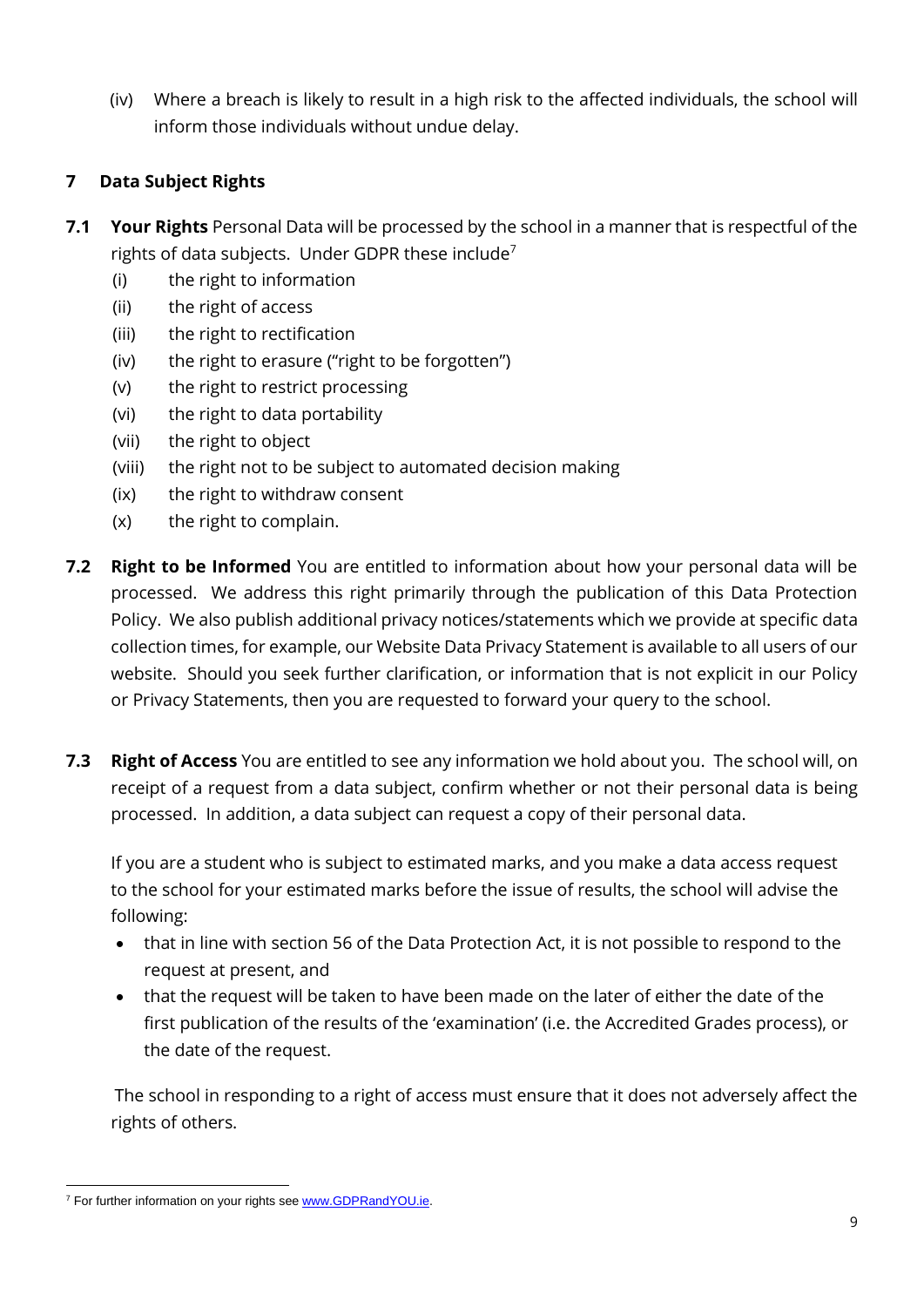- 7.4 **Right to rectification** If you believe that the school holds inaccurate information about you, you can request that we correct that information. The personal record may be supplemented with additional material where it is adjudged to be incomplete.
- 7.5 **Right to be forgotten** Data subjects can ask the school to erase their personal data. The school will act on such a request providing that there is no compelling purpose or legal basis necessitating retention of the personal data concerned.
- 7.6 **Right to restrict processing** Data subjects have the right to seek a restriction on the processing of their data. This restriction (in effect requiring the controller to place a "hold" on processing) gives an individual an alternative to seeking erasure of their data. It may also be applicable in other circumstances such as where, for example, the accuracy of data is being contested.
- 7.7 **Right to data portability** This right facilitates the transfer of personal data directly from one controller to another. It can only be invoked in specific circumstances, for example, when processing is automated and based on consent or contract.
- 7.8 **Right to object** Data subjects have the right to object when processing is based on the school's legitimate interests or relates to a task carried out in the public interest (e.g. the processing of CCTV data may rely on the school's legitimate interest in maintaining a safe and secure school building). The school must demonstrate compelling legitimate grounds if such processing is to continue.
- 7.9 **Right not to be subject to automated decision making** This right applies in specific circumstances (as set out in GDPR Article 22).
- 7.10 **Right to withdraw consent** In cases where the school is relying on consent to process your data, you have the right to withdraw this at any time, and if you exercise this right, we will stop the relevant processing.
- 7.11 **Limitations on Rights** While the school will always facilitate the exercise of your rights, it is recognised that they are not unconditional: the school may need to give consideration to other obligations.<sup>8</sup>

#### 7.12 **Right to Complain**

- 7.12.1 If you are concerned about how your personal data is being processed, then please address these concerns in the first instance to the Principal who is responsible for operational oversight of this policy.<sup>9</sup>
- 7.12.2 A matter that is still unresolved may then be referred to the school's Data Controller (i.e., the Board of Management) by writing to the Chairperson c/o school.

<sup>&</sup>lt;sup>8</sup> See GDPR Articles 12-23 for a full explanation of subject rights and their application.

<sup>&</sup>lt;sup>9</sup> Parents/Guardians may also, where applicable, have the option of invoking the school's formal complaints procedure (available from school).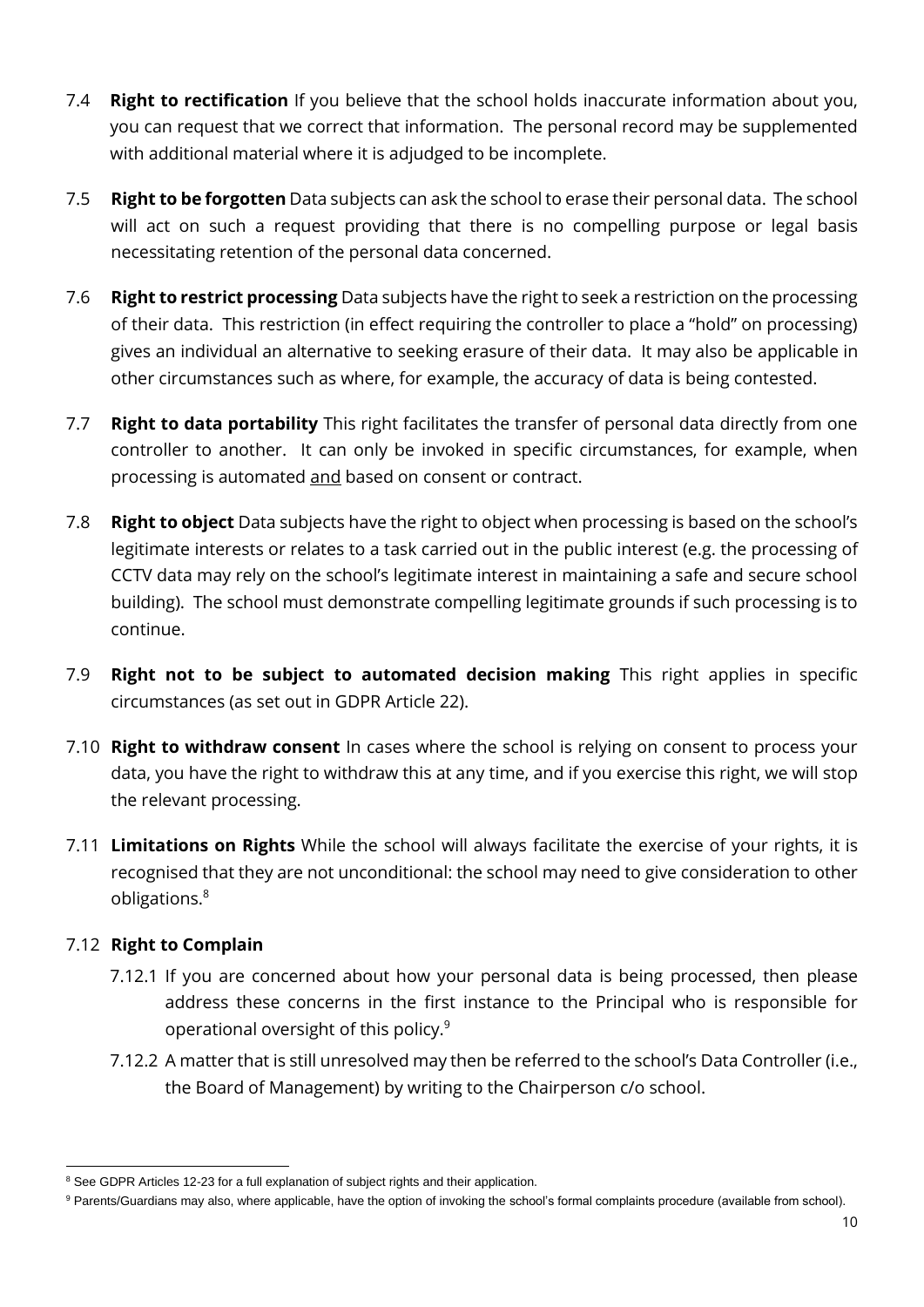7.12.3 Should you feel dissatisfied with how we have addressed a complaint or concern that you have raised, you have the right, as data subject, to bring the matter to the attention of the Irish Data Protection Commission.

| Telephone      | +353 57 8684800            |
|----------------|----------------------------|
|                | +353 (0)761 104 800        |
| Lo Call Number | 1890 252 231               |
| Fax            | +353 57 868 4757           |
| F-mail         | info@dataprotection.ie     |
| Post           | Data Protection Commission |
|                | Canal House, Station Road  |
|                | Portarlington, Co. Laois   |
|                | R32 AP23                   |
| Website        | www.dataprotection.ie      |

#### <span id="page-10-0"></span>**8 Policy Review**

All elements of this policy are reviewed through feedback from staff, students, Parents/Guardians.

The policy document will be formally reviewed annually or as needed from the time of ratification

Ratified by the Board of Management \_\_\_\_\_\_\_\_\_\_\_\_\_\_\_\_\_\_\_\_\_\_\_\_\_\_

Review date: \_\_\_\_\_\_\_\_\_\_\_\_\_\_\_\_\_\_\_\_\_\_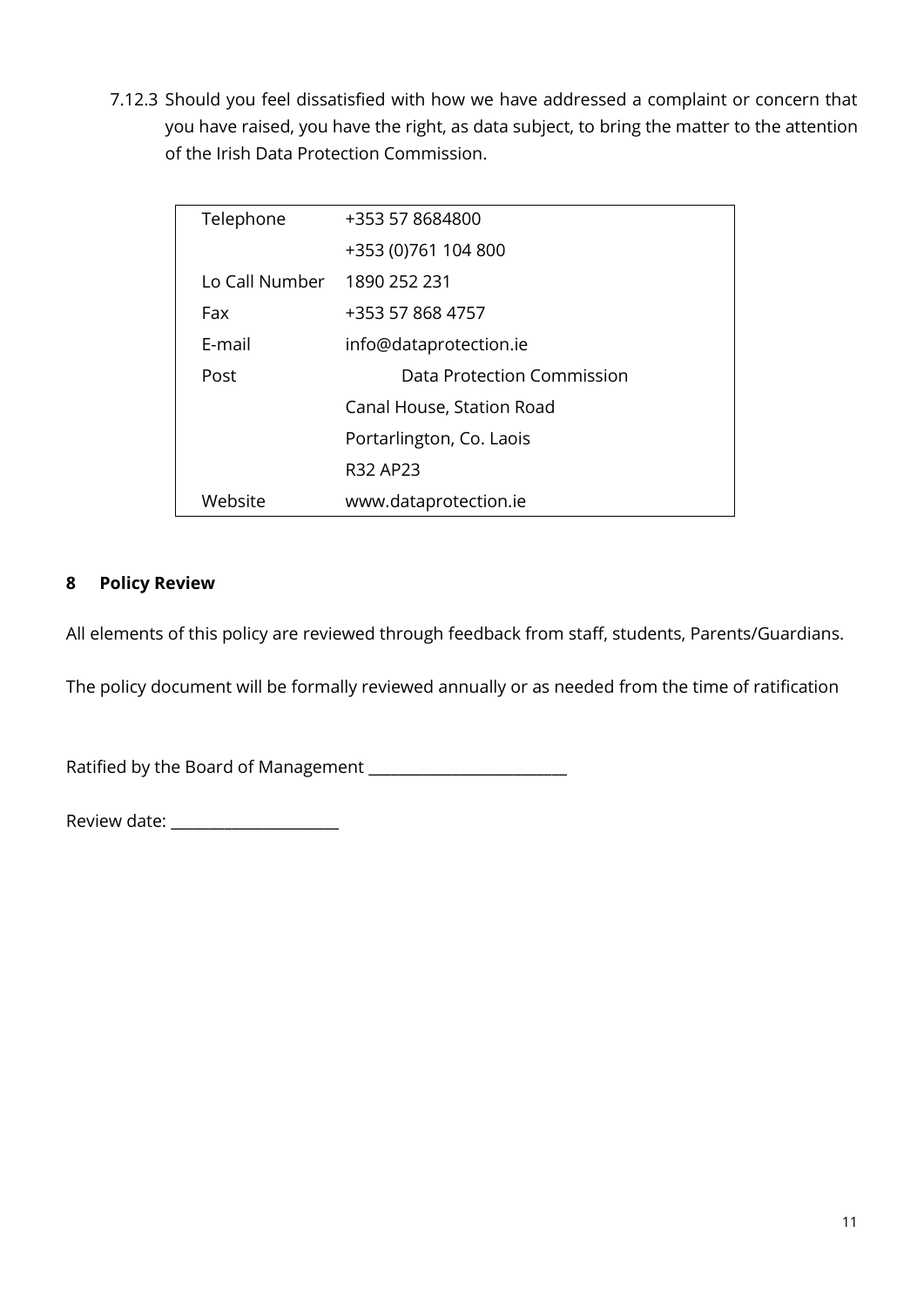#### <span id="page-11-0"></span>**Appendix 1. GLOSSARY**

**Child** - a person under the age of 18 years. Children are deemed as vulnerable under GDPR and merit specific protection with regard to their personal data, as they may be less aware of the risks, consequences and safeguards concerned and their rights in relation to the processing of personal data.

**Controller** or **Data Controller** - an entity or person who, alone or jointly with others, determines the purposes and means of the processing of personal data. In this policy, the data controller is the School.

**Consent** - any freely given, specific, informed and unambiguous indication of the data subject's wishes by which he or she, by a statement or by a clear affirmative action, signifies agreement to the processing of personal data relating to him or her.

**Data Protection Commission** - the national supervisory authority responsible for monitoring the enforcing the data protection legislation within Ireland. The DPC is the organisation to which schools as data controllers must notify data breaches where there is risk involved.

**Data Protection Legislation** – this includes (i) the General Data Protection Regulation (GDPR) - *Regulation (EU) 2016/679 on the protection of natural persons with regard to the processing of personal data and on the free movement of such data*, and (ii) the Irish Data Protection Act (2018).GDPR is set out in 99 separate *Articles*, each of which provides a statement of the actual law. The regulation also includes 171 Recitals to provide explanatory commentary.

**Data Subject** - a living individual who is the subject of the Personal Data, i.e. to whom the data relates either directly or indirectly.

**Data concerning health** - personal data related to the physical or mental health of a natural person, including the provision of health care services, which reveal information about his or her health status. This is an example of special category data (as is data concerning special education needs).

**Personal data** - any information relating to an identified or identifiable natural person (a "data subject"); an identifiable natural person is one who can be identified, directly or indirectly, in particular by reference to an identifier such as a name, an identification number, location data, an online identifier or to one or more factors specific to the physical, physiological, genetic, mental, economic, cultural or social identity of that natural person.

**Personal data breach** - a breach of security leading to the accidental or unlawful destruction, loss, alteration, unauthorised disclosure of, or access to, personal data transmitted, stored or otherwise processed.

**Processing** - any operation or set of operations which is performed on personal data or on sets of personal data, whether or not by automated means, such as collection, recording, organisation, structuring, storage, adaptation or alteration, retrieval, consultation, use, disclosure by transmission,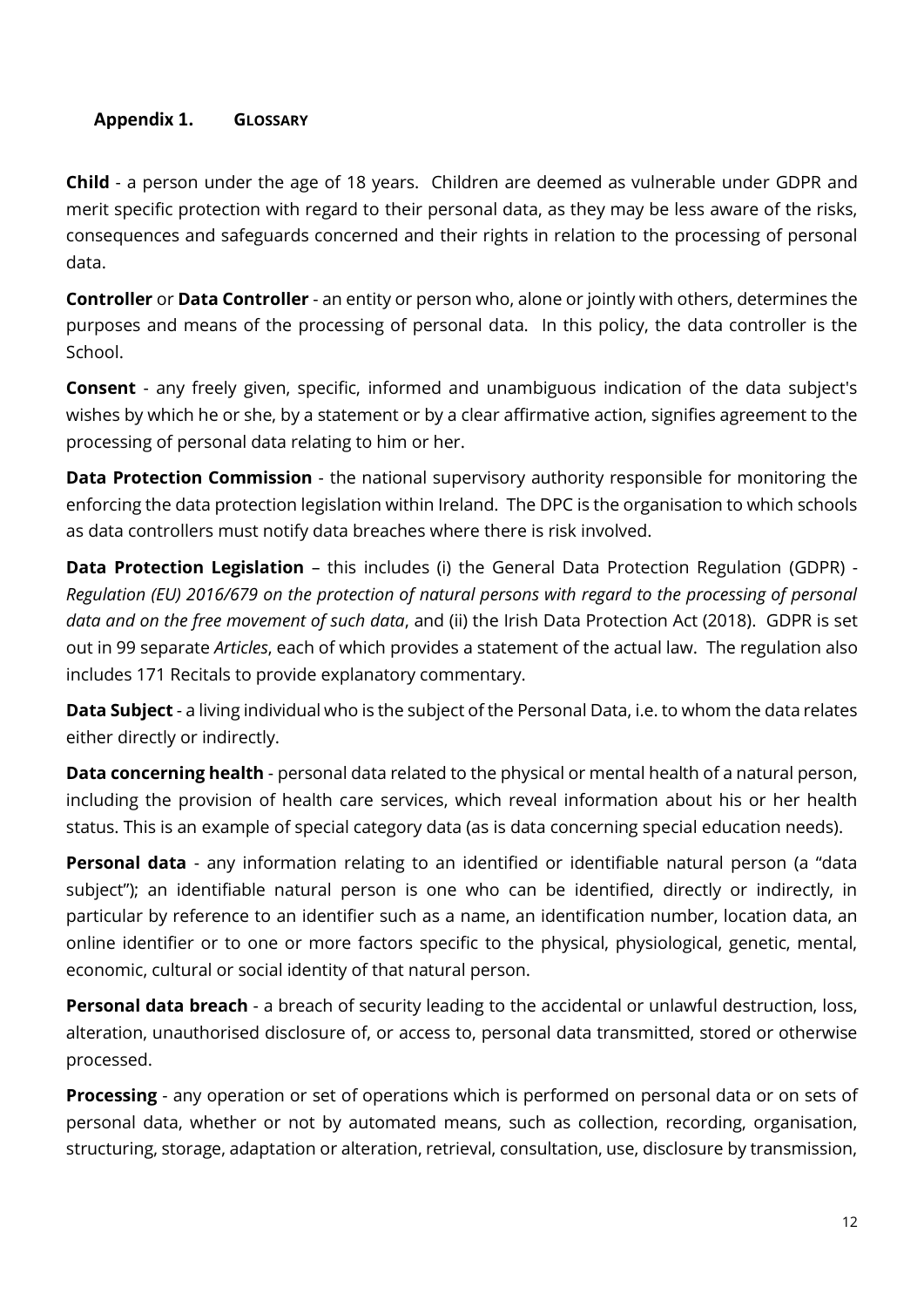dissemination or otherwise making available, alignment or combination, restriction, erasure or destruction.

**Processor** or **Data Processor** - a person or entity who processes Personal Data on behalf of a Data Controller on the basis of a formal, written contract (but does not include an employee of a controller who processes such data in the course of his or her employment).

**Profiling** - any form of automated processing of personal data intended to evaluate, analyse, or predict data subject behaviour.

**(Relevant) Filing System** - any set of information that is structured, either by reference to individuals, or by reference to criteria relating to individuals, in such a manner that specific information relating to an individual is readily retrievable.

**Special categories of data** - personal data revealing racial or ethnic origin, political opinions, religious or philosophical beliefs, or trade union membership, and the processing of genetic data, biometric data for the purpose of uniquely identifying a natural person, data concerning health or data concerning a natural person's sex life or sexual orientation.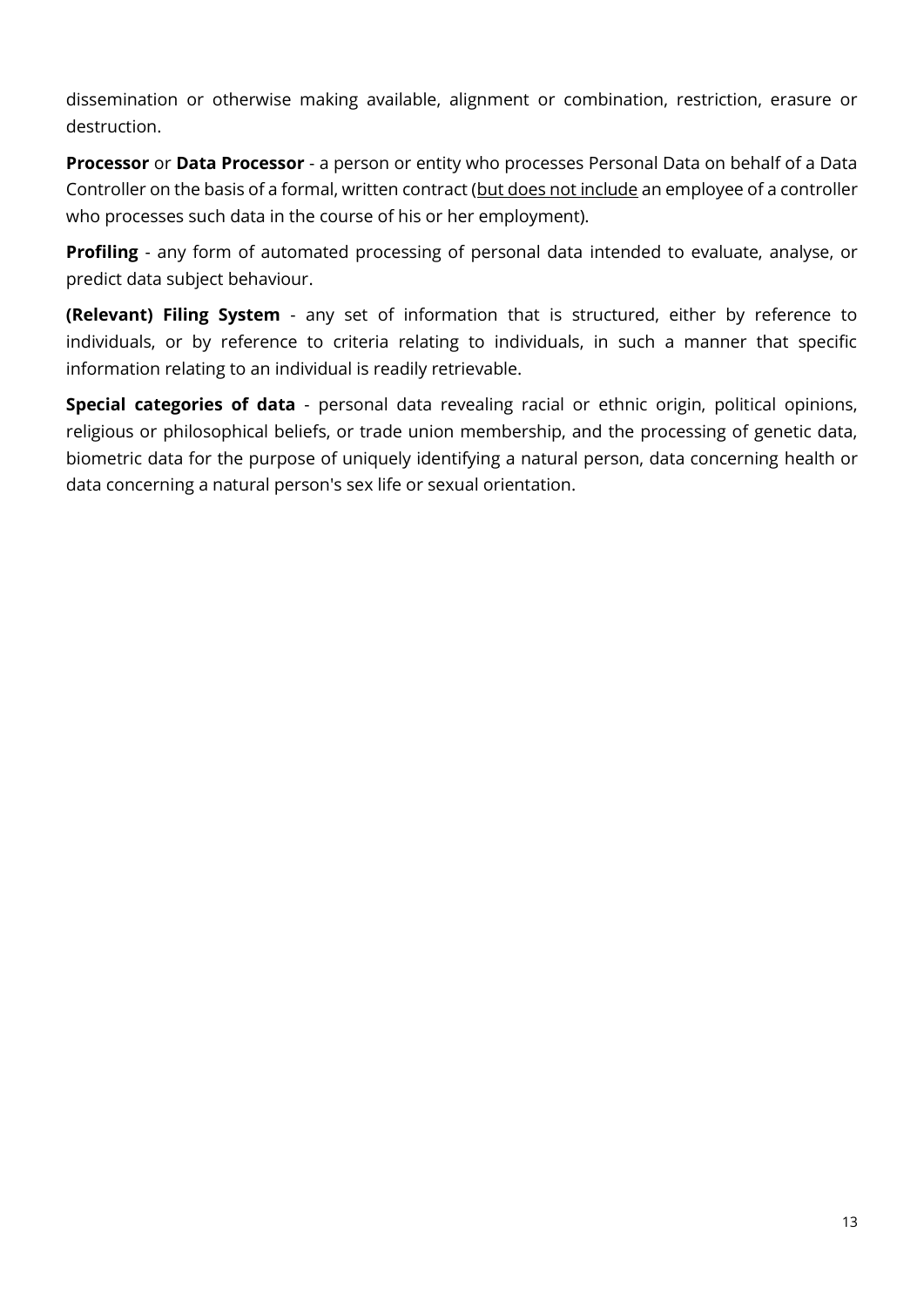#### <span id="page-13-0"></span>**Appendix 2. IMPLEMENTING THE DATA PROCESSING PRINCIPLES**

#### <span id="page-13-1"></span>**1. Accountability**

- (i) Accountability means that compliance with the data protection legislation is recognised as an important Board of Management responsibility as well as one shared by each school employee and member of the wider school community. $^{10}$
- (ii) Demonstrating Compliance Accountability imposes a requirement on the controller to demonstrate compliance with the other data processing principles (see Section 2 earlier: *Processing Principles*). This means that the school retains evidence to demonstrate the actions it has taken to comply with GDPR.
- (iii) School Policies An important way for the school to demonstrate accountability is through the agreement and implementation of appropriate policies. In addition to publishing a *Data Protection Policy* this may include developing other policies to address some or all of the following areas (i) CCTV (ii) Data Breaches (iii) Data Access Requests (iv) Record Storage and Retention (v) Data Processing Agreements.<sup>11</sup>
- (iv) Record of Processing Activities As a data controller the school is required to prepare a record of any processing activities (ROPA) that it undertakes. This record should include the following information (GDPR Article 30):
	- o the purposes of the processing;
	- o a description of the categories of data subjects and personal data;
	- $\circ$  the categories of recipients to whom the personal data will be disclosed;
	- $\circ$  any transfers to a third country or international organisation, including suitable safeguards;
	- o where possible, the envisaged time limits for erasure of the different categories of data;
	- o where possible, a general description of the technical and organisational security measures.
- (v) Risk Assessment The school as data controller is required to consider any risks that may arise as a consequence of its processing activities. This assessment should consider both the likelihood and the severity of these risks and their potential impact on data subjects.<sup>12</sup>

<sup>&</sup>lt;sup>10</sup> The GDPR4schools ie website identifies some of the GDPR Roles and Responsibilities held by different groups, namely (i) Board of Management (ii) Principal/Deputy Principal (iii) Teaching Staff (iv) Guidance & Medical Support (v) School Administration (vii) SNAs and (viii) Caretaker. These lists of responsibilities (provided in PDF format) can be shared out to help raise awareness amongst the school community.

<sup>&</sup>lt;sup>11</sup> All school policies need be applied in a manner that respects the principles, protocols and procedures inherent in the school's Data Protection strategy. Examples of relevant policies include (i) Acceptable Use Policy (ICT) (ii) Child Protection Procedures (iii) Code of Behaviour (iv) Guidance and Counselling (v) Policy on Special Education Needs (vi) Anti-Bullying Policy.

<sup>&</sup>lt;sup>12</sup> GDPR Recital 75: The risk to the rights and freedoms of natural persons, of varying likelihood and severity, may result from personal data processing which could lead to physical, material or non-material damage, in particular: where the processing may give rise to discrimination, identity theft or fraud, financial loss, damage to the reputation, loss of confidentiality of personal data protected by professional secrecy, unauthorised reversal of pseudonymisation, or any other significant economic or social disadvantage; where data subjects might be deprived of their rights and freedoms or prevented from exercising control over their personal data; where personal data are processed which reveal racial or ethnic origin, political opinions, religion or philosophical beliefs, trade union membership, and the processing of genetic data, data concerning health or data concerning sex life or criminal convictions and offences or related security measures; where personal aspects are evaluated, in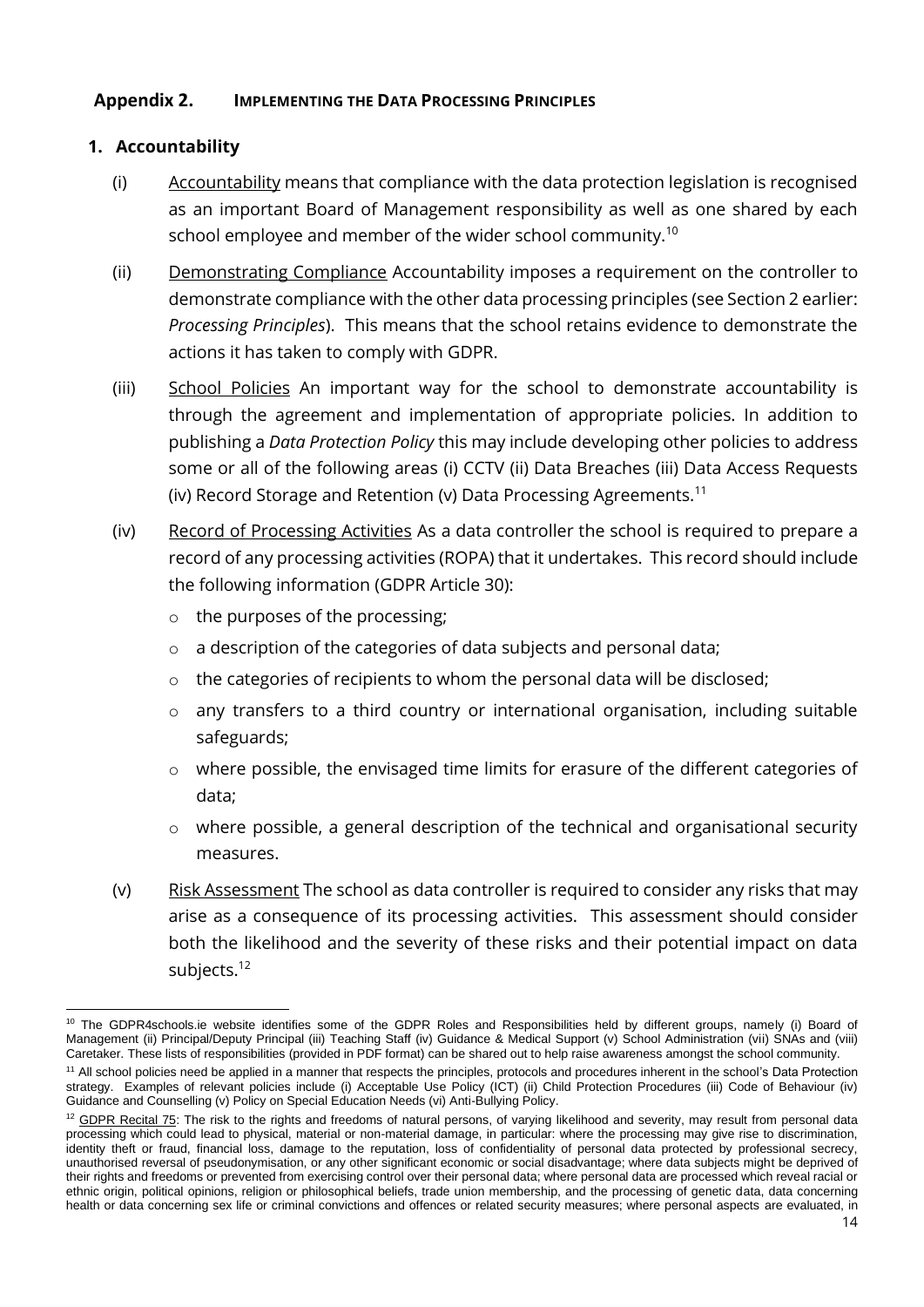- (vi) Data Protection Impact Assessment (DPIA) A DPIA is a type of risk assessment that is mandatory in specific circumstances (GDPR Article 35). The school will ensure that a DPIA is undertaken where this is appropriate, typically, where a new processing activity has the potential to have a high impact on individual privacy or rights. (The installation of an extensive CCTV system in a school is an example of a processing activity that might trigger the need for a Data Protection Impact Assessment.) The purpose of undertaking a DPIA is to ensure that any risks associated with the new processing activity are identified and mitigated in an appropriate manner.
- (vii) Security of Processing As a consequence of having assessed the risks associated with its processing activities, the school will implement appropriate *technical and organisational measures* to ensure a level of security appropriate to the risk. For example, these measures might include training of staff, establishment of password policies, protocols around device encryption, procedures governing access to special category data etc.
- (viii) Data Protection by Design The school aims to apply the highest standards in terms of its approach to data protection. For example, school staff will utilise a *Privacy by Design* approach when any activity that requires the processing of personal data is being planned or reviewed. This may mean implementing technical measures (e.g. security) and organisational measures (e.g. protocols and training).
- (ix) Data Protection by Default A *Privacy by Default* approach means that minimal processing of personal data is the school's default position. In practice this means that only essential data will be collected from data subjects, and that within the school, access to this data will be carefully controlled and only provided to employees where this is appropriate and necessary.
- (x) Data Processing Agreements: the school will put written contracts in place with organisations that process data on its behalf (as required under GDPR Article 28).<sup>13</sup>
- (xi) Data Breach Records: the school will retain records that document its handling of any personal data breaches. These records will clearly set out the facts relating to any personal data breach, its effects and the remedial action taken. <sup>14</sup>
- (xii) Staff Awareness and Training All who are granted access to personal data that is under the control of the school have a duty to observe the data processing principles. The school will provide appropriate information, training and support so that staff may gain a clear understanding of these requirements.<sup>15</sup>

particular analysing or predicting aspects concerning performance at work, economic situation, health, personal preferences or interests, reliability or behaviour, location or movements, in order to create or use personal profiles; where personal data of vulnerable natural persons, in particular of children, are processed; or where processing involves a large amount of personal data and affects a large number of data subjects.

<sup>13</sup> A Data Processing Agreement may be provided as a set of agreed clauses or as an addendum to a broader *(Third Party) Service Agreement*.

<sup>&</sup>lt;sup>14</sup> These record-keeping requirements are detailed under GDPR Article 33(5). Documentation need to be retained in school setting out details of all data breaches that have occurred. This includes those that were adjudged not to require notification to the Data Protection Commission (in addition to data breaches that required formal DPC notification via https://forms.dataprotection.ie/report-a-breach-of-personal-data).

<sup>&</sup>lt;sup>15</sup> All current and former employees of the school may be held accountable in relation to data processed by them during the performance of their duties. For example, employees acting in breach of the Data Protection Act 2018 could, in certain circumstances, be found to have committed a criminal offence.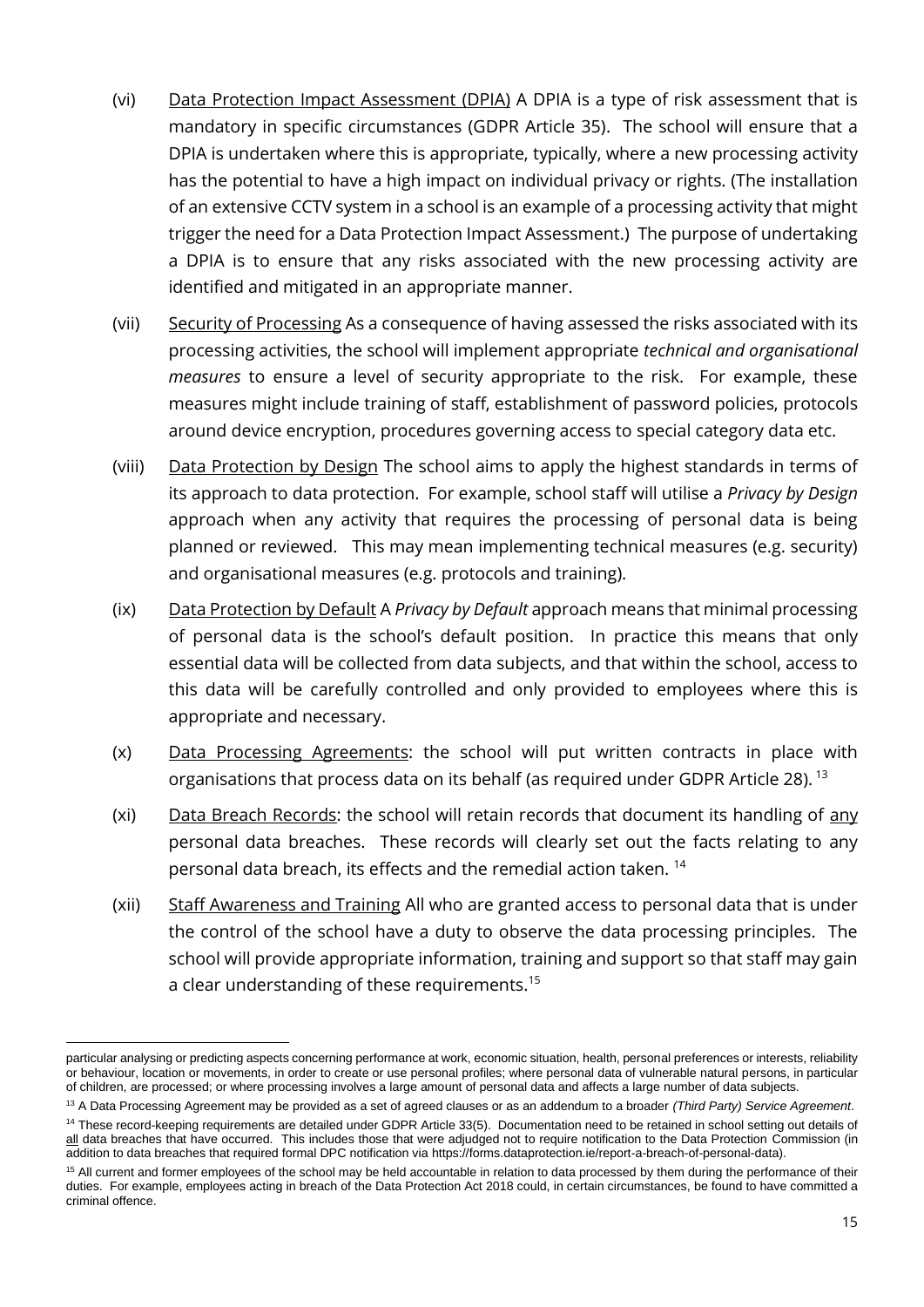#### <span id="page-15-0"></span>**2. Lawful Processing**

As part of its decision to collect, use or share personal data, the school as Controller will identify which of the lawful bases is applicable to each processing operation. In the absence of a lawful basis the personal data cannot be processed.

- (i) Many of school's data processing activities rely on legal obligations. These tasks are undertaken because the school must comply with Irish (or European) law<sup>16</sup>. For example, there is a legislative basis underpinning the sharing of specific student data with the Department of Education and Skills and other public bodies.
- 7.12.4 Another set of data processing activities are undertaken in the public interest i.e. so that the school can operate safely and effectively. For example, an educational profile of the student (literacy competence, language spoken at home etc.) may help the school to target learning resources effectively for the benefit of the student.
- 7.12.5 In some situations, for example the use of CCTV, the school may rely on its legitimate interests to justify processing. In such cases the specific legitimate interests (e.g. health and safety, crime prevention, protection of school property etc.) must be identified and notified to the data subjects $17$ .
- 7.12.6 Contract will provide a lawful basis for some processing of data by the school. For example, the processing of some employee data may rely on this lawful basis.
- 7.12.7 There is also the possibility that processing can be justified in some circumstances to protect the Vital Interests of a data subject, or another person. For example, sharing some data subject data with emergency services might rely on this lawful basis.
- 7.12.8 Finally there is the option of using a data subject's consent as the lawful basis for processing personal data. The school will not rely on consent as the basis for processing personal data if another lawful condition is more appropriate.

#### <span id="page-15-1"></span>**3. Consent**

Where consent is relied upon as the appropriate condition for lawful processing, then that consent must be freely given, specific, informed and unambiguous. All of these conditions must be satisfied for consent to be considered valid. There are a significant number of restrictions around using consent.

- (i) A separate consent will be sought for each processing activity (together with appropriate guidance as necessary to ensure the data subject is informed).
- 7.12.9 When asking for consent, the school will ensure that the request is not bundled together with other unrelated matters.
- 7.12.10 Consent requires some form of clear affirmative action (Silence or a pre-ticked box is not sufficient to constitute consent). Consent can be provided by means of an oral statement.

<sup>16</sup> For example, the *Education Act 1998*, the *Education (Welfare) Act 2000* & the *Education for Persons with Special Education Needs Act 2004*. <sup>17</sup> Data subiects have a right to object to processing that is undertaken based on legitimate interests. In such cases the Controller must demonstrate that there is an overriding need if the processing is to continue.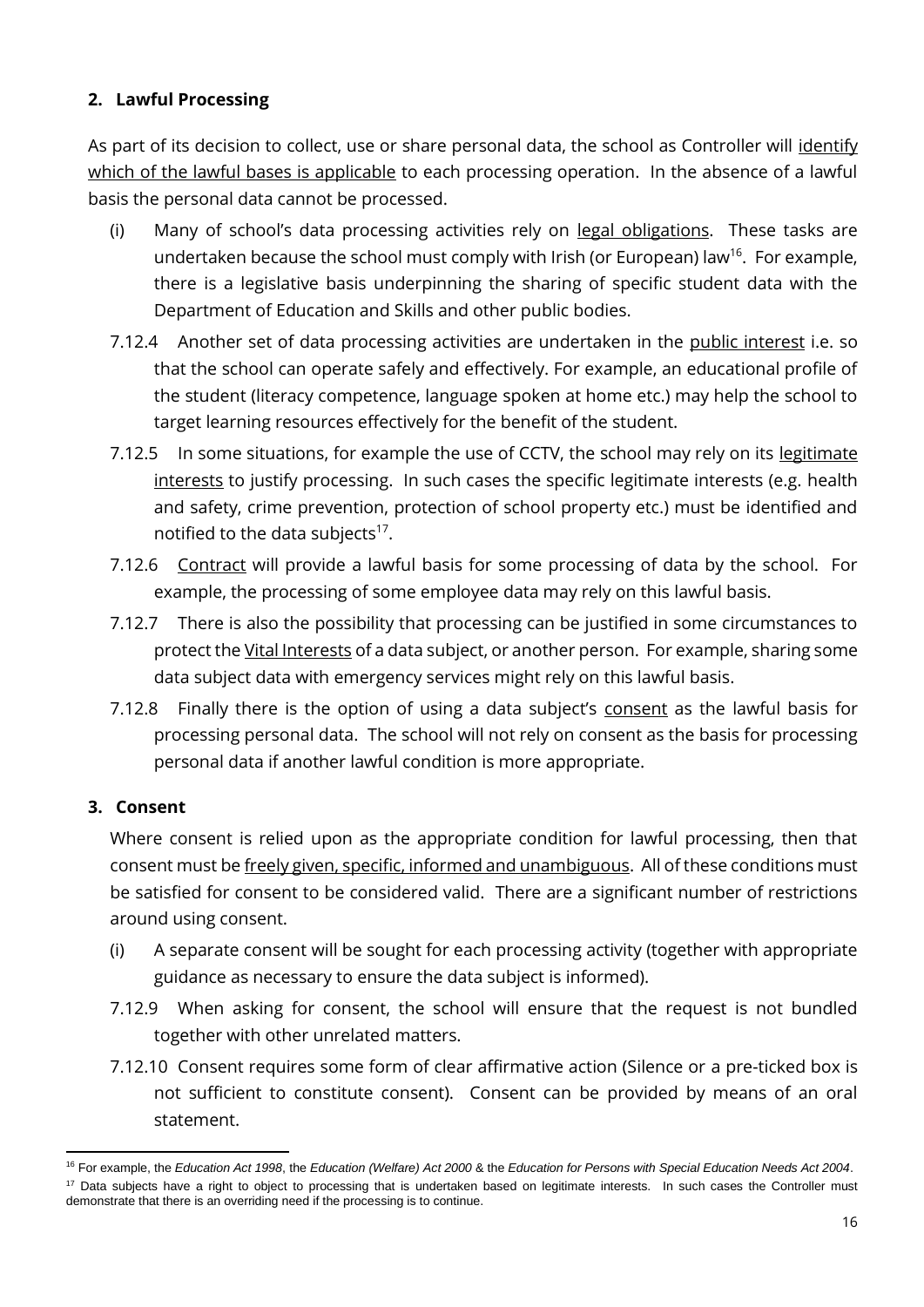- 7.12.11 Consent must be as easy to withdraw as to give.
- 7.12.12 A record should be kept of how and when consent was given.
- 7.12.13 The school will take steps to ensure the consent is always freely given i.e. that it represents a genuine choice and that the data subject does not feel under an obligation to consent to processing.
- 7.12.14 If the consent needs to be explicit, this means the school must minimise any future doubt about its validity. This will typically require the school to request and store a copy of a signed consent statement.

#### <span id="page-16-0"></span>**4. Special Category Data**

Some personal data is defined as Special Category Data and the processing of such data is more strictly controlled. In a school context this will occur whenever data that relates to Special Needs or Medical Needs is being processed. GDPR Article 9 identifies a limited number of conditions, one of which must be applicable if the processing of special category data is to be lawful.<sup>18</sup> Some of these processing conditions, those most relevant in the school context, are noted here.

- (i) Processing is necessary for reasons of substantial public interest on the basis of Union or Member State law. This condition could provide an appropriate basis for processing of data relating to employee and student health e.g. proportionate sharing of special category data to ensure the school is compliant with provisions in health, safety and welfare legislation.
- 7.12.15 Processing is necessary for the assessment of the working capacity of an employee; or for the provision of health or social care or treatment.. on the basis of Union or Member State law.
- 7.12.16 Processing is based on **Explicit Consent.** Where a school is processing biometric data for identification purposes (e.g. facial image recognition or the use of fingerprint systems) it is unlikely that this processing will be justifiable on any lawful basis other than consent. (And, as a data subject should be able to withhold consent without suffering any detriment, the school will need to provide access to an alternative processing option which is not reliant on biometric data.)

#### <span id="page-16-1"></span>**5. Transparency**

The school as Controller is obliged to act with *Transparency* when processing personal data. This requires the communication of specific information to individuals in advance of any processing of their personal data.<sup>19</sup>

<sup>&</sup>lt;sup>18</sup> The Data Protection Act 2018 makes provision for some additional conditions that can legitimise the processing of special category data. <sup>19</sup> GDPR Articles 13 (or 14)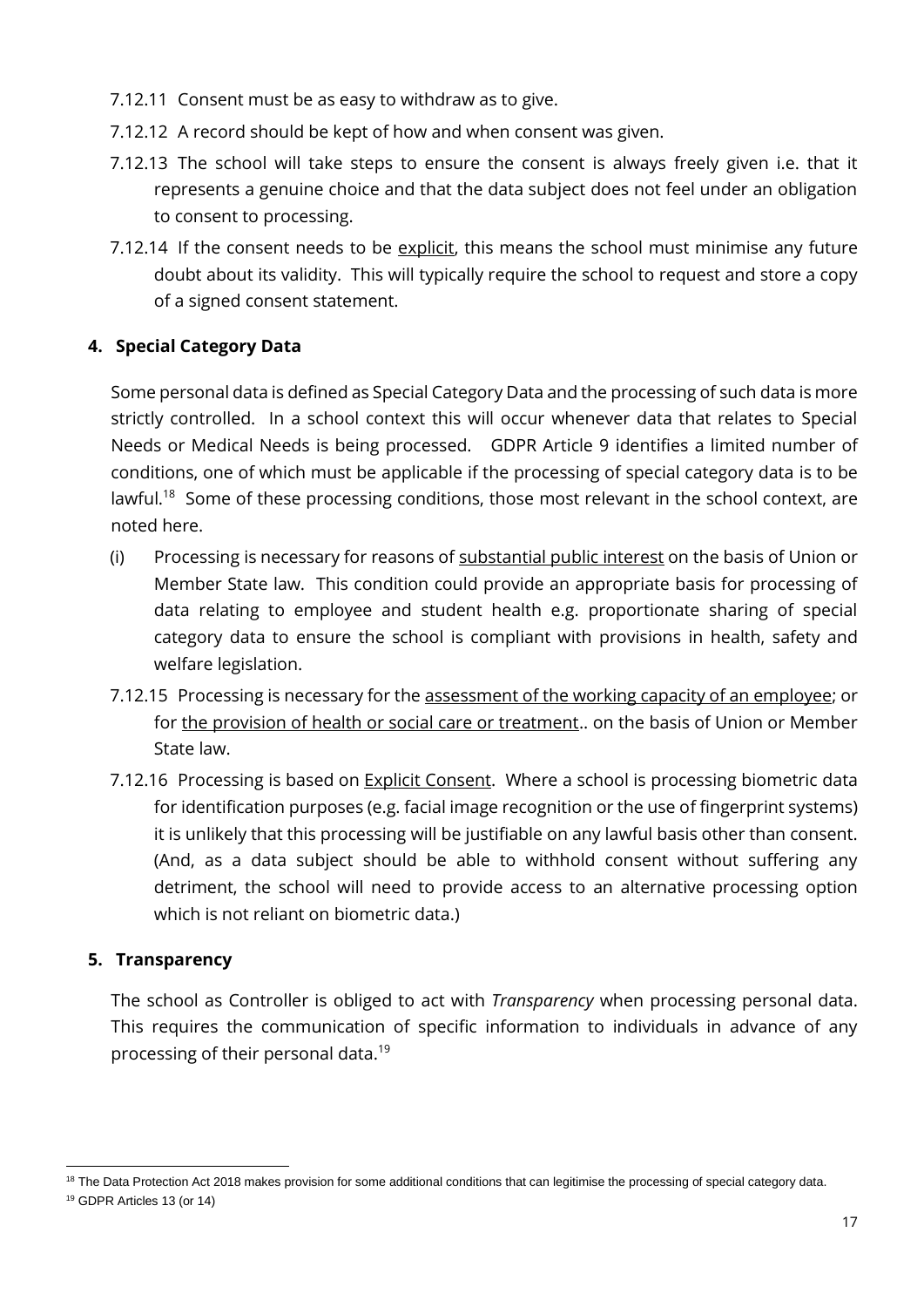- (i) Transparency is usually achieved by providing the data subject with a written document known as a *Privacy Notice* or a *Privacy Statement*. 20 This notice will normally communicate:
	- o the name of the controller and their contact details;
	- o the categories of personal data being processed;
	- o the processing purposes and the underlying legal bases;
	- o any recipients (i.e. others with whom the data is shared/disclosed);
	- o any transfers to countries outside the EEA (and safeguards used);
	- o the storage period (or the criteria used to determine this);
	- $\circ$  the rights of the data subject.<sup>21</sup>
- (ii) Transparency information should be provided in a manner that is concise and easy to understand. To best achieve this, the school may use a "layering" strategy to communicate information.<sup>22</sup> And, while a written *Privacy Notice* is the default mode, transparency information may also be communicated using other means, for example through the spoken word or through use of pictorial icons or video.
- (iii) Privacy statements (include those used on school websites) should be regularly reviewed to take account of any enhancements, new practices or additional services which involve the collection and use of personal data.

#### <span id="page-17-0"></span>**6. Purpose Limitation**

- (i) Personal data stored by the school has been provided by data subjects for a specified purpose or purposes. $23$  Data must not be processed for any purpose that is incompatible with the original purpose or purposes. $24$
- (ii) Retaining certain data (originally collected or created for a different purpose) with a view to adding to a school archive for public interest, scientific or historical research purposes or statistical purposes is acceptable subject to certain safeguards, most particularly the need to respect the privacy of the data subjects concerned.

<sup>20</sup> Other terms in common use include *Fair Processing Notice* and *Data Protection Notice*. Schools may prepare a number of different Privacy Notices for use in different contexts. For example, a *Website Privacy Notice*, may relate specifically to personal data that is collected via the school website.

<sup>&</sup>lt;sup>21</sup> In the interests of transparency, the school should ensure that its preferred route for a rights request is identified clearly in *Privacy Notices* and elsewhere e.g. *"A data subject wishing to make an access request should apply in writing to the Principal."* Notwithstanding this, school staff should be made aware that valid requests may be submitted in a variety of formats (i.e. not necessarily in writing).

<sup>&</sup>lt;sup>22</sup> For example, where the first point of contact is by telephone, this information could be provided during the telephone call with the data subject and they could be provided with the balance of the information required under Article 13 by way of further, different means, such as by sending a copy of the privacy policy by email and/or sending the data subject a link to the controller's layered online privacy statement/notice.

<sup>&</sup>lt;sup>23</sup> This purpose is usually communicated to data subjects at the time of collection through providing them with a *Privacy Notice*.

<sup>&</sup>lt;sup>24</sup> Data Protection Commission: Any use or disclosure must be necessary for the purpose(s) or compatible with the purpose(s) for which you *collect and keep the data. You should ask yourself whether the data subject would be surprised to learn that a particular use of or disclosure of their data is taking place.*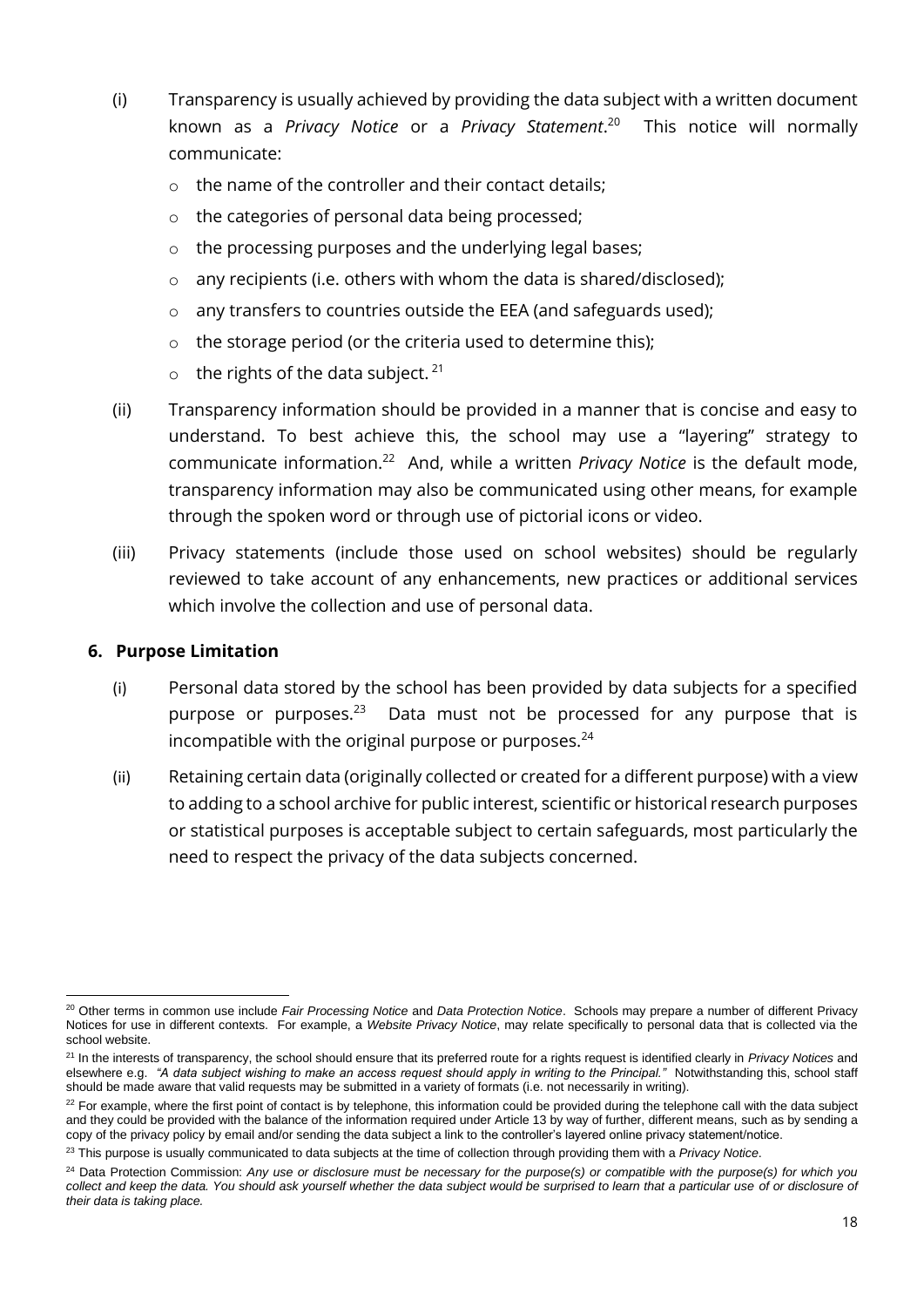#### <span id="page-18-0"></span>**7. Data Minimisation**

As Controller, the school must ensure that personal data is adequate, relevant and limited to what is necessary in relation to the purposes for which they are processed. In practice, this principle has a number of important implications illustrated in the examples below.

- (i) The school should ensure, when data is being collected from data subjects, that this is limited to what is necessary for the completion of the duties. For example, where information is being collecting from students and parents/guardians, as part of the admissions process, this should be limited to whatever information is needed to operate the admissions process. This means that it is usually not appropriate for the school to seek information about Special Education Needs (SEN) in order to decide whether a place should be offered. 25
- (ii) Data minimisation also requires that the sharing of student data within the school should be carefully controlled. Members of staff may require varying levels of access to student data and reports. Access should be restricted to those who have a defined processing purpose. Staff will not access personal data unless processing is essential to deliver on their role within the school.
- (iii) School staff will necessarily create personal data in the course of their duties. However employees should ensure that this processing is necessary and appropriate. For example, while it will often be necessary for school staff to communicate information to each other by email, consideration should be given, on a case by case basis, as to whether it is necessary for personal data to be included in these communications.
- (iv) Data sharing with external recipients should be continuously reviewed to ensure it is limited to that which is absolute necessary. This may mean, for example, that when the school is seeking professional advice, no personal data will be included in communications unless the disclosure of this information is essential.

#### <span id="page-18-1"></span>**8. Storage Limitation**

Personal data is kept in a form which permits the identification of data subjects for no longer than is necessary for the purposes for which it is being processed. Some personal data may be stored for longer periods insofar as the data is being processed solely for archiving purposes in the public interest, scientific or historical research purposes or statistical purposes.

(i) When deciding on appropriate retention periods, the school's practices will be informed by advice published by the relevant bodies (notably the Department of Education and Skills, the Data Protection Commission, and the school management advisory bodies<sup>26</sup>).

<sup>&</sup>lt;sup>25</sup> SEN data may be sought where the processing of such data is necessary as part of the Admissions Policy. For example, SEN data may be required to consider whether the student fulfils the criteria for admission to a special education needs unit within a mainstream school. <sup>26</sup> see <http://www.dataprotectionschools.ie/en/Data-Protection-Guidelines/Records-Retention/>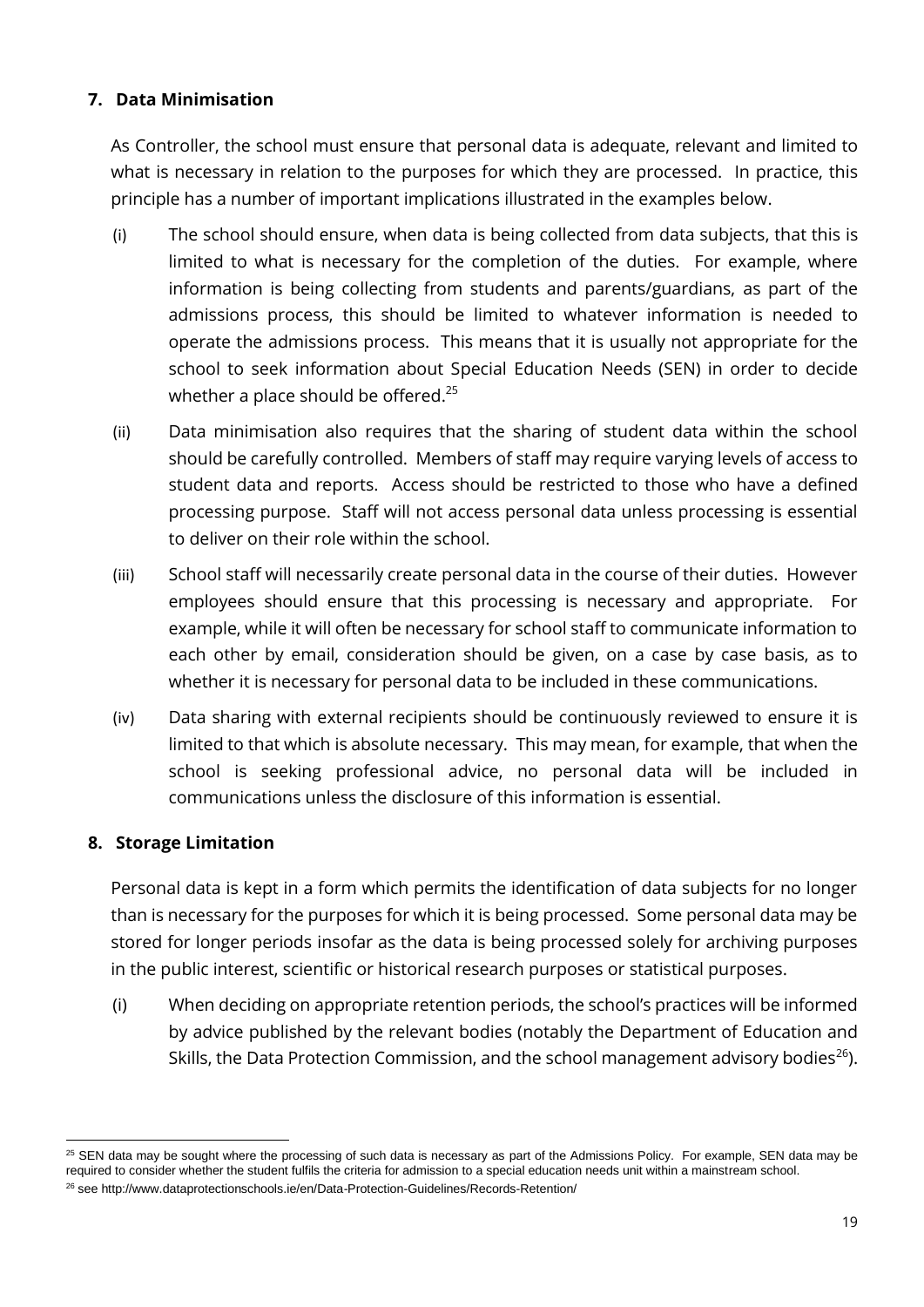- (ii) When documentation or computer files containing personal data are no longer required, the information is disposed of in a manner that respects the confidentiality of the data.
- (iii) Data subjects are free to exercise a "right to erasure" at any time (also known as the "right to be forgotten", see *Data Subject Rights*).
- (iv) Data should be stored in a secure manner that recognises controller obligations under GDPR and the Data Protection Act. This requires the school for example, to implement appropriate technical and organisational measures to ensure a level of security appropriate to the risk.

#### <span id="page-19-0"></span>**9. Integrity and Confidentiality**

Whenever personal data is processed by the school, technical and organisational measures are implemented to safeguard the privacy of data subjects. The school as controller is obliged to take its security responsibilities seriously, employing the most appropriate physical and technical measures, including staff training and awareness. These security procedures should be subject to regular review.

- (i) School employees are required to act at all times in a manner that helps to maintain the confidentiality of any data to which they have access. Guidance and training are important to help identify and reinforce appropriate protocols around data security.
- (ii) The school is legally required to consider the risks to the data subject when any processing of personal data is taking place under its control. Any Risk Assessment should take particular account of the impact of incidents such as accidental or unlawful destruction, loss, alteration, or unauthorised disclosure of, or access to, the personal data.
- (iii) As well considering the potential severity of any data incident, a risk assessment should also consider the likelihood of any incident occurring. In this way risks are evaluated on the basis of an objective assessment, by which it is established whether the data processing operations involve a risk or a high risk.<sup>27</sup>
- (iv) The follow-on from any risk assessment is for the school to implement appropriate technical and organisational measures that ensure a level of security appropriate to the risk. *These measures should ensure an appropriate level of security, including confidentiality, taking into account the state of the art and the costs of implementation in relation to the risks and the nature of the personal data to be protected (GDPR Recital 83).*
- (v) As well as processing activities undertaken by staff, the school must also consider the risks associated with any processing that is being undertaken on behalf of the school by other individuals or organisations (Data Processors). Only processors who provide

<sup>&</sup>lt;sup>27</sup> The likelihood and severity of the risk to the rights and freedoms of the data subject should be determined by reference to the nature, scope, context and purposes of the processing. Risk should be evaluated on the basis of an objective assessment, by which it is established whether data processing operations involve a risk or a high risk (GDPR Recital 76).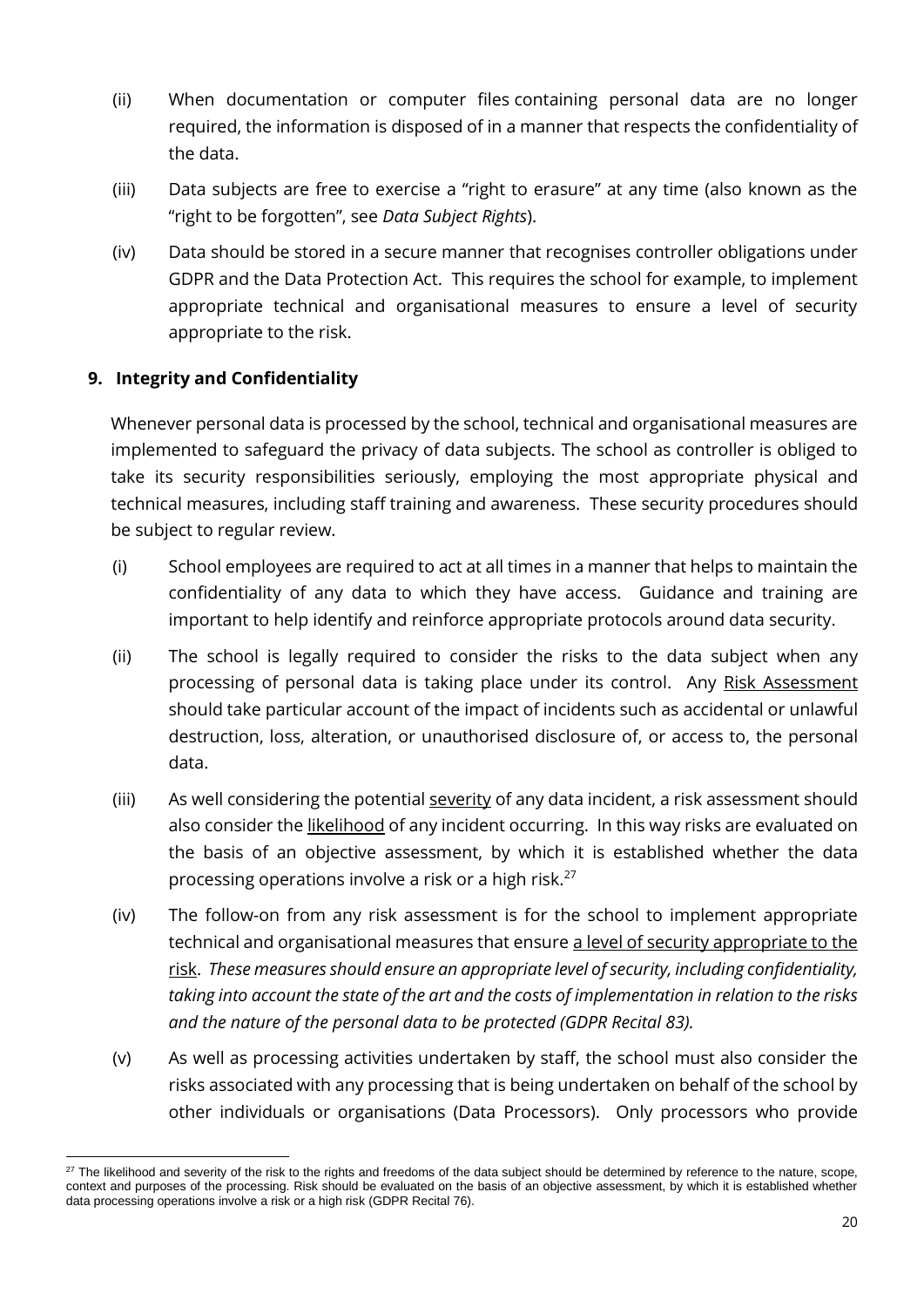sufficient guarantees about the implementation of appropriate technical and organisational measures can be engaged.

- (vi) The important contribution that organisational policies can make to better compliance with the Accountability principle was previously highlighted. Similarly, the implementation of agreed policies and protocols around data security is very helpful. Some possible areas are listed below.
	- o School ICT policy
	- o Acceptable User Polices for employees, board members, students etc
	- o Accessing school data from home
	- o Password policy
	- o Use of staff personal devices in school
	- o Use of school devices outside school
	- o Bring Your Own Device Policy
	- o Social Media Policy
	- o Mobile phone code
	- o Apps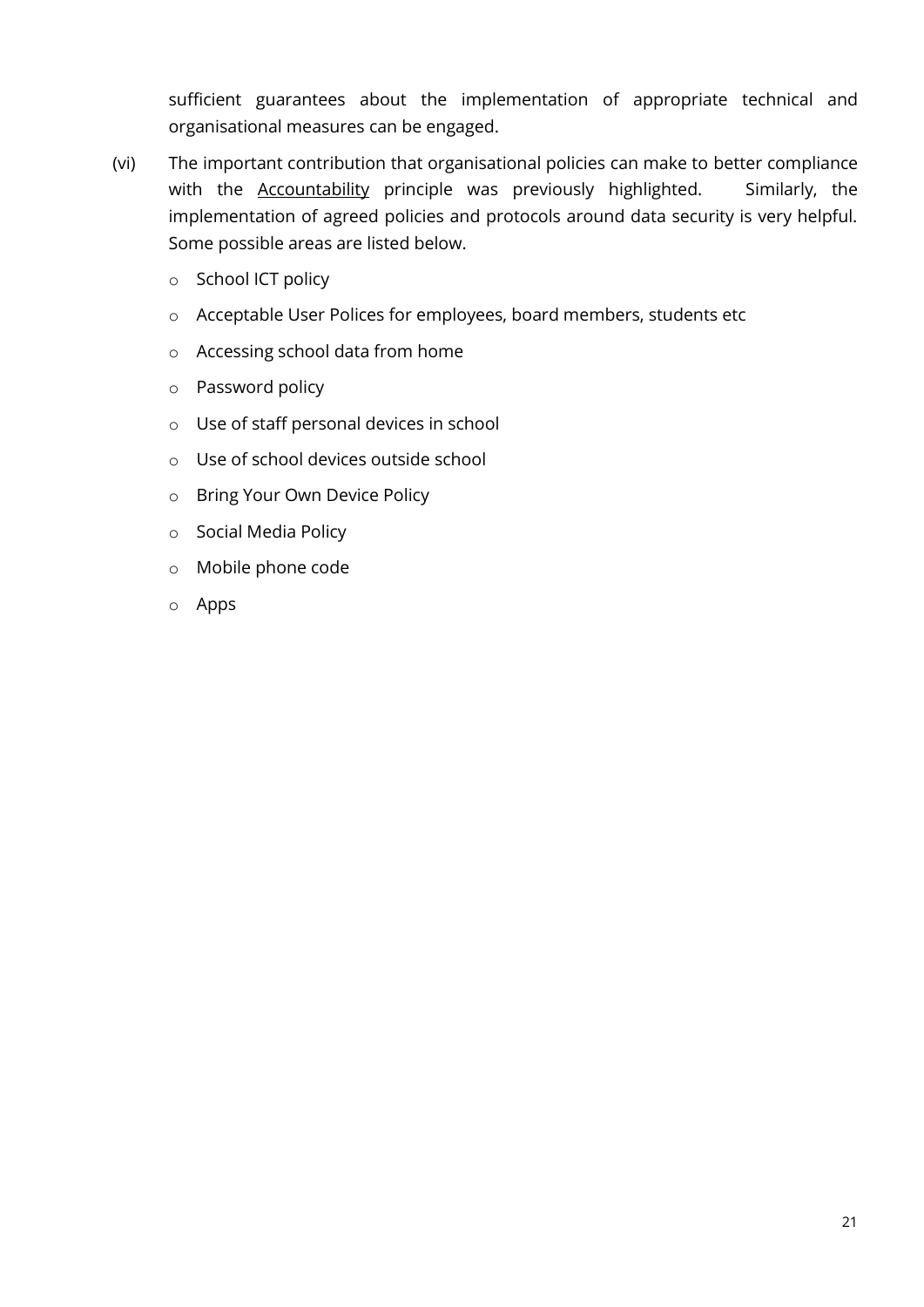#### <span id="page-21-0"></span>**Appendix 3. CATEGORIES OF RECIPIENTS**

**Department of Education and Skills (DES)** The school is required to provide student data to the *Department of Education and Skills (DES).* This transfer of data is primarily made at the beginning of each academic year ("October Returns") using a secure Post-Primary Online Database (P-POD) system. The October Returns contain individualised data such as PPS number which acts as an identifier to validate that the data belongs to a recognised student.<sup>28</sup> The DES has published a "Fair Processing Notice" to explain how the personal data of students is processed.<sup>29</sup>

**Student support and welfare** student data may be shared with a number of public state bodies including *National Educational Psychological Service* (NEPS psychologists support schools and students); *National Council for Special Education* (the NCSE role is to support schools and students with special education needs); *National Education Welfare Board* (the school is required to share student attendance with the NEWB).

**Legal requirements** where appropriate, particularly in relation to Child Protection and safeguarding issues, the school may be obliged to seek advice and/or make referrals to *Túsla. 30* The school may share personal data with *An Garda Síochána* where concerns arise in relation to child protection. The school will also report matters of alleged criminal acts, criminal behaviour, criminal damage, etc., to allow prevention, detection and investigation of offences. Where there is a lawful basis for doing so, personal data may also be shared with the *Revenue Commissioners* and the *Workplace Relations Commission.*

**Insurance** data may be shared with the school's insurers where this is appropriate and proportionate. The school may also be obliged to share personal data with the *Health and Safety Authority*, for example, where this is required as part of an accident investigation.

**Professional Advisors** some data may be shared with legal advisors (solicitors, etc.), financial advisors (pension administrators, accountants, etc.) and others such as school management advisors; this processing will only take place where it is considered appropriate, necessary and lawful.

**Other schools and Universities/Colleges/Institutes** where the student transfers to *another educational body*, or goes on an exchange programme or similar, the school may be asked to supply certain information about the student, such as academic record, references, etc.

**Work Placement** some data may be shared, on request, with work placement providers and *employers* where this is appropriate and necessary to support students engaged in work experience or similar programmes.

<sup>&</sup>lt;sup>28</sup> Where the October Returns include sensitive personal data regarding personal circumstances then explicit and informed consent for the transfer of this data may be sought from students/parents/guardians.

<sup>&</sup>lt;sup>29</sup> These can be found on www.education.ie (search for Circular Letters 0047/2010 and 0023/2016 in the "Circulars" section). The Department of Education and Skills transfers some student data to other government departments and other State bodies to comply with legislation, such as transfers to the Department of Social Protection pursuant to the Social Welfare Acts, transfers to the State Examinations Commission, transfers to the Educational Research Centre, and transfers to the Central Statistics Office pursuant to the Statistics Acts. The data will also be used by the DES for statistical, policy-making and research purposes. However the DES advises that it does not use individual data, but rather aggregated data is grouped together for these purposes.

<sup>&</sup>lt;sup>30</sup> Túsla, the Child and Family Agency, is the State agency responsible for improving wellbeing and outcomes for children.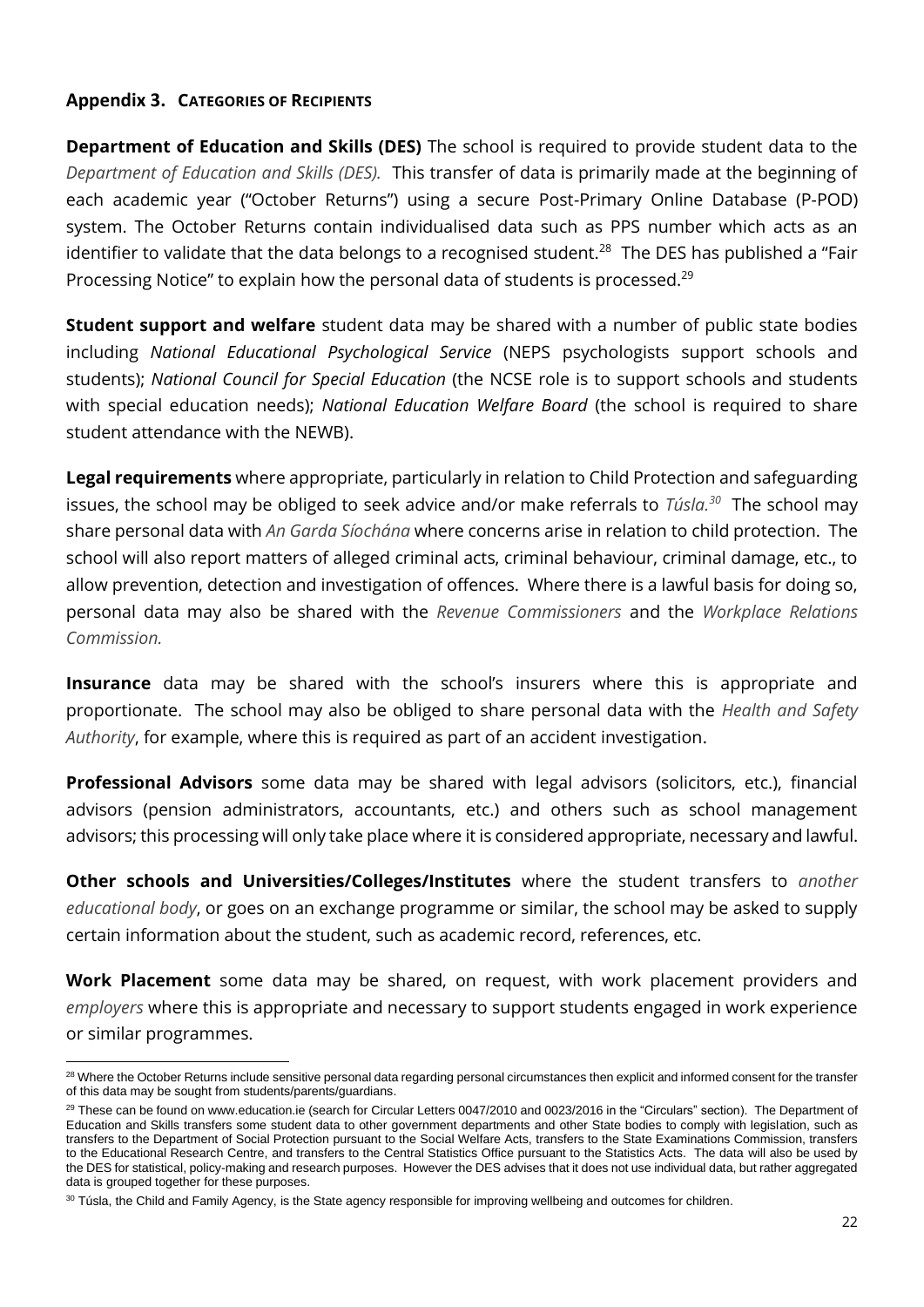**Voluntary Bodies** some personal data may be shared as appropriate with bodies such as the school's *Parents Association*. This data sharing will only take place where consent has been provided.

**Other not-for-profit organisations** limited data may be shared with recognised bodies who act to promote student engagement with co-curricular and other activities, competitions, recognition of achievements, etc. This would include bodies promoting participation in sports, arts, sciences, environmental and outdoor activities, etc. This data sharing will usually be based on consent.

**Service Providers** in some circumstances the school has appointed third parties to undertake processing activities on its behalf. These Data Processors have provided guarantees that their processing satisfies the requirements of the General Data Protection Regulation. The school has implemented written contractual agreements with these entities to ensure that the rights of data subjects receive an appropriate level of protection. Third party service providers include the following categories:

- School Management Information Systems (e.g. VSWare/Advanced)
- Productivity Applications (e.g. Google Apps for Education, Microsoft 365)
- Online Storage & File Sharing (e.g. Dropbox, Google Drive, iCloud, OneDrive)
- Video Sharing and Blogging Platforms (e.g. Youtube, Wordpress)
- Virtual Learning Environments (e.g. Edmodo, Schoology, Schoolwise, Google Classroom)
- IT Systems Support (local ICT Support Company)
- Fee management software (x)
- School communications (x)
- Security and CCTV Systems (x)
- Pension Consultants/Trustees (x)
- Accounting & Payroll software (x)
- Cashless Payment Systems (x)
- Canteen Management System (x)
- Learning software and Apps (x)

**Transfers Abroad** In the event that personal data may be transferred outside the European Economic Area (EEA) the school will ensure that any such transfer, and any subsequent processing, is carried out in strict compliance with recognised safeguards or derogations (i.e., those approved by the Irish Data Protection Commission).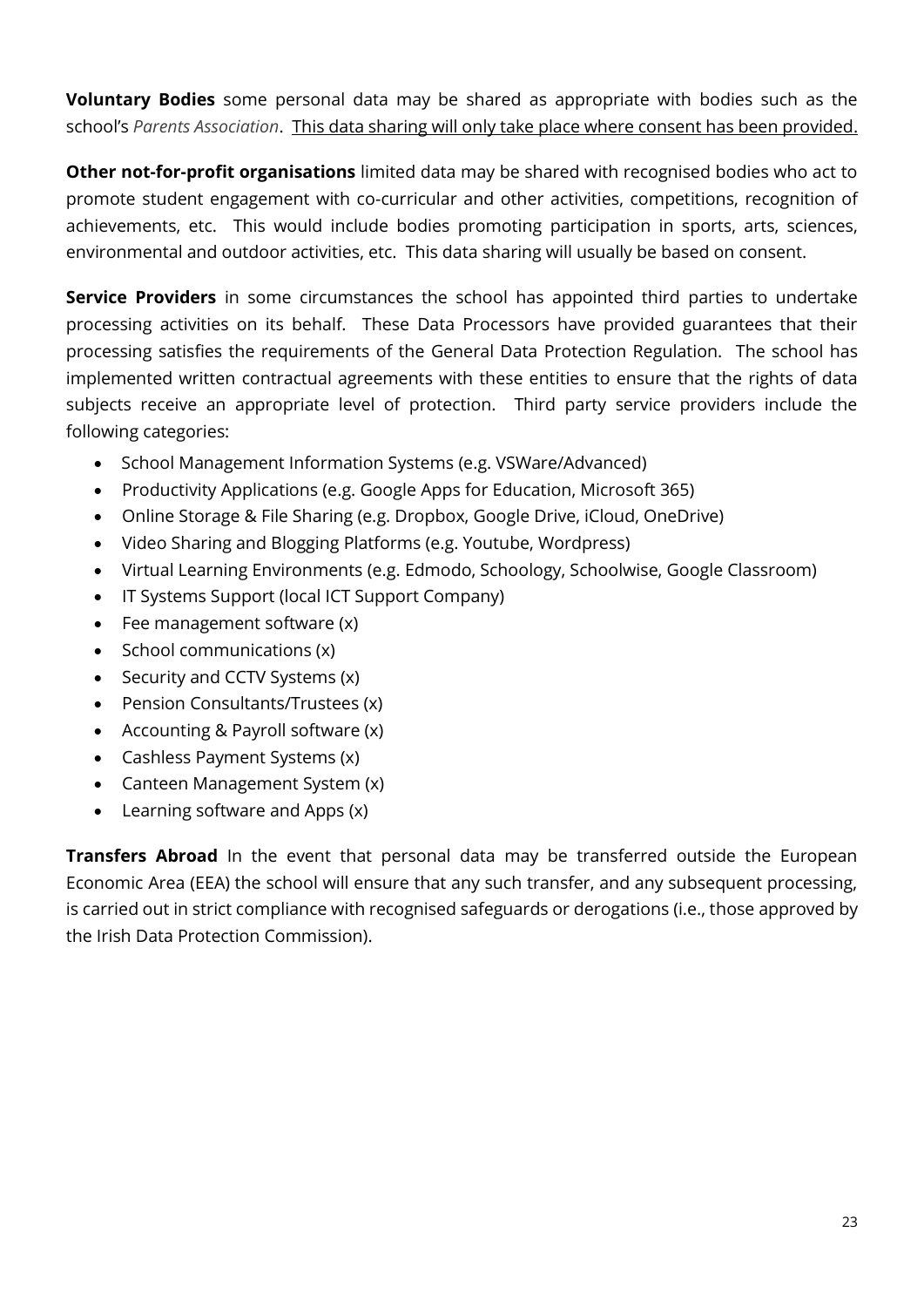#### <span id="page-23-1"></span><span id="page-23-0"></span>**Appendix 4. MANAGING DATA SUBJECT RIGHTS REQUESTS, INCLUDING ACCESS REQUESTS**

#### **1. Responding to rights requests**

- (i) The school will log the date of receipt and subsequent steps taken in response to any valid request. This may include asking the data subject to complete an *Access Request Form* in order to facilitate efficient processing of the request. There is no charge for this process.<sup>31</sup>
- 7.12.17 The school is obliged to confirm the identity of anyone making a rights request and, where there is any doubt on the issue of identification, will request official proof of identity (e.g. photographic identification such as a passport or driver's licence). $^{32}$
- 7.12.18 If requests are manifestly unfounded or excessive<sup>33</sup>, in particular because of their repetitive character, the school may either: (a) charge a reasonable fee taking into account the administrative costs of providing the information or communication or taking the action requested; or refuse to act on the request.
- 7.12.19 The school will need to confirm that sufficient information to locate the data requested has been supplied (particularly if CCTV footage/images are to be searched<sup>34</sup>). Where appropriate the school may contact the data subject if further details are needed.
- 7.12.20 In responding to rights requests (e.g. data access requests) the school will ensure that all relevant manual<sup>35</sup> and automated systems (computers etc.) are checked.
- 7.12.21 The school will be conscious of the need to respond without undue delay and within the advised timeframes. A response will be made within one month of receipt of any request.<sup>36</sup>
- 7.12.22 The school must be conscious of the restrictions that apply to rights requests.<sup>37</sup> Where unsure as to what information to disclose, the school reserves the right to seek legal advice.<sup>38</sup>
- 7.12.23 Where a request is not being fulfilled, the data subject will be informed as to the reasons and the mechanism for lodging a complaint, including contact details for the Data Protection Commission.

<sup>&</sup>lt;sup>31</sup> The school may charge a reasonable fee for any further copies requested by the data subject, or where access requests are manifestly unfounded or excessive, taking into account the administrative costs of providing the information. Where a subsequent or similar access request is made after the first request has been complied with, the school has discretion as to what constitutes a reasonable interval between access requests and this will be assessed on a case-by case basis.

<sup>&</sup>lt;sup>32</sup> Where a subject access request is made via a third party (e.g. a solicitor) the school will need to be satisfied that the third party making the request is entitled to act on behalf of the individual. It is the third party's responsibility to provide evidence of this entitlement.

<sup>&</sup>lt;sup>33</sup> In such circumstances, the school must be able to demonstrate the manifestly unfounded or excessive character of a request.

<sup>&</sup>lt;sup>34</sup> The school will always endeavour to respond to any access request within the stipulated time period. However a timely response can be greatly facilitated by provided (in writing to the school) all necessary information such as date, time and location of any recording.

<sup>&</sup>lt;sup>35</sup> Non-automated personal data that is held within a filing system or intended to form part of a filing system (GDPR Article 2).

<sup>&</sup>lt;sup>36</sup> That period may be extended by two further months where necessary, taking into account the complexity and number of the requests. The school must inform the data subject of any such extension within one month of receipt of the request, together with the reasons for the delay.

<sup>&</sup>lt;sup>37</sup> See for example GDPR Article 23 and Irish Data Protection Act 2018 S.56, S.60, S.61.

<sup>&</sup>lt;sup>38</sup> Decisions around responding to data access requests will need to give due regard to rights and responsibilities that derive from other legislation, not least Article 42A of the Irish Constitution which recognises and affirms the natural and imprescriptible rights of all children. Examples of other factors that might need to be considered include: any court orders relating to parental access or responsibility that may apply; any duty of confidence owed to the child or young person; any consequences of allowing those with parental responsibility access to the child's or young person's information (particularly important if there have been allegations of abuse or ill treatment); any detriment to the child or young person if individuals with parental responsibility cannot access this information; and any views the child or young person has on whether their parents should have access to information about them.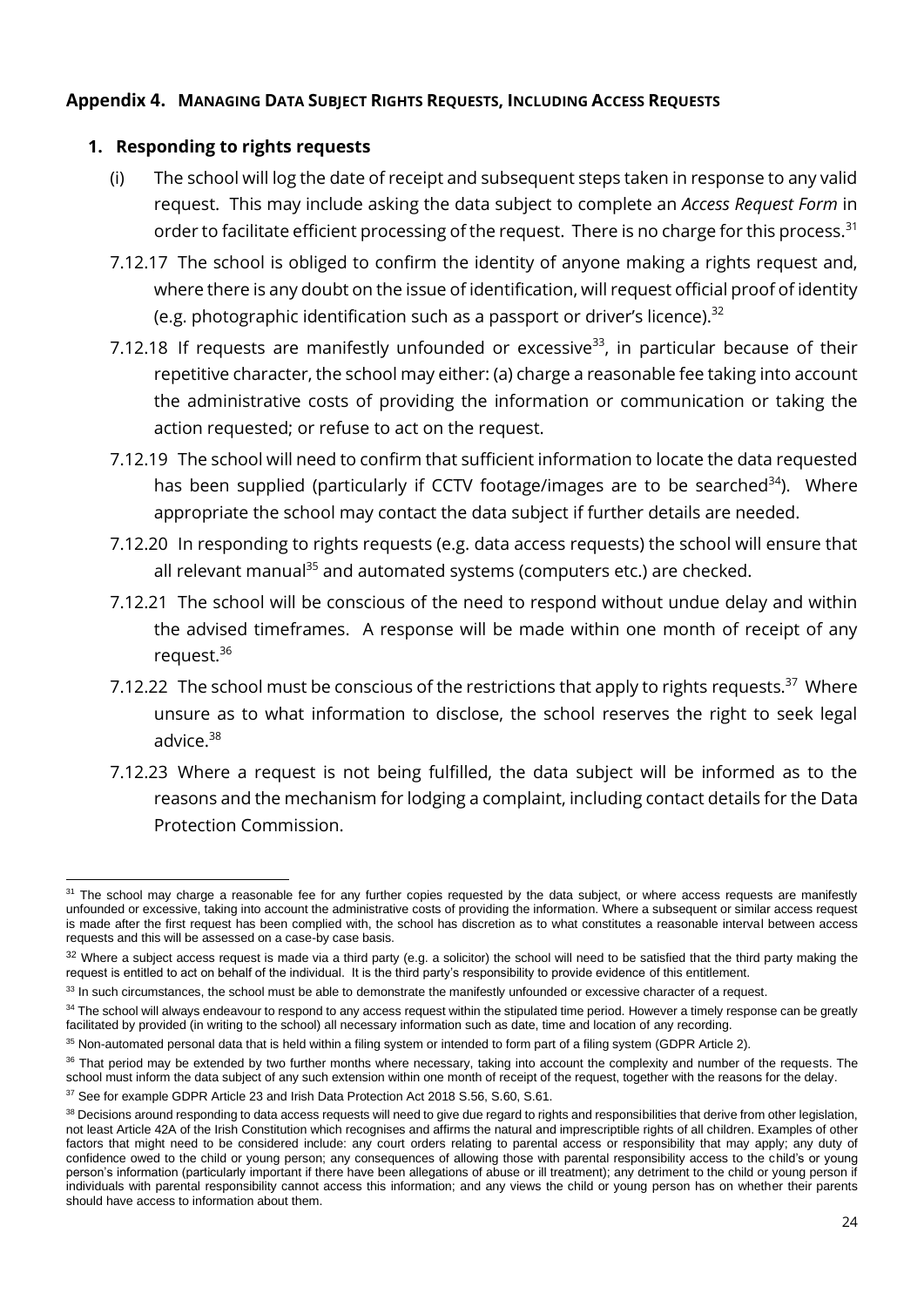7.12.24 Where action has been taken by the school with regard to rectification, erasure or restriction of processing, the school will ensure that relevant recipients (i.e. those to whom the personal data has been disclosed) are appropriately informed.

#### <span id="page-24-0"></span>**2. Format of Information supplied in fulfilling a request**

- (i) The information will be provided in writing, or by other means, including where appropriate, by electronic means. (When requested by a data subject the information access may be provided in alternative means e.g. orally.)
- 7.12.25 The school will endeavour to ensure that information is provided in an intelligible and easily accessible format.
- 7.12.26 Where a request relates to video, then the school may offer to provide the materials in the form of a series of still images. If other people's images cannot be obscured, then it may not prove possible to provide access to the personal data. $39$

<sup>39</sup> Where an image is of such poor quality that it does not relate to an identifiable individual, then it may not be considered to be personal data.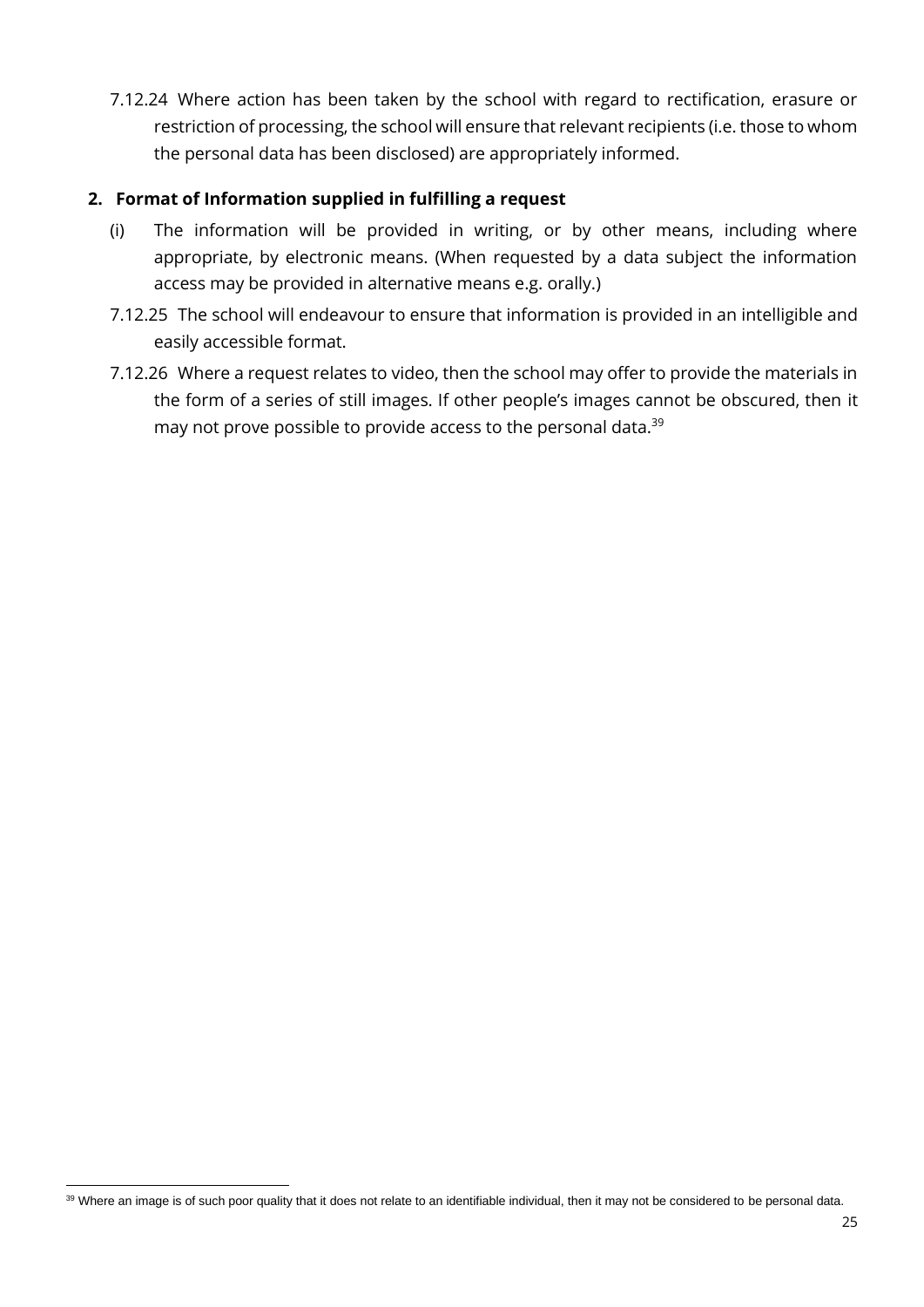#### <span id="page-25-0"></span>**Appendix 5. PERSONAL DATA AND RELATED PROCESSING Purposes**

| <b>PURPOSES FOR PROCESSING</b>                                                                                                                                                                                                                                                                                                                                                                                                                                                                                                                                                                                      | <b>DESCRIPTION OF PERSONAL DATA</b>                                                                                                                                                                                                                                                                                                                   |  |  |
|---------------------------------------------------------------------------------------------------------------------------------------------------------------------------------------------------------------------------------------------------------------------------------------------------------------------------------------------------------------------------------------------------------------------------------------------------------------------------------------------------------------------------------------------------------------------------------------------------------------------|-------------------------------------------------------------------------------------------------------------------------------------------------------------------------------------------------------------------------------------------------------------------------------------------------------------------------------------------------------|--|--|
| 1. Contact and identification information<br>This information is needed to identify, contact and enrol students.                                                                                                                                                                                                                                                                                                                                                                                                                                                                                                    |                                                                                                                                                                                                                                                                                                                                                       |  |  |
| Purposes may include:<br>. to add names to a contact list prior to formal<br>application<br>information<br>provide<br>appropriate<br>$\bullet$ to<br>to<br>prospective students<br>• to make contact in case of school closure (e.g.<br>adverse weather conditions)<br>• to send SMS text messages and emails about<br>meetings, etc.                                                                                                                                                                                                                                                                               | Information<br>confirm<br>required<br>to<br>student/parent identity and contact through<br>communications:<br>• student name<br>$\bullet$ gender<br>• date of birth<br>• family details (parents/guardians<br>name,<br>address, contact details to include phone<br>numbers, email addresses etc).                                                    |  |  |
| 2. Application information<br>We use this to determine whether an applicant meets eligibility requirements as set out in our<br>Admission Policy.                                                                                                                                                                                                                                                                                                                                                                                                                                                                   |                                                                                                                                                                                                                                                                                                                                                       |  |  |
| In addition to data outlined at (1) above, we collect<br>personal data via Application Forms and Student<br>Transfer Forms. Where the student is offered a<br>place, completed Application Forms are placed on<br>the student's file. Where the student is not offered<br>a place, the data will be used for the purposes of<br>responding to any section 29 appeals process.<br>Applicants may opt to provide data on "Religion" at<br>this stage where this forms part of the school's<br>admissions criteria.<br>Any information not required to operate the<br>Admissions Procedure, is identified as optional. | Information as required to ascertain eligibility<br>under the school's Admissions Policy:<br>• Name and address of current school<br>• Class in current school<br>• Details of siblings, etc.<br>. Details of any special educational needs<br>(SEN). (NB only for admission to a special<br>school, or a SEN unit).<br>• Religion (based on consent) |  |  |
| 3. Enrolment information<br>Once the school has accepted the student's application, and has offered the student a place, other<br>information is collected in addition to the data outlined at (1) and (2) above. This personal data is<br>used for administrative and management tasks e.g. school communications, timetabling, scheduling<br>parent teacher meetings, school events, arrangements for academic registration, class details, start<br>dates, book lists, subject-selection, school trips etc.                                                                                                      |                                                                                                                                                                                                                                                                                                                                                       |  |  |
| Contact and Identification Information: We use<br>this information:<br>• to make contact in case of school closure (e.g.<br>adverse weather conditions), or an emergency<br>(ill-health or injury),<br>• to communicate issues relating to progress,<br>welfare or conduct in school, non-attendance or<br>late attendance, etc.<br>• to send SMS text messages and emails about                                                                                                                                                                                                                                    | • Student name and date of birth (requires<br>birth certificate verification by school)<br>· PPSN, Gender<br>• Address including Eircode<br>• Extended family details (parents/guardians<br>name, address, contact details to include<br>phone numbers, email addresses etc).<br>• Details of next of kin (for contact in case of<br>emergency)       |  |  |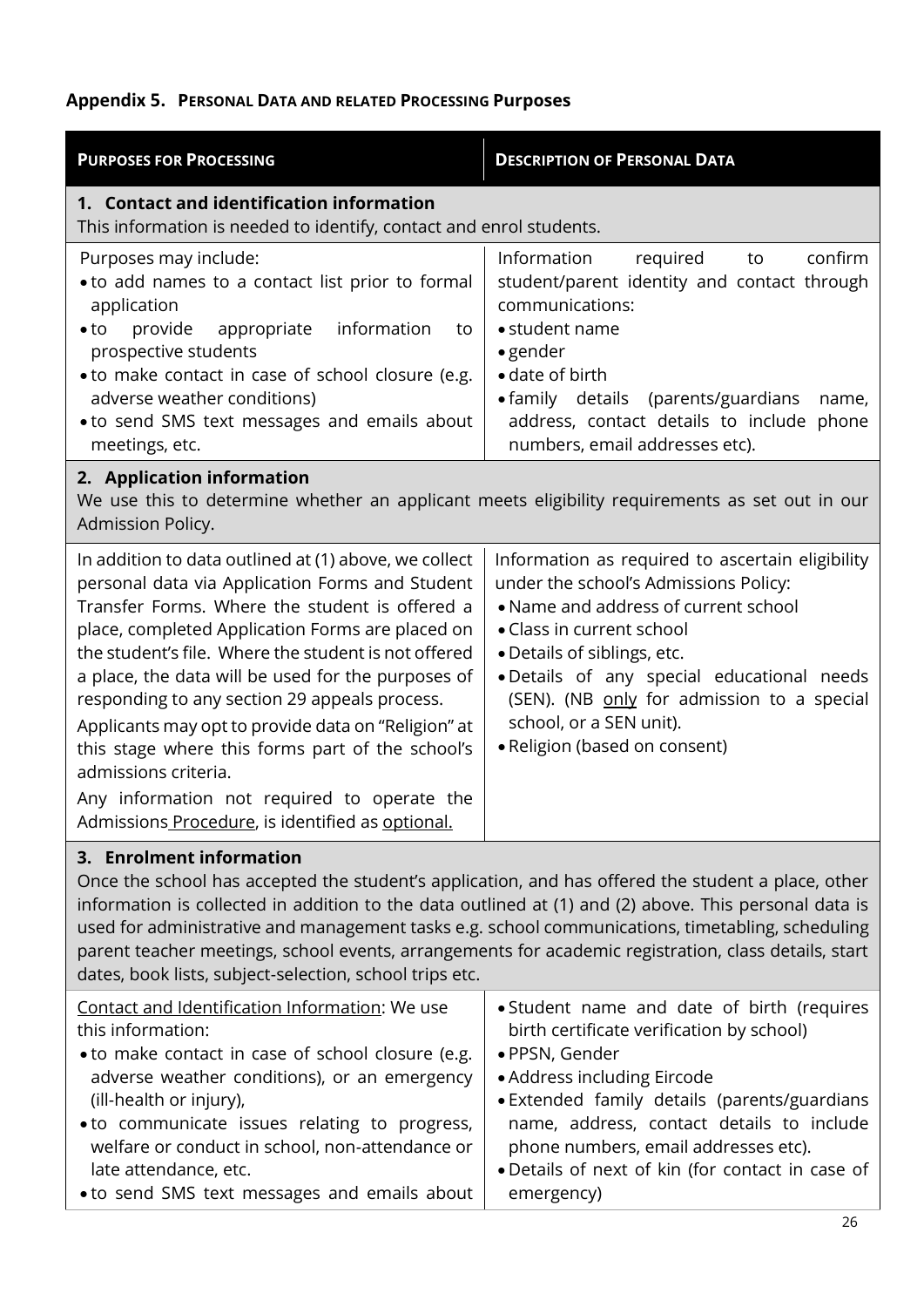| important events, e.g. start dates, course details,<br>meetings, school events, etc.                                                                                                                                                                                                                                                                                                                                                                                                                                                                                                                                            |                                                                                                                                                                                                                                                                                                                                                                                                                                                                                                                                       |
|---------------------------------------------------------------------------------------------------------------------------------------------------------------------------------------------------------------------------------------------------------------------------------------------------------------------------------------------------------------------------------------------------------------------------------------------------------------------------------------------------------------------------------------------------------------------------------------------------------------------------------|---------------------------------------------------------------------------------------------------------------------------------------------------------------------------------------------------------------------------------------------------------------------------------------------------------------------------------------------------------------------------------------------------------------------------------------------------------------------------------------------------------------------------------------|
| Academic record: We use this information to<br>deliver education appropriate to the needs of the<br>student, to assess the student's educational<br>progress. Standardised test results used for the<br>purposes of assessing literacy/numeracy<br>progress, for Reasonable Accommodation in<br>State Examinations, for assisting in referrals to<br>NEPS, and for career guidance etc.                                                                                                                                                                                                                                         | . Reports, references, assessments and other<br>records from any previous school(s) attended<br>by the student.<br>• Education Passport (6 <sup>th</sup> Class Report provided<br>by primary school after post-primary school<br>confirms enrolment. Protocols set out in DES<br>Circulars 42/2015 and 34/2016).<br>• Standardised testing Results                                                                                                                                                                                    |
| Language spoken: Without this information the<br>school will not know how to meet the student's<br>needs and to deliver appropriate education. This<br>ensures the student has access to language<br>support (where necessary).<br>Irish Exemption Information re application for<br>Irish exemption if eligible (e.g. received primary<br>school up to 11 years of age outside Ireland,<br>evidence of disability, student from abroad etc).                                                                                                                                                                                   | ·Information about language spoken (for<br>language support)<br>. Details of whether the student received EAL<br>(English as an Additional Language) support.<br>· Details re whether the student is exempt from<br>studying Irish<br>. Details to ascertain if student is eligible for<br>exemption from study of Irish                                                                                                                                                                                                              |
| Medical information for health purposes: This<br>information is essential so that we can meet our<br>duty of care to the student. We use this<br>information to (i) ensure we know who to contact<br>in case of an emergency, (ii) ensure that we have<br>any relevant information to safeguard/prevent<br>damage to the student's health (iii) meet the<br>student's medical/care needs when they are in<br>facilitate appropriate advanced<br>school<br>(iv)<br>planning with parents/guardians (eg. notification<br>to relevant personnel within the school, storage of<br>medications, staff training where necessary etc). | • Emergency contact details (name, telephone,<br>details of relationship to the student etc).<br>· Details of the student's GP (to be contacted in<br>case of emergency).<br>. Details of any relevant medical information<br>medical<br>condition,<br>allergies,<br>(eg.<br>plan<br>facilitate<br>treatment/care<br>etc) to<br>advanced<br>planning<br>with<br>appropriate<br>parents/guardians.<br>. This may include the use of the student's<br>photograph for display in the Staff room as<br>part of the emergency action plan. |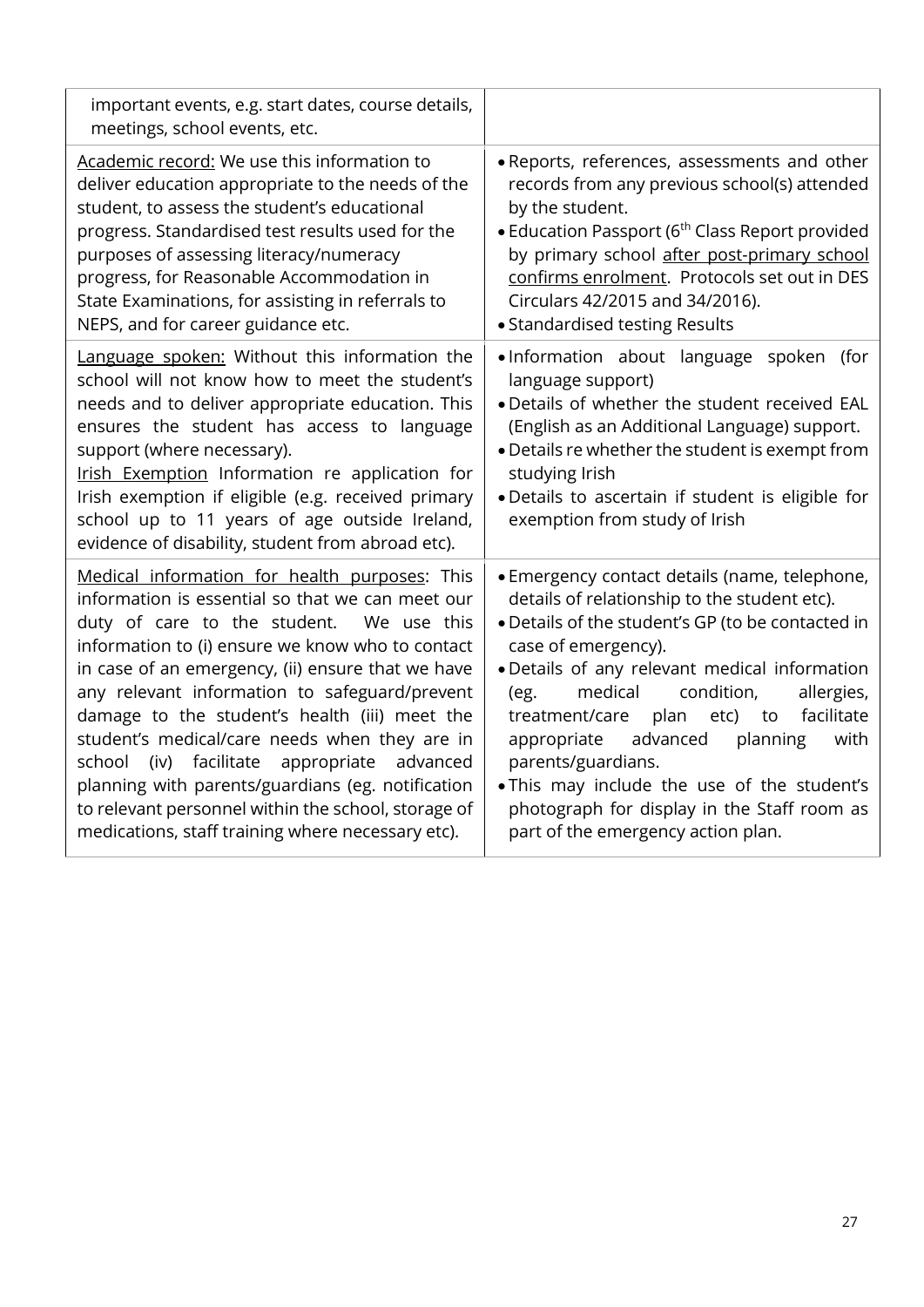| SEN and Medical information for educational<br>purposes: We cannot meet our duty of care to the<br>student and our obligations under EPSEN Act<br>2004 without this information. We use this<br>information to (i) make application to the DES for<br>allocation of resources to support student (ii)<br>ensure school has relevant information to deliver<br>education appropriate to student's needs (iii)<br>apply for appropriate accommodation(s) and/or<br>therapeutic supports where available.                                                    | • Details of any special needs/medical needs<br>that need to be accommodated, e.g. medical<br>psychological<br>assessment,<br>assessment/report.<br>• Details of whether the student has been in<br>receipt of learning support.<br>. Details of whether the student been granted<br>resource teaching hours and/or special needs<br>assistance hours by the NCSE.                                                                                                                                                  |  |
|-----------------------------------------------------------------------------------------------------------------------------------------------------------------------------------------------------------------------------------------------------------------------------------------------------------------------------------------------------------------------------------------------------------------------------------------------------------------------------------------------------------------------------------------------------------|---------------------------------------------------------------------------------------------------------------------------------------------------------------------------------------------------------------------------------------------------------------------------------------------------------------------------------------------------------------------------------------------------------------------------------------------------------------------------------------------------------------------|--|
| Information sought by Department of Education<br>and Skills (DES): We are under a legal obligation to<br>return specific enrolment information concerning<br>each student to DES. This is used to calculate<br>teacher and resource allocation, capitation, grant<br>payments for schools, for statistical analysis and<br>reporting in the areas of social inclusion and<br>integration of students in the education system,<br>and for planning purposes. The DES seeks some<br>additional information on an optional basis (i.e.<br>parental consent). | Personal data is transferred to the DES via the<br>Post-Primary Online Database as set out in the<br>Privacy Notice for P-POD provided by DES.<br>Required information includes, e.g. mother's<br>birth name (to verify student PPSN). Other<br>(optional) information is sought for purposes<br>relating to social inclusion and integration of<br>students in the education system, and for<br>planning purposes.<br>. Whether the Pupil's mother tongue is English<br>or Irish*<br>• Ethnic/Cultural background* |  |
| Use of photographs for yearbooks, social media,<br>website etc.: Photographs, and recorded images<br>of students, staff and others may be taken at<br>celebrate<br>school<br>school<br>events<br>and<br>to<br>achievements, compile yearbooks, establish a<br>school website, record school events, and to keep<br>a record of the history of the school.                                                                                                                                                                                                 | .These photographs may be taken and<br>published in pursuit of the legitimate<br>interests of the school, but only where the<br>school has satisfied itself that such interests<br>do not override the fundamental rights and<br>freedoms of individuals.                                                                                                                                                                                                                                                           |  |
| Religion only sought where the school facilitates<br>religious instruction/faith formation at the request<br>of parent(s)/guardian(s).                                                                                                                                                                                                                                                                                                                                                                                                                    | • Religious denomination (based on consent)                                                                                                                                                                                                                                                                                                                                                                                                                                                                         |  |
| Consents to direct marketing: If you wish to<br>receive direct marketing you can give consent for<br>us to contact you by SMS text and/or email. Your<br>right to opt-out only relates to the school<br>contacting you for direct marketing purposes.                                                                                                                                                                                                                                                                                                     | Note: We will still contact you on your mobile in<br>case of an emergency relating to your child<br>and/or to communicate messages about school<br>events (e.g. school closure, parent-teacher<br>meetings etc).                                                                                                                                                                                                                                                                                                    |  |
| 4. Personal data gathered during student's time in School<br>We cannot meet our statutory obligation to deliver appropriate education to students and/or we<br>cannot satisfy our duty of care to each student without processing this information.                                                                                                                                                                                                                                                                                                       |                                                                                                                                                                                                                                                                                                                                                                                                                                                                                                                     |  |
| Academic progress: The school processes this<br>personal data in order to deliver education to<br>students, and to evaluate students' academic<br>progress, to register the student for State<br>Examinations (Junior Cycle, Leaving Cycle), to                                                                                                                                                                                                                                                                                                           | • Academic progress and results<br>• State exam results<br>. Results of in-school tests/exams (i.e. end of<br>term, end of year exams, assessment results)<br>· Continuous assessment and end of term/year                                                                                                                                                                                                                                                                                                          |  |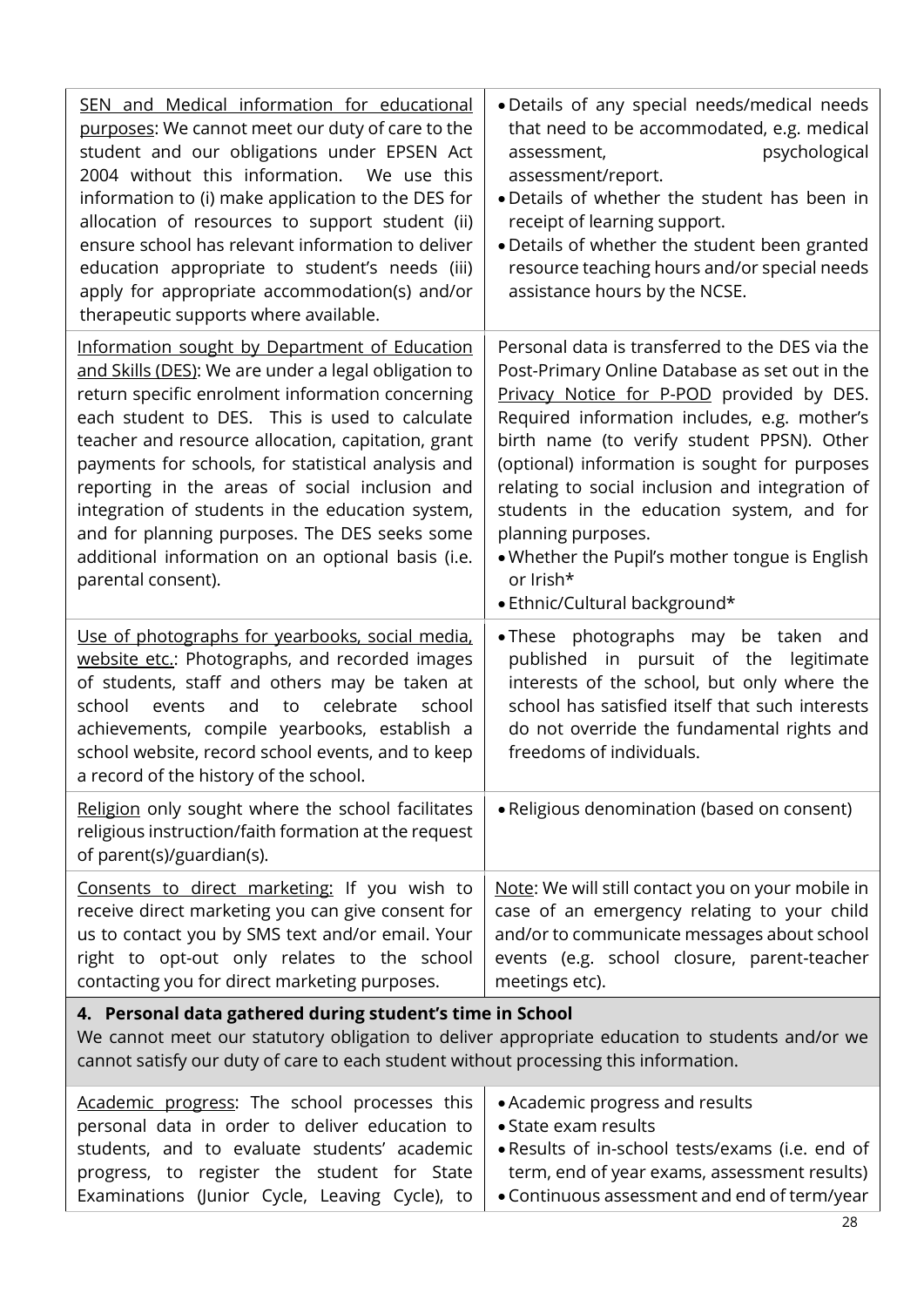| submit the students' work to the recognised<br>accrediting body etc.                                                                                                                                                                                                                                                                                                                                                                                                                                                                             | reports                                                                                                                                                                                                                                                                                                                                                                                                                                                                                   |
|--------------------------------------------------------------------------------------------------------------------------------------------------------------------------------------------------------------------------------------------------------------------------------------------------------------------------------------------------------------------------------------------------------------------------------------------------------------------------------------------------------------------------------------------------|-------------------------------------------------------------------------------------------------------------------------------------------------------------------------------------------------------------------------------------------------------------------------------------------------------------------------------------------------------------------------------------------------------------------------------------------------------------------------------------------|
| Attendance: The school is required to collect and<br>monitor attendance data and to notify the<br>Education Welfare Officer (TUSLA) in certain<br>circumstances, such as (i) where the student is<br>suspended for 6 days or more (ii) where the<br>student is absent for an aggregate period of 20<br>school days during the course of the year, (iii)<br>where the Principal is of the opinion that the<br>student is not attending school regularly. The<br>school will notify parent/guardian in the event of<br>non-attendance or absences. | Statutory processing pursuant to the Education<br>(Welfare) Act 2000.<br>• Attendance records including Registers and<br>Roll books etc.<br>• Records of referrals to TUSLA<br>Please note that the School Register and Roll<br>Book are considered to be documents of<br>enduring historical value. The School Register<br>and Roll book are retained in the School's<br>archives for archival purposes in the public<br>interest.                                                       |
| School tours/trips: Information required to make<br>appropriate travel arrangements, to implement<br>cover, to arrange<br>appropriate<br>insurance<br>supervision ratios, to ensure medical/health<br>issues are properly accommodated, to engage in<br>responsible planning, and to ensure necessary<br>paperwork for INIS (Irish Border Control/Irish<br>Naturalisation<br>&<br>Immigration<br>Service<br>requirements where children are travelling with<br>someone other than their parent or guardian).                                     | Information to ensure trip is properly organised<br>and supervised, including:<br>• permission<br>slips<br>(signed<br>by<br>parents/guardians),<br>• itinerary reports<br>• Letter from parent(s)/guardian(s)<br>giving<br>consent to travel.<br>. Copy of birth or adoption certificate or<br>guardianship papers<br>. Copy of marriage/divorce certificate (where<br>parent has different surname to child).<br>. Copy of the parent/guardian's passport or<br>State identity document. |
| Garda vetting outcomes: Certain work experience<br>roles may require that a student be Garda vetted<br>(Statutory vetting process).                                                                                                                                                                                                                                                                                                                                                                                                              | Information as set down in National Vetting<br>Bureau (Children and Vulnerable Persons) Act<br>2012.<br>• Garda vetting form                                                                                                                                                                                                                                                                                                                                                              |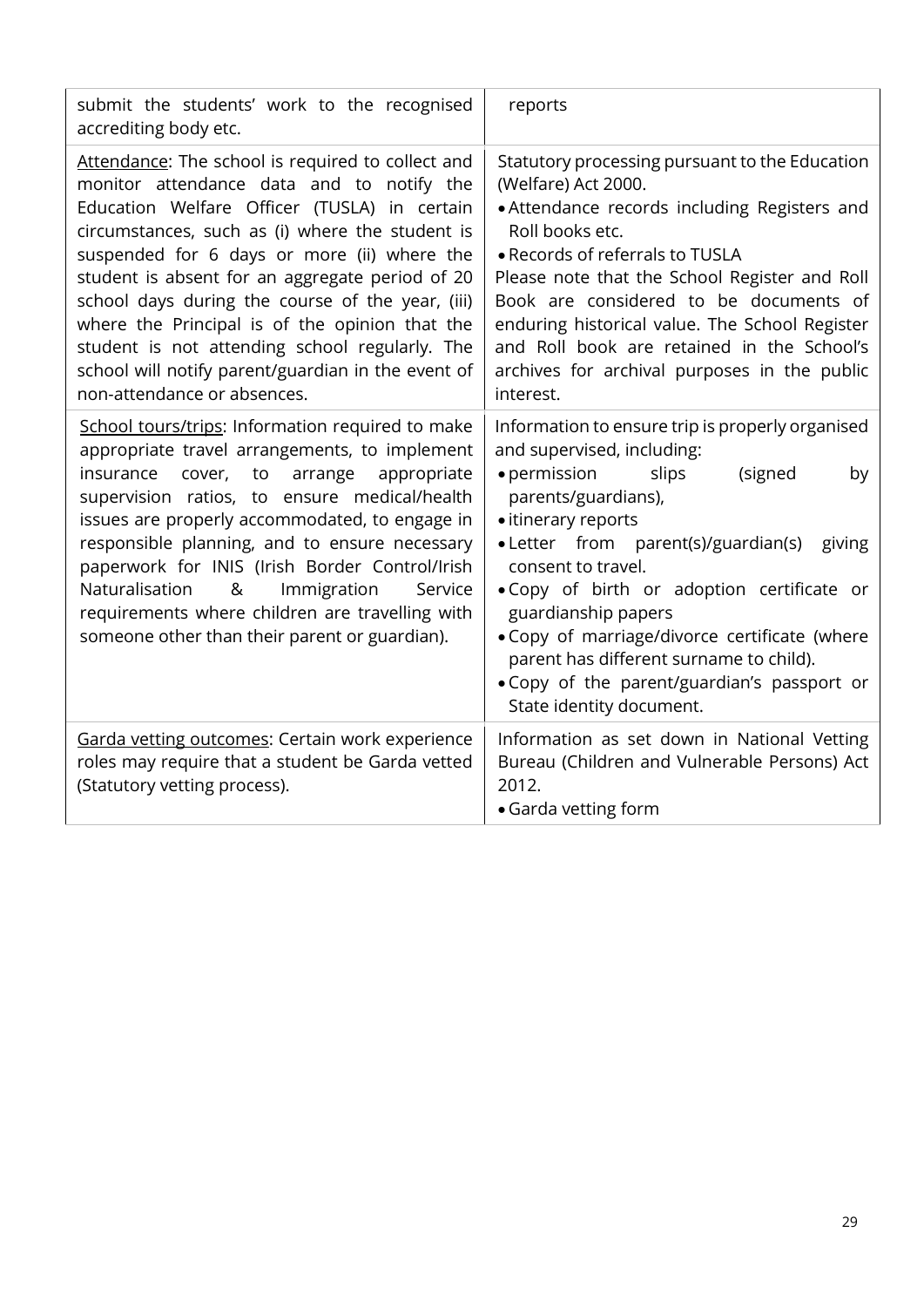| CCTV images: The school processes this data for<br>the purposes outlined in our CCTV Policy, a copy<br>of which is available on the school's website e.g.<br>We use CCTV for security purposes; to protect<br>premises and assets; to deter crime and anti-social<br>behaviour; to assist in the investigation, detection,<br>and prosecution of offences; to monitor areas in<br>which cash and/or goods are handled; to deter<br>bullying and/or harassment; to maintain good order<br>and ensure the school's Code of Behaviour is<br>respected; to provide a safe environment for all staff<br>and students; for verification purposes and for<br>dispute-resolution, particularly in circumstances<br>where there is a dispute as to facts and the<br>recordings may be capable of resolving that dispute;<br>for the taking and defence of litigation.                         | CCTV is in operation at the perimeter, exterior<br>and certain internal common areas within the<br>school both during the daytime and during the<br>night hours each day. CCTV is used at external<br>points on the premises (e.g. at front gates, in<br>the car-park etc) and at certain internal points<br>(e.g. front desk/reception area, corridors etc).<br>In areas where CCTV is in operation,<br>appropriate notices will be displayed.                                                                                                                                                                                                                                                        |
|--------------------------------------------------------------------------------------------------------------------------------------------------------------------------------------------------------------------------------------------------------------------------------------------------------------------------------------------------------------------------------------------------------------------------------------------------------------------------------------------------------------------------------------------------------------------------------------------------------------------------------------------------------------------------------------------------------------------------------------------------------------------------------------------------------------------------------------------------------------------------------------|--------------------------------------------------------------------------------------------------------------------------------------------------------------------------------------------------------------------------------------------------------------------------------------------------------------------------------------------------------------------------------------------------------------------------------------------------------------------------------------------------------------------------------------------------------------------------------------------------------------------------------------------------------------------------------------------------------|
| Special needs data, educational support records,<br>medical data etc: Without this information, the<br>school will not know what resources need to be<br>put in place in order to meet the student's needs<br>and to deliver appropriate education in-keeping<br>with its statutory obligations. This is in order to<br>assess student needs, determine whether<br>resources can be obtained and/or made available<br>to support those needs, and to develop individual<br>education plans. Under Section 14 of the<br><b>Education for Persons with Special Educational</b><br>Needs Act, 2004, the School is required to furnish<br>to the National Council for Special Education (the<br>statutory agency established under the Education<br>for Persons with Special Educational Needs Act<br>2004) such information as the Council may from<br>time to time reasonably request. | The school collects information relating to any<br>special educational needs, psychological<br>assessments/reports, information about<br>resource teaching hours and/or special needs<br>assistance hours, etc. Schools are also<br>required to share this personal data with<br>SENOs employed by the NCSE.<br>· Psychological assessments,<br>· Special Education Needs' files, reviews,<br>correspondence<br>· Individual Education Plans,<br>• Learning support file,<br>• Notes relating to inter-agency meetings,<br>• Medical information (including details of any<br>medical condition and/or<br>medication/treatment required)<br>· Psychological, psychiatric and/or medical<br>assessments |
| Child protection, child welfare records: The<br>school is required to follow DES Child Protection<br>Procedures (Circular 81/2017) and to take<br>appropriate action to safeguard the welfare of<br>students in its care (Child Protection Procedures<br>for Primary and Post-Primary Schools 2017). Staff<br>have a legal responsibility to report actual or<br>suspected child abuse or neglect to the Child &<br>Family Agency ("TUSLA") and to An Garda<br>Síochána. Mandatory reporting obligations arise<br>under Children First 2015, the Criminal Justice<br>(Withholding of Information on Offences against<br>Children and Vulnerable Persons) Act 2012.                                                                                                                                                                                                                   | Mandatory reporting obligations require data<br>sharing with TUSLA, An Garda Síochána and<br>any other appropriate law enforcement or child<br>protection authorities. DES Inspectorate may<br>seek access to the school's child protection<br>records for audit purposes.<br>• Child protection records<br>• Child safeguarding records<br>. Other records relating to child welfare<br>• Meitheal meetings convened by TUSLA                                                                                                                                                                                                                                                                         |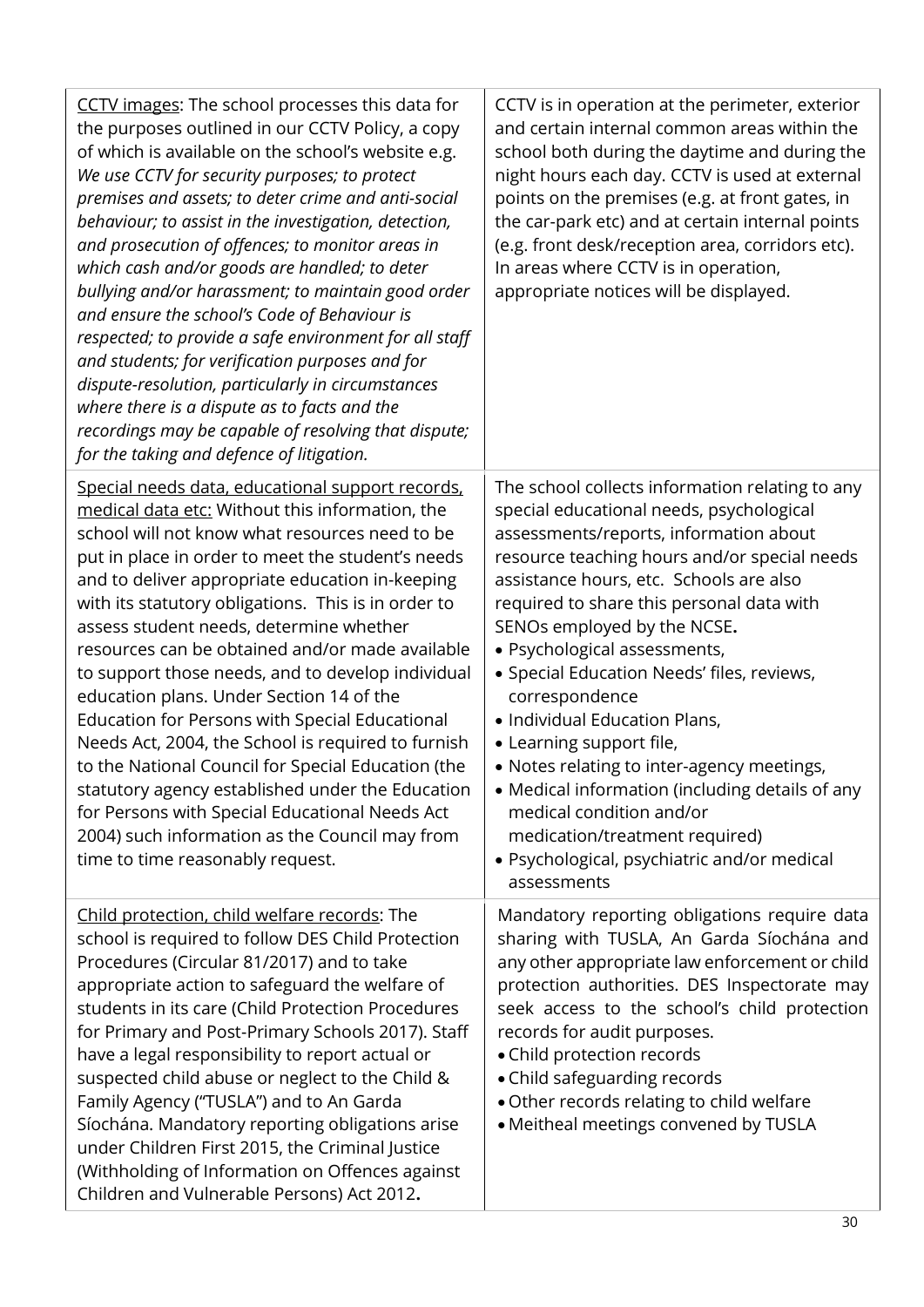| Counselling & Pastoral Care Records: This<br>information is required to provide access to<br>counselling services and/or psychological services<br>and to provide supports to students, resolve<br>motivational,<br>behavioural,<br>emotional<br>and<br>cognitive difficulties through assessment and<br>intervention,<br>therapeutic<br>in<br>to<br>engage<br>preventative work etc. Personal data (and special<br>category personal data) will be shared with third<br>parties (e.g. TUSLA, NEPS, CAMHS, An Garda<br>Síochána, Medical practitioners treating the<br>student) for the purpose of the school complying<br>with its legal obligations and/or in the student's<br>vital/best interests. | • Guidance Counselling notes<br>· Psychological service notes<br>· Referrals to/records relating to therapeutic<br>services and other interventions<br>· Minutes, notes and other records concerning<br>Student Support Team/Pastoral Care Team<br>Meetings                                                     |
|--------------------------------------------------------------------------------------------------------------------------------------------------------------------------------------------------------------------------------------------------------------------------------------------------------------------------------------------------------------------------------------------------------------------------------------------------------------------------------------------------------------------------------------------------------------------------------------------------------------------------------------------------------------------------------------------------------|-----------------------------------------------------------------------------------------------------------------------------------------------------------------------------------------------------------------------------------------------------------------------------------------------------------------|
| Internal school processes: This information (e.g.<br>anti-bullying processes and disciplinary/Code of<br>Behaviour processes) is required to meet the<br>school's duty of care to all its students and staff,<br>to comply with relevant Circulars issued by the<br>Department of Education and Skills, and to run<br>the school safely and effectively. Data collected in<br>these processes may be transferred to the<br>school's insurer and/or legal advisors or<br>management body as appropriate where<br>required for disputes resolution, fact verification,<br>and for litigation purposes.                                                                                                   | • Records of parental complaints.<br>. Records of other complaints (student to<br>student complaints etc).<br>. Records relating bullying investigations.<br>· Records relating to Code of Behaviour<br>processes (expulsion, suspension<br>etc.)<br>including appeals data and section 29 appeals<br>material. |
| Accident and injury reports: This information is<br>processed to operate a safe environment for<br>students and staff, to identify and mitigate any<br>potential risks, and to report incidents/accidents.<br>This data may be transferred to the school's<br>insurance company and/or indemnifying body<br>and/or legal advisors as appropriate. Data will be<br>shared with An Garda Síochána, TUSLA and the<br>Health & Safety Authority where appropriate.                                                                                                                                                                                                                                         | • Accident reports<br>· Incident Report Forms<br>• Notifications to insurance company<br>• Exchanges with legal advisors.<br>. Notifications to Health & Safety Authority<br>(HSA)                                                                                                                              |
| Financial information, fees etc: Without this<br>school<br>information,<br>the<br>cannot<br>process<br>applications, make grant payments, or receive<br>payment of monies (e.g. course fees, school trips<br>etc). After completion of the payments, the<br>retained for audit<br>documentation is<br>and<br>verification purposes. The school's financial data<br>are audited by external auditors.<br>E Charity Tay Dack Forms                                                                                                                                                                                                                                                                       | . Information relating to payments from<br>student's parents/guardians (including fee<br>support and fee waiver documentation),<br>• Scholarship/Grant applications<br>(including)<br>Gaeltacht, book rental scheme etc).                                                                                       |

#### **5. Charity Tax Back Forms**

This information is required so that the school may avail of the scheme of tax relief for donations of money received.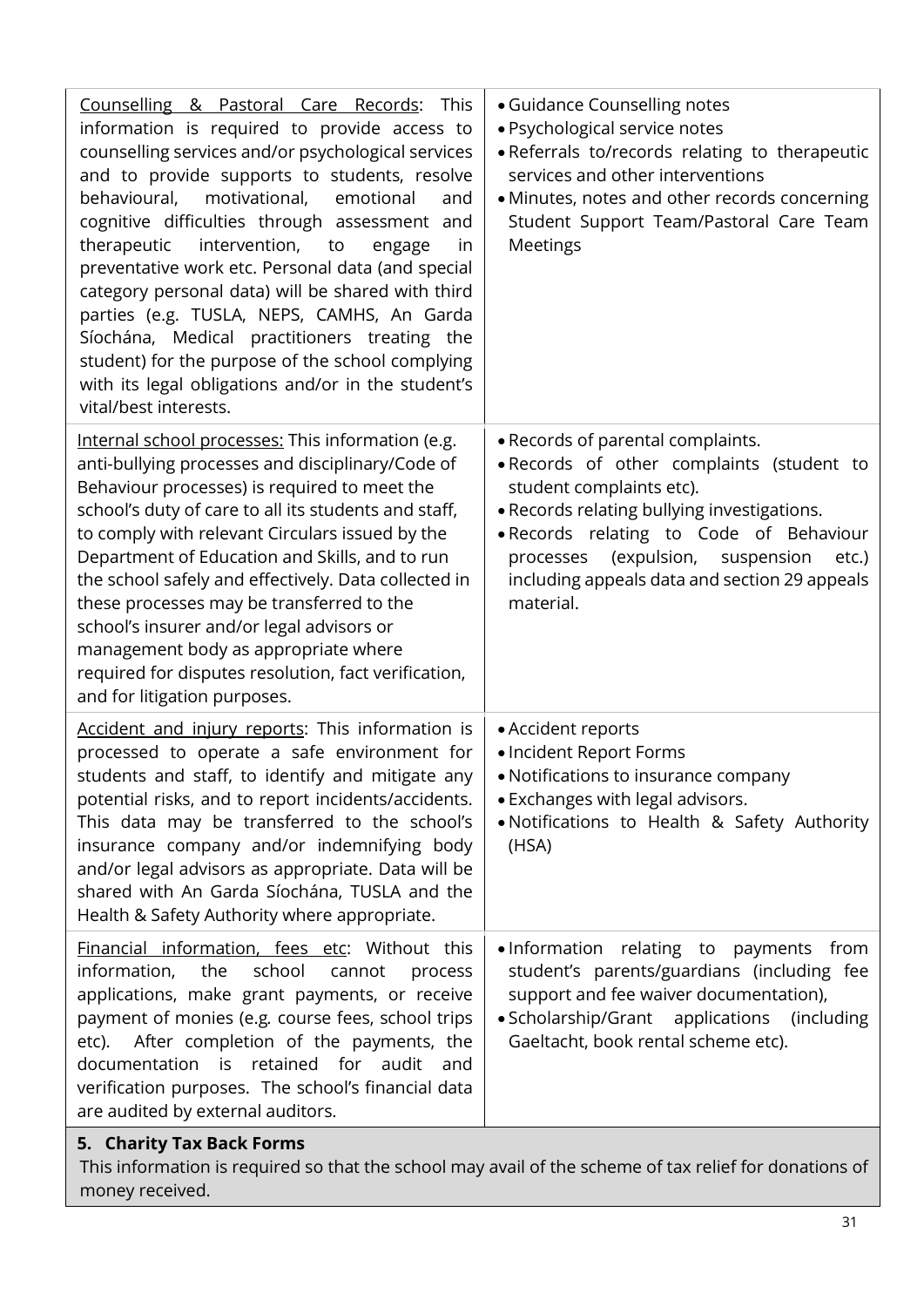| To claim the relief, the donor must complete a<br>certificate and forward it to the school to allow it<br>to claim the grossed up amount of tax associated<br>with the donation. This information is retained by<br>the School in the case of audit by the Revenue<br>Commissioners. | • CHY3/CHY4 tax back forms<br>• Donor name, Address & Telephone Number<br>• PPS Number<br>$\bullet$ Tax Rate<br>• Signature<br>• Gross amount of donation                                                |  |
|--------------------------------------------------------------------------------------------------------------------------------------------------------------------------------------------------------------------------------------------------------------------------------------|----------------------------------------------------------------------------------------------------------------------------------------------------------------------------------------------------------|--|
| 6. Parent Nominees on Boards of Management<br>This information is required to enable the Board of Management to fulfil its statutory obligations.                                                                                                                                    |                                                                                                                                                                                                          |  |
| Processing undertaken in accordance with the<br>Education Act 1998 and other<br>applicable<br>including decisions<br>for<br>taken<br>legislation,<br>accountability and good corporate governance.                                                                                   | • Name, address and contact details of Parent<br>Nominee<br>• Records in relation to appointment to the<br><b>Board</b><br>• Minutes of Board of Management meetings<br>and correspondence to the Board. |  |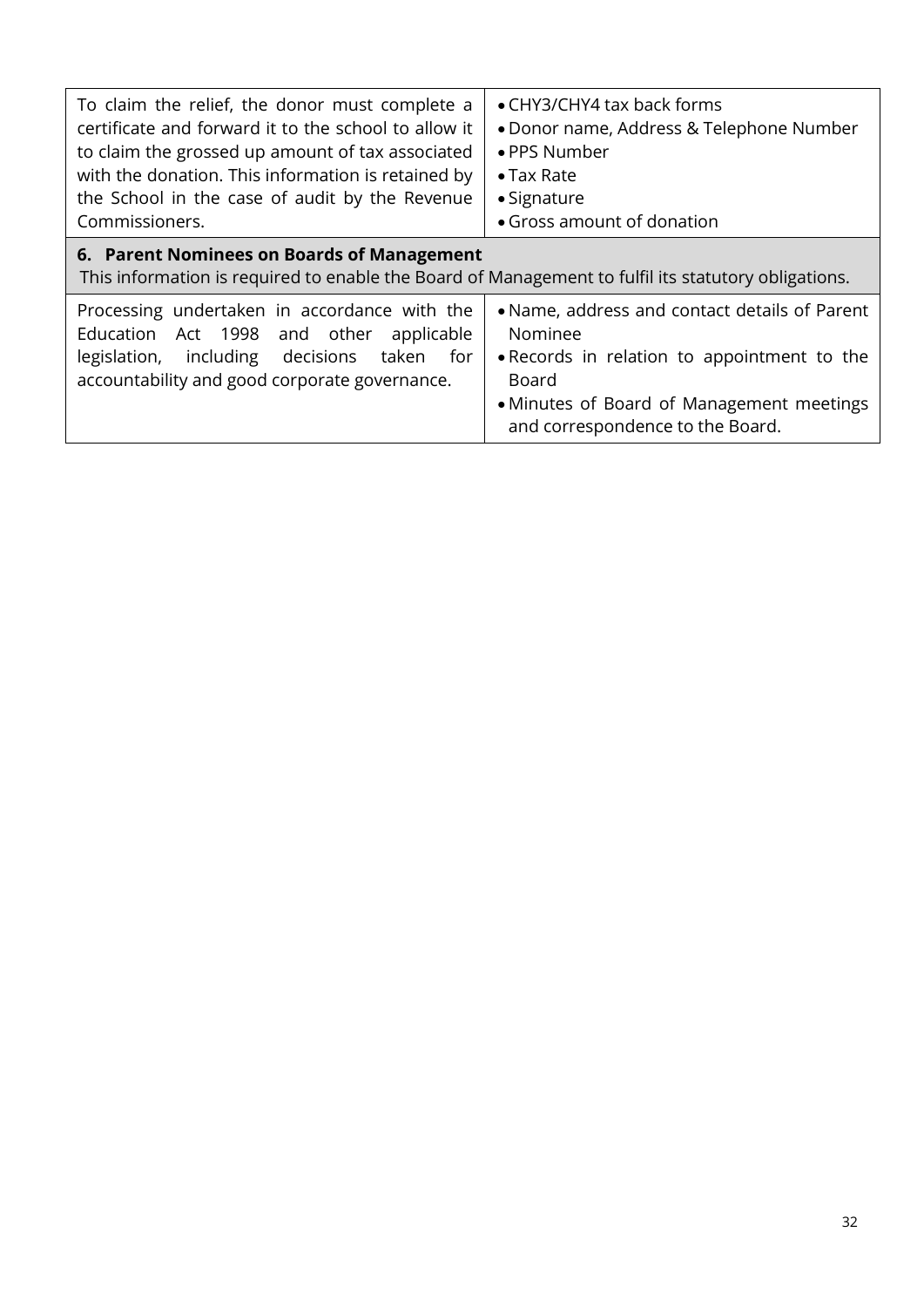#### **Appendix 6. REFERENCE SITES**

Data Protection Act 2018<http://www.irishstatutebook.ie/eli/2018/act/7/enacted/en/html>

General Data Protection Regulation (GDPR official text) 2016 [https://eur](https://eur-lex.europa.eu/eli/reg/2016/679/oj)[lex.europa.eu/eli/reg/2016/679/oj](https://eur-lex.europa.eu/eli/reg/2016/679/oj)

General Data Protection Regulation (GDPR unofficial web version) 2016<https://gdpr-info.eu/>

GDPR for Schools website<https://gdpr4schools.ie/>

Data Protection for Schools<http://dataprotectionschools.ie/en/>

Irish Data Protection Commission<https://www.dataprotection.ie/>

Data Breach Report<https://forms.dataprotection.ie/report-a-breach-of-personal-data>

European Data Protection Board (EDPB)<https://edpb.europa.eu/>

EDPB Guidelines, Recommendations and Best Practices on GDPR [https://edpb.europa.eu/our-work](https://edpb.europa.eu/our-work-tools/general-guidance/gdpr-guidelines-recommendations-best-practices_en)[tools/general-guidance/gdpr-guidelines-recommendations-best-practices\\_en](https://edpb.europa.eu/our-work-tools/general-guidance/gdpr-guidelines-recommendations-best-practices_en)

PDST Technology in Education [https://www.pdsttechnologyineducation.ie](https://www.pdsttechnologyineducation.ie/)

Cyber Security Centre (Ireland)<https://www.ncsc.gov.ie/>

Cyber Security Centre (UK)<https://www.ncsc.gov.uk/>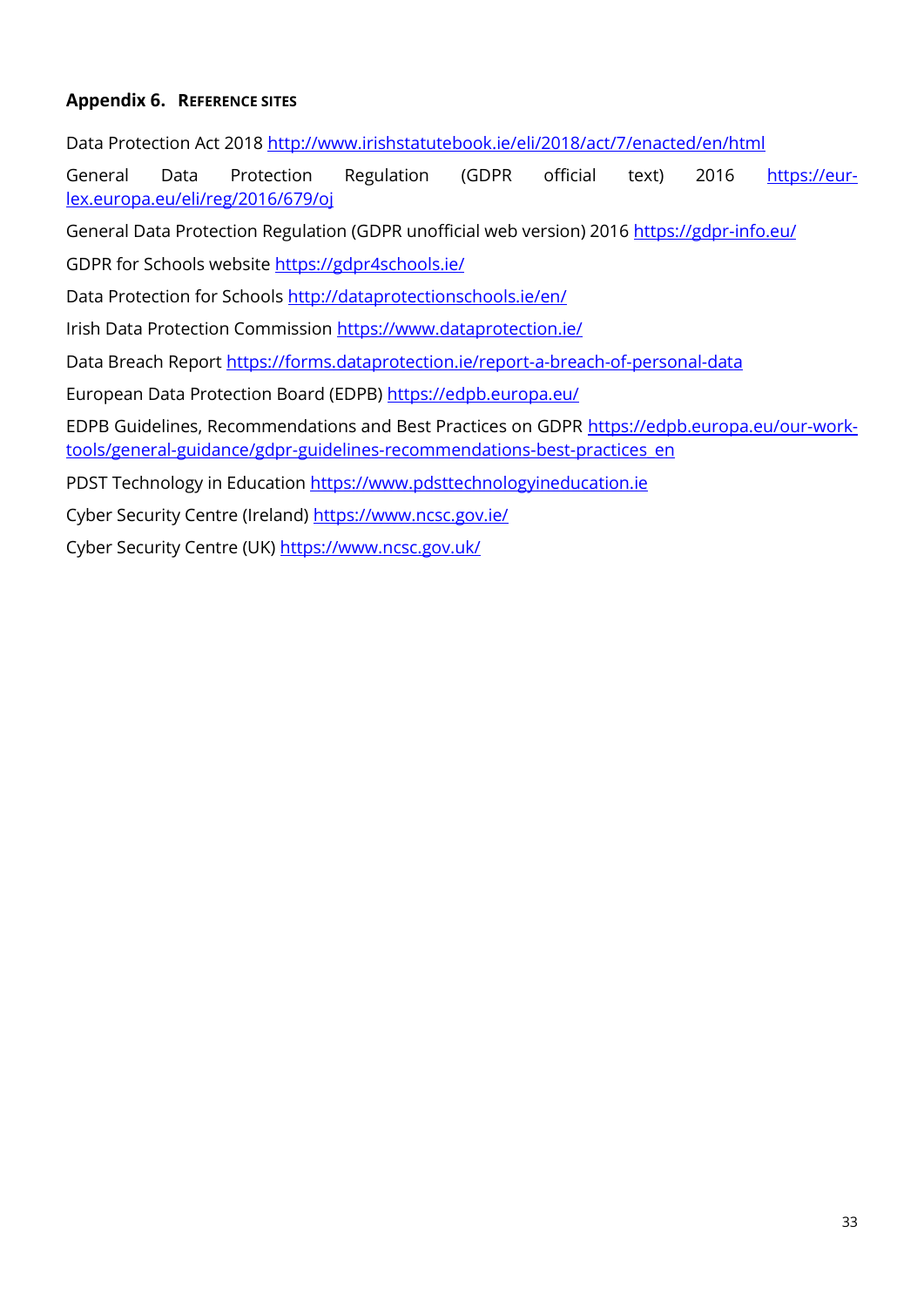#### **Appendix 7. Data Breach Policy**



# **Data Breach Policy**

#### **John the Baptist Community School**

Articles 33 and 34 of the General Data Protection Regulation 2016/679 state that reporting of breaches of personal data to the Data Protection Commission and to the affected data subjects are mandatory where the breach poses a high risk to data subjects.

Where reporting is required it must be done without delay and no later than 72 hours after having become aware of it. This obligation should be reflected in appropriate contracts signed between data controllers and data processors also, so that a data processor processing on behalf of John the Baptist Community School will know to react immediately to any data breach that occurs through their processing, and report same to the Principal as soon as they become aware.

Any staff member who become aware of a data or a potential data breach are to report the breach to the Principal as soon as they become aware, who will then report to the Board of Management. The staff member reporting the breach will cooperate fully with the Principal in complying with the below steps and with any queries from the Data Protection Commission which may follow.

Where it is determined together by the Principal and the Board of Management that the breach should be reported, the Principal will notify the Data Protection Commission, on behalf of the Board of Management as data controller, as follows:

- a. Describe the nature of the breach, including the categories and approximate number of data subjects concerned, and the categories and approximate number of data records concerned;
- b. Provide the Data Protection Commission with their name and contact details should more information be required;
- c. Describe the likely consequences of the data breach; and
- d. Describe the measures taken, or proposed to be taken by the Board of Management/School to address the data breach, including, where appropriate, measures to mitigate its possible adverse effects.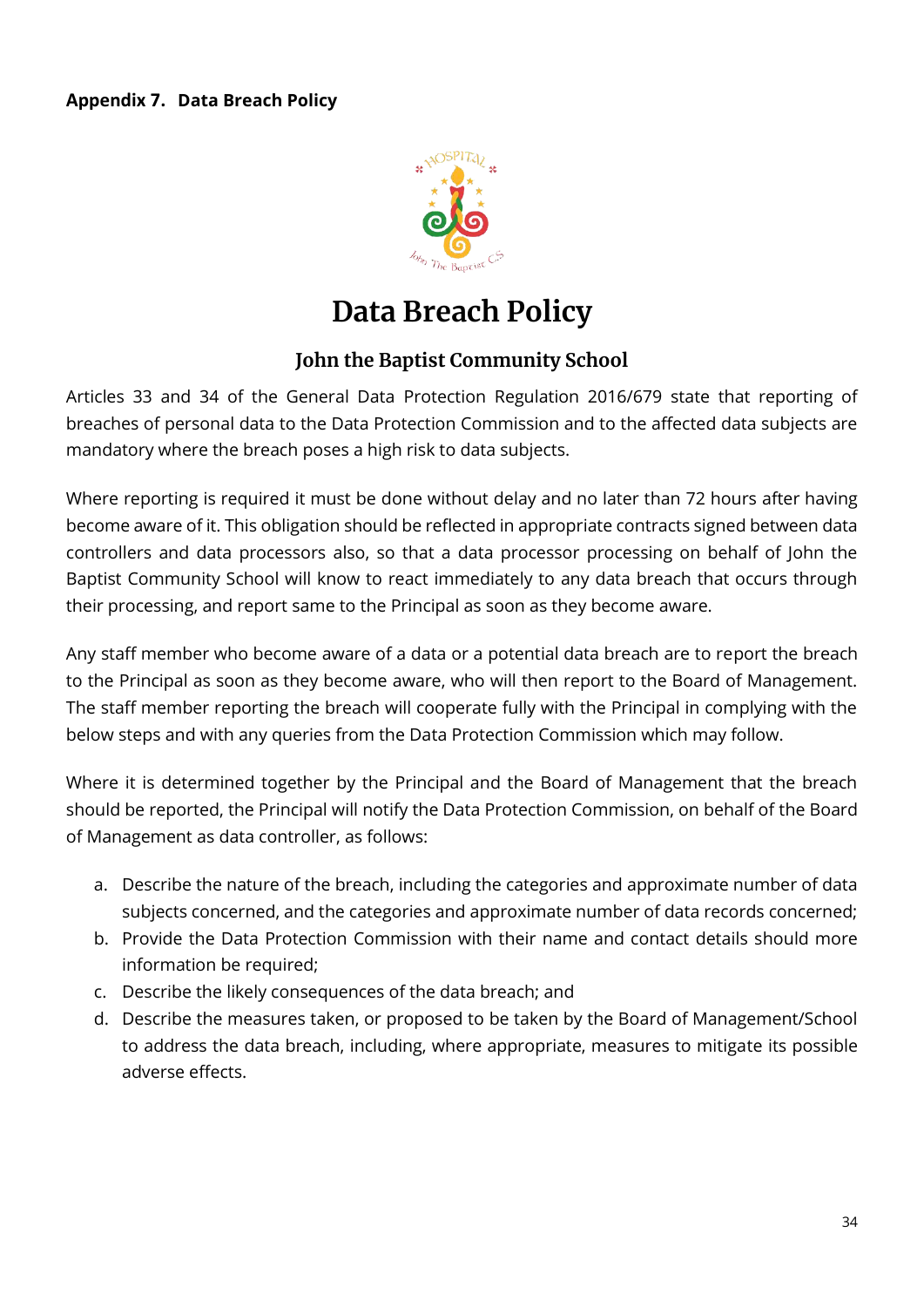| Data Breach Incident Report Form |                  |                       |            |  |
|----------------------------------|------------------|-----------------------|------------|--|
| Data Breach Incident Number:     |                  |                       |            |  |
| Date and time of Incident:       |                  | Location of Incident: | e.g. email |  |
| <b>Summary of Incident:</b>      |                  |                       |            |  |
| (State facts only and not        |                  |                       |            |  |
| opinions. Please do not include  |                  |                       |            |  |
| identifiable information)        |                  |                       |            |  |
| Brief description of             |                  |                       |            |  |
| corrective actions taken         |                  |                       |            |  |
|                                  |                  |                       |            |  |
|                                  |                  |                       |            |  |
| Brief description of             |                  |                       |            |  |
| preventative actions taken       |                  |                       |            |  |
|                                  |                  |                       |            |  |
| Date and time Principal was      |                  |                       |            |  |
| informed                         |                  |                       |            |  |
| Details of any further action    |                  |                       |            |  |
| taken by the Principal           |                  |                       |            |  |
|                                  | Reporter details |                       |            |  |
| Name:                            |                  | <b>Email Contact</b>  | Phone No:  |  |
|                                  |                  | Details:              |            |  |
| Job Role:                        |                  |                       |            |  |
| Follow up details                |                  |                       |            |  |
| Investigations:                  |                  |                       |            |  |
|                                  |                  |                       |            |  |
|                                  |                  |                       |            |  |
| Findings:                        |                  |                       |            |  |
|                                  |                  |                       |            |  |
|                                  |                  |                       |            |  |
|                                  |                  |                       |            |  |
|                                  |                  |                       |            |  |
| <b>Planned Actions:</b>          |                  |                       |            |  |
|                                  |                  |                       |            |  |
|                                  |                  |                       |            |  |
|                                  |                  |                       |            |  |
|                                  |                  |                       |            |  |
| Principal sign off:              |                  | Date:                 |            |  |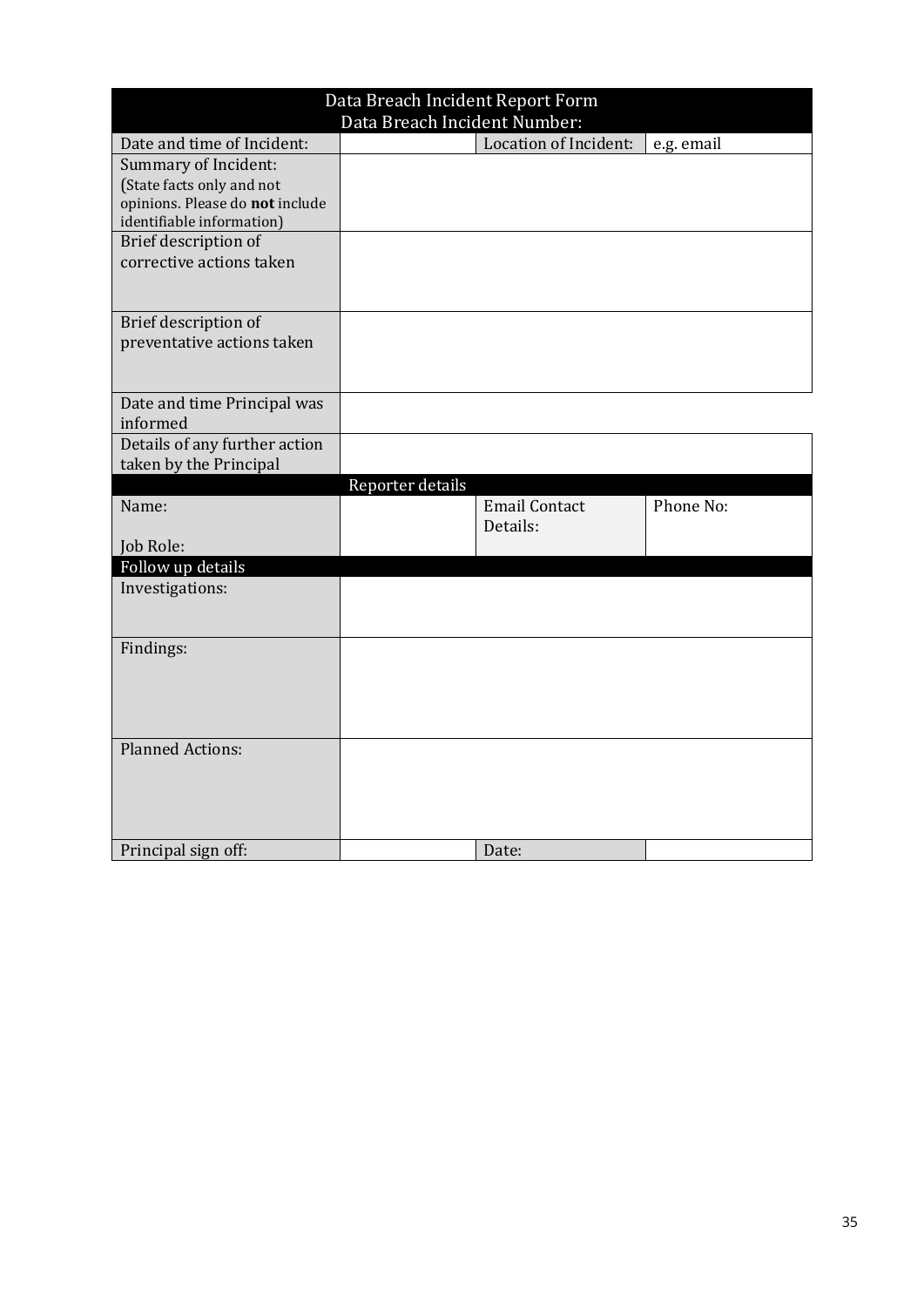## **Records Retention Schedule**  John the Baptist Community School



#### **Retention of Records**

Schools as *data controllers* must be clear about the length of time for which personal data will be kept and the reasons why the information is being retained. In determining appropriate retention periods, regard must be had for any statutory obligations imposed on a data controller. If the purpose for which the information was obtained has ceased and the personal information is no longer required, the data must be deleted or disposed of in a secure manner. It may also be anonymised to remove any personal data. Anonymisation must be irrevocable; removing names and addresses may not necessarily be sufficient.

In order to comply with this legal requirement, *Named school* has assigned specific responsibility and introduced procedures for ensuring that files are purged regularly and securely and that personal data is not retained any longer than is necessary. All records will be periodically reviewed in light of experience and any legal or other relevant indications.

**IMPORTANT**: In all cases, schools should be aware that where proceedings have been initiated, are in progress, or are reasonably foreseeable (although have not yet been taken against the school/board of management/an officer or employee of the school (which may include a volunteer)), all records relating to the individuals and incidents concerned should be preserved and should under no circumstances be deleted, destroyed or purged. The records may be of great assistance to the school in defending claims made in later years.

WARNING: In general, the limitation period does not begin to run until the person concerned acquires knowledge of the facts giving rise to the claim and the Statue of Limitations may be different in every case. In all cases where reference is made to "18 years" being the date upon which the relevant period set out in the Statute of Limitations commences for the purposes of litigation, the school must be aware that in some situations (such as the case of a student with special educational needs, or where the claim relates to child sexual abuse, or where the student has not become aware of the damage which they have suffered, and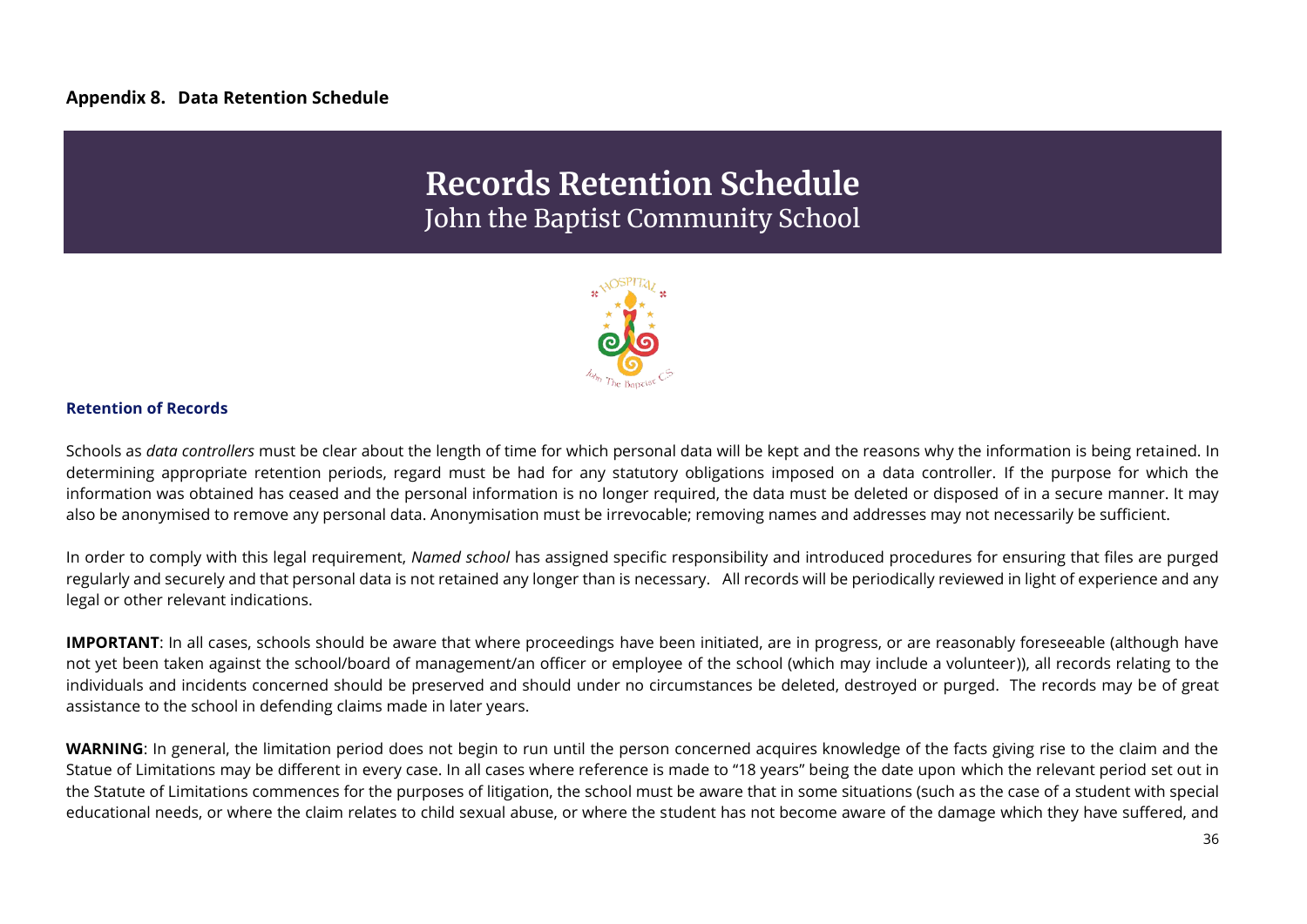in some other circumstances), the Statute of Limitations **may not begin to run when the student reaches 18 years of age and specific legal advice should be sought by schools on a case-by-case basis.** In all cases where retention periods have been recommended with reference to the relevant statutory period in which an individual can make a claim, these time-frames may not apply where there has been misrepresentation, deception or fraud on the part of the respondent/defendant. In such a circumstance, the school should be aware that the claim could arise many years after the incident complained of and the courts/tribunals/employment fora may not consider the complainant to be "out of time" to make their claim.

| <b>Student Records</b>                                     | <b>Comments</b>                                                                                          |
|------------------------------------------------------------|----------------------------------------------------------------------------------------------------------|
| <b>Registers/Roll books</b>                                | Indefinitely. Archive when class leaves + 2 years                                                        |
|                                                            |                                                                                                          |
| <b>State exam results</b>                                  | SEC responsibility to retain, not a requirement for school to retain.                                    |
| <b>Records relating to pupils/students</b>                 | <b>Comments</b>                                                                                          |
| <b>Enrolment Forms</b>                                     | 18 is age of majority plus 7 years (6 years in which to take a claim against the school, plus 1 year for |
|                                                            | proceedings to be served on the school)                                                                  |
| <b>Student transfer forms</b> (Applies from primary to     | Student reaching 18 years + 7 years (6 years in which to take a claim against the school, plus 1 year    |
| primary; from one second-level school to another)          | for proceedings to be served on the school)                                                              |
| Disciplinary notes                                         | 18 years of age $+2$                                                                                     |
| Absence notes for illness/appointments                     | 18 years of age $+7$                                                                                     |
| Results of in-school tests/exams (i.e. end of term, end of | 18 is age of majority plus 7 years (6 years in which to take a claim against the school, plus 1 year for |
| year exams, assessment results)                            | proceedings to be served on the school).                                                                 |
| End of term/year reports                                   | 18 is age of majority plus 7 years (6 years in which to take a claim against the school, plus 1 year for |
|                                                            | proceedings to be served on the school)                                                                  |
| Records of school tours/trips, including permission slips, | For so long as the purpose exists.                                                                       |
| itinerary reports                                          |                                                                                                          |
| Scholarship applications e.g. Gaeltacht, book rental       | 18 is age of majority plus 7 years (6 years in which to take a claim against the school, plus 1 year for |
| scheme                                                     | proceedings to be served on the school)                                                                  |
| Garda vetting form & outcome - STUDENTS                    | Record of outcome retained for 12 months after the purpose for which it was obtained has expired.        |
|                                                            | School to retain the reference number and date of disclosure on file, which can be checked with An       |
|                                                            | Garda Siochana in the future.                                                                            |

| <b>Sensitive Personal Data Students</b>                 | Comments            |
|---------------------------------------------------------|---------------------|
| Psychological assessments                               | Age $18 + 7$ years. |
| Special Education Needs' files, reviews, correspondence | Age $18 + 7$ years. |
| and Individual Education Plans                          |                     |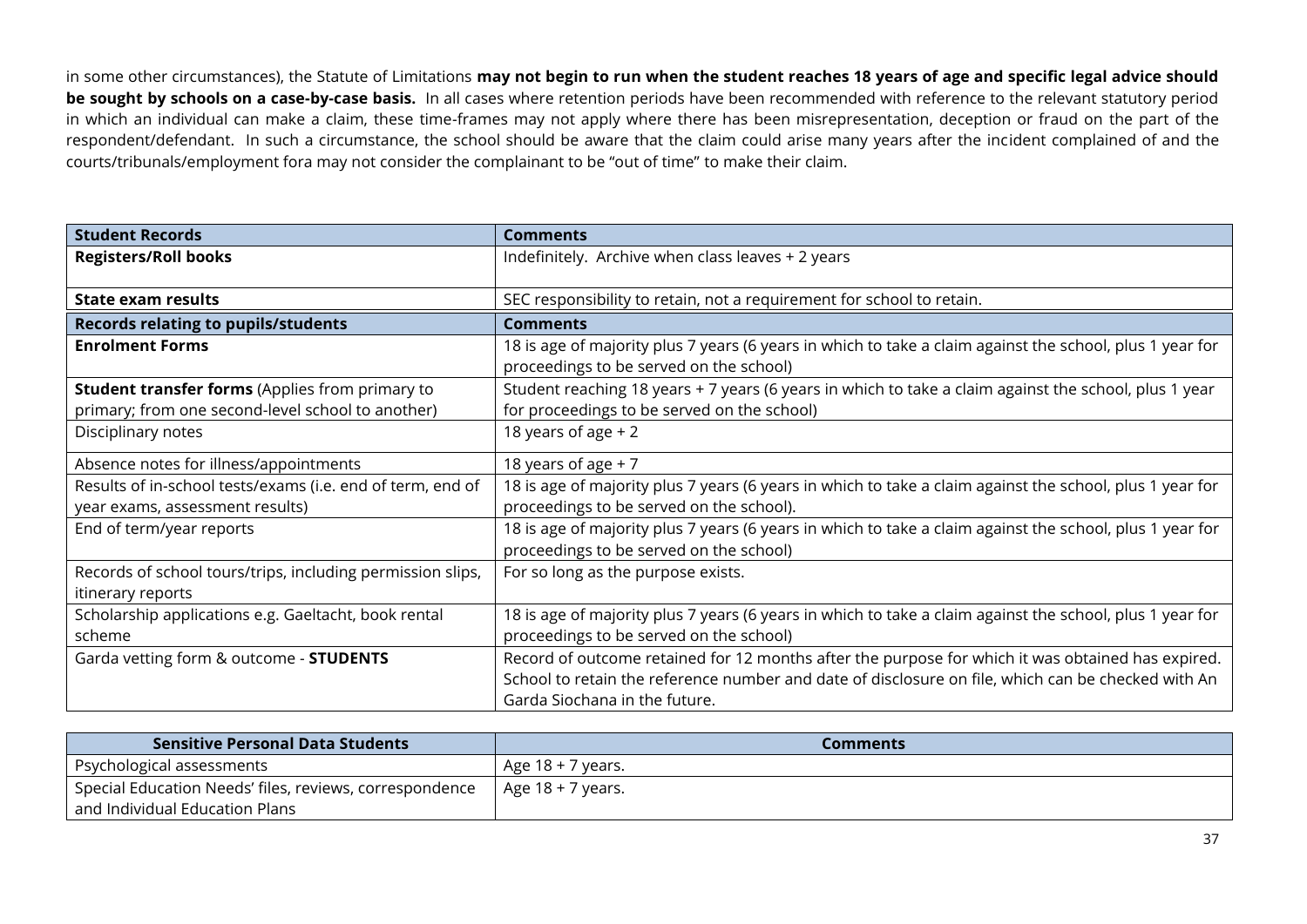| Accident reports                                        | 10 years, then age 18 + 2 years                                                                                                                                                                                       |
|---------------------------------------------------------|-----------------------------------------------------------------------------------------------------------------------------------------------------------------------------------------------------------------------|
| Child protection records                                | Age $18 + 7$ years.                                                                                                                                                                                                   |
| Section 29 appeal records                               | 2 years at least then at school's discretion as needed.                                                                                                                                                               |
| Enrolment/transfer forms where child is not enrolled or | 2 years at least then at school's discretion as needed.                                                                                                                                                               |
| refused enrolment                                       |                                                                                                                                                                                                                       |
| Records of complaints made by parents/ guardians        | Depends entirely on the nature of the complaint but no longer than is necessary for the purpose of<br>recording.<br>If it is a complaint of a more mundane nature (e.g. misspelling of child's name, parent not being |
|                                                         | contacted to be informed of parent-teacher meeting) or other minor matter, then student reaching<br>18 years + 7 years (6 years in which to take a claim, and 1 year for proceedings to be served on                  |
|                                                         | school)                                                                                                                                                                                                               |
| <b>Staff Records</b>                                    | <b>Comments</b>                                                                                                                                                                                                       |
| <b>Recruitment process</b>                              | 18 months from close of competition: 12 months from close of competition plus 6 months for the                                                                                                                        |
| Note: these suggested retention periods apply to        | Equality Tribunal to inform the school that a claim is being taken.                                                                                                                                                   |
| unsuccessful candidates only. They do NOT apply to      |                                                                                                                                                                                                                       |
| successful candidates, or candidates who are/were also  |                                                                                                                                                                                                                       |
| employees already within your school applying for       |                                                                                                                                                                                                                       |
| another post/position. For successful candidates, or    |                                                                                                                                                                                                                       |
| candidates who are/were also employees already within   |                                                                                                                                                                                                                       |
| your school applying for another post/position, see     |                                                                                                                                                                                                                       |
| retention periods set out below.                        |                                                                                                                                                                                                                       |
| Applications & CVs of candidates called for interview   | 18 months from close of competition: 12 months from close of competition plus 6 months for the<br>Equality Tribunal to inform the school that a claim is being taken.                                                 |
| Database of applications                                | 18 months from close of competition: 12 months from close of competition plus 6 months for the                                                                                                                        |
|                                                         | Equality Tribunal to inform the school that a claim is being taken.                                                                                                                                                   |
| Selection criteria                                      | 18 months from close of competition: 12 months from close of competition plus 6 months for the                                                                                                                        |
|                                                         | Equality Tribunal to inform the school that a claim is being taken.                                                                                                                                                   |
| Applications of candidates not shortlisted              | 18 months from close of competition: 12 months from close of competition plus 6 months for the                                                                                                                        |
|                                                         | Equality Tribunal to inform the school that a claim is being taken.                                                                                                                                                   |
| Unsolicited applications for jobs                       | 18 months from close of competition: 12 months from close of competition plus 6 months for the                                                                                                                        |
|                                                         | Equality Tribunal to inform the school that a claim is being taken.                                                                                                                                                   |
| Candidates shortlisted but unsuccessful at interview    | 18 months from close of competition: 12 months from close of competition plus 6 months for the                                                                                                                        |
|                                                         | Equality Tribunal to inform the school that a claim is being taken.                                                                                                                                                   |
| Candidates shortlisted and are successful but do not    | 18 months from close of competition: 12 months from close of competition plus 6 months for the                                                                                                                        |
| accept offer                                            | Equality Tribunal to inform the school that a claim is being taken.                                                                                                                                                   |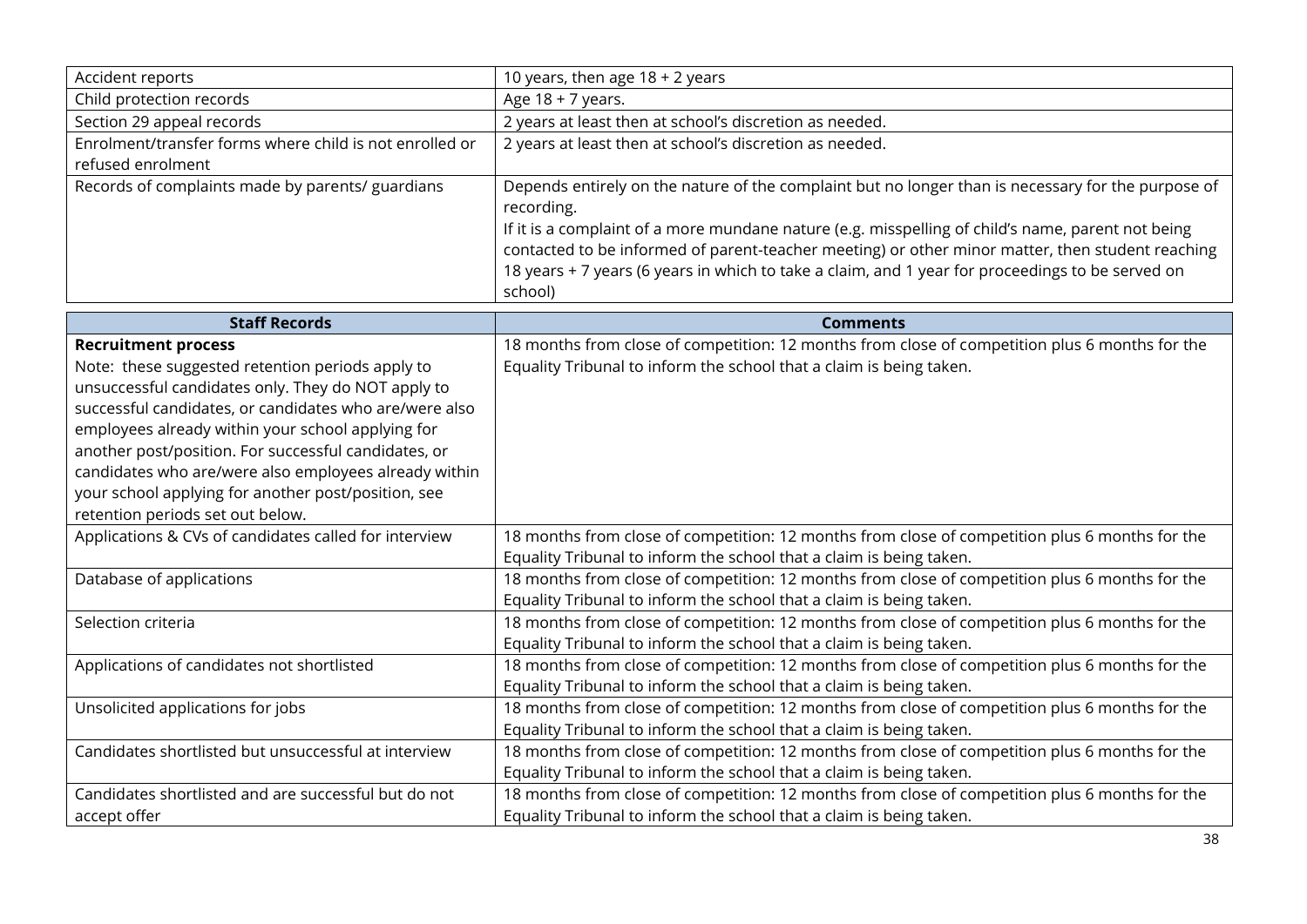| <b>Staff Records</b>                                        | <b>Comments</b>                                                                                      |
|-------------------------------------------------------------|------------------------------------------------------------------------------------------------------|
| <b>Recruitment process</b>                                  | 18 months from close of competition: 12 months from close of competition plus 6 months for the       |
| Note: these suggested retention periods apply to            | Equality Tribunal to inform the school that a claim is being taken.                                  |
| unsuccessful candidates only. They do NOT apply to          |                                                                                                      |
| successful candidates, or candidates who are/were also      |                                                                                                      |
| employees already within your school applying for           |                                                                                                      |
| another post/position. For successful candidates, or        |                                                                                                      |
| candidates who are/were also employees already within       |                                                                                                      |
| your school applying for another post/position, see         |                                                                                                      |
| retention periods set out below.                            |                                                                                                      |
| Applications & CVs of candidates called for interview       | 18 months from close of competition: 12 months from close of competition plus 6 months for the       |
|                                                             | Equality Tribunal to inform the school that a claim is being taken.                                  |
| Database of applications                                    | 18 months from close of competition: 12 months from close of competition plus 6 months for the       |
|                                                             | Equality Tribunal to inform the school that a claim is being taken.                                  |
| Selection criteria                                          | 18 months from close of competition: 12 months from close of competition plus 6 months for the       |
|                                                             | Equality Tribunal to inform the school that a claim is being taken.                                  |
| Applications of candidates not shortlisted                  | 18 months from close of competition: 12 months from close of competition plus 6 months for the       |
|                                                             | Equality Tribunal to inform the school that a claim is being taken.                                  |
| Interview board marking scheme & board notes                | 18 months from close of competition: 12 months from close of competition plus 6 months for the       |
|                                                             | Equality Tribunal to inform the school that a claim is being taken.                                  |
| Panel recommendation by interview board                     | 18 months from close of competition: 12 months from close of competition plus 6 months for the       |
|                                                             | Equality Tribunal to inform the school that a claim is being taken.                                  |
| <b>Staff personnel files (whilst in employment)</b>         | <b>Comments</b>                                                                                      |
|                                                             |                                                                                                      |
|                                                             |                                                                                                      |
| e.g. applications, qualifications, references, recruitment, | Retain for duration of employment plus 7 years (6 years in which to take a claim against the school, |
| job specification, contract, Teaching Council registration, | plus 1 year for proceedings to be served on the school)                                              |
| records of staff training etc.                              |                                                                                                      |
| Application &/CV                                            | Retain for duration of employment plus 7 years (6 years in which to take a claim against the school, |
|                                                             | plus 1 year for proceedings to be served on the school)                                              |
| Qualifications                                              | Retain for duration of employment plus 7 years (6 years in which to take a claim against the school, |
|                                                             | plus 1 year for proceedings to be served on the school)                                              |
| References                                                  | Retain for duration of employment plus 7 years (6 years in which to take a claim against the school, |
|                                                             | plus 1 year for proceedings to be served on the school)                                              |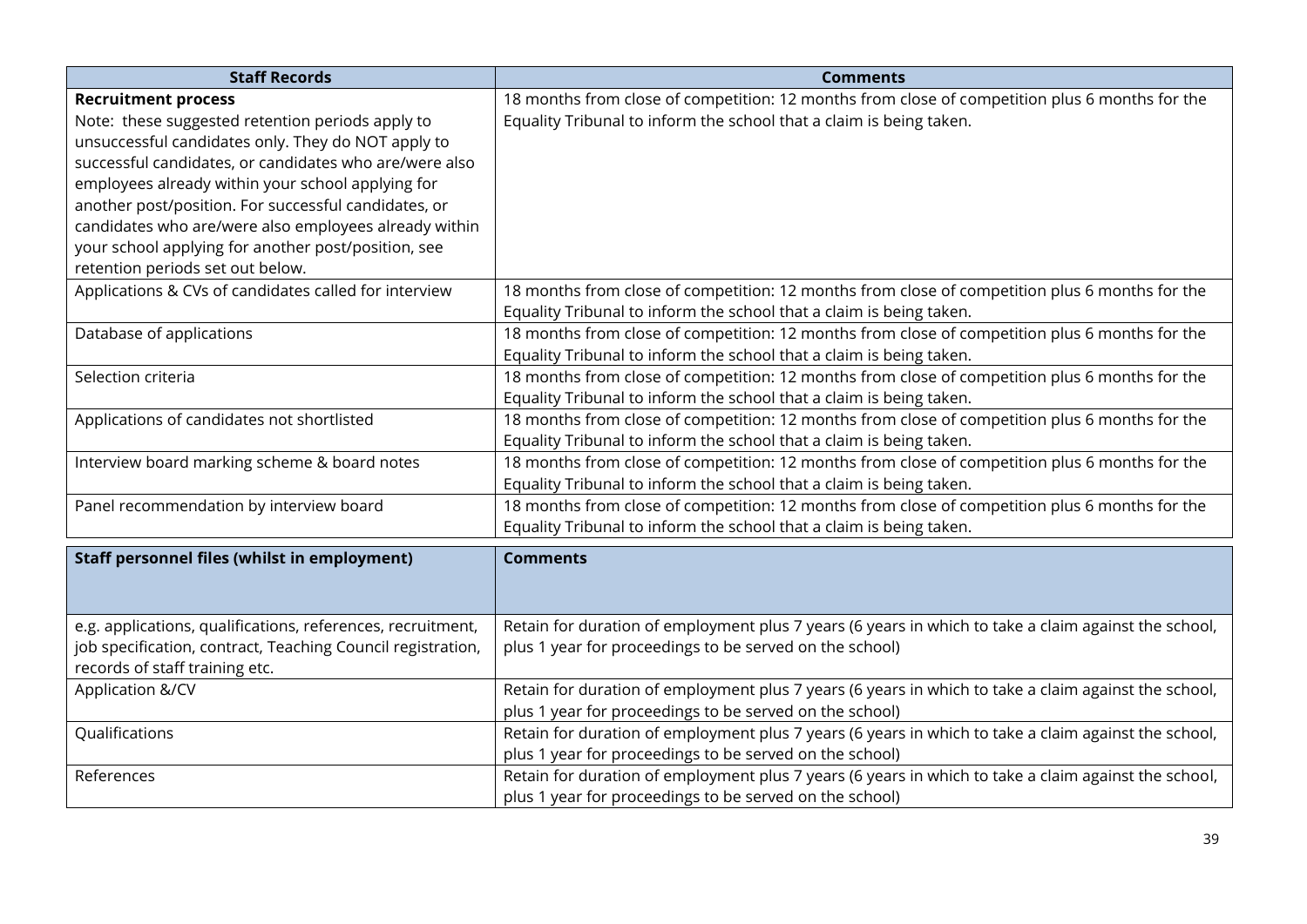| Interview: database of applications (the section which | Retain for duration of employment plus 7 years (6 years in which to take a claim against the school, |
|--------------------------------------------------------|------------------------------------------------------------------------------------------------------|
| relates to the employee only)                          | plus 1 year for proceedings to be served on the school)                                              |
| Selection criteria                                     | Retain for duration of employment plus 7 years (6 years in which to take a claim against the school, |
|                                                        | plus 1 year for proceedings to be served on the school)                                              |
| Interview board marking scheme & board notes           | Retain for duration of employment plus 7 years (6 years in which to take a claim against the school, |
|                                                        | plus 1 year for proceedings to be served on the school)                                              |
| Panel recommendation by interview board                | Retain for duration of employment plus 7 years (6 years in which to take a claim against the school, |
|                                                        | plus 1 year for proceedings to be served on the school)                                              |
| Recruitment medical                                    | Retain for duration of employment plus 7 years (6 years in which to take a claim against the school, |
|                                                        | plus 1 year for proceedings to be served on the school)                                              |
| Job specification/                                     | Retain for duration of employment plus 7 years (6 years in which to take a claim against the school, |
| description                                            | plus 1 year for proceedings to be served on the school)                                              |
| Contract/Conditions of employment                      | Retain for duration of employment plus 7 years (6 years in which to take a claim against the school, |
|                                                        | plus 1 year for proceedings to be served on the school)                                              |
| Probation letters/forms                                | Retain for duration of employment plus 7 years (6 years in which to take a claim against the school, |
|                                                        | plus 1 year for proceedings to be served on the school)                                              |
| POR applications and correspondence (where             | Retain for duration of employment plus 7 years (6 years in which to take a claim against the school, |
| successful)                                            | plus 1 year for proceedings to be served on the school)                                              |
| POR applications and correspondence (where             | Retain for at least 18 months (12 months from close of competition plus 6 months for the Equality    |
| unsuccessful)                                          | Tribunal to inform the school that a claim is being taken.                                           |
| Leave of absence applications                          | Retain for duration of employment plus 7 years (6 years in which to take a claim against the school, |
|                                                        | plus 1 year for proceedings to be served on the school)                                              |
| Job share                                              | Retain for duration of employment plus 7 years (6 years in which to take a claim against the school, |
|                                                        | plus 1 year for proceedings to be served on the school)                                              |
| Career Break                                           | Retain for duration of employment plus 7 years (6 years in which to take a claim against the school, |
|                                                        | plus 1 year for proceedings to be served on the school)                                              |
| Maternity leave                                        | Retain for duration of employment plus 7 years (6 years in which to take a claim against the school, |
|                                                        | plus 1 year for proceedings to be served on the school)                                              |
| Paternity leave                                        | Retain for 2 years following retirement/resignation or the duration of employment plus 7 years (6    |
|                                                        | years in which to take a claim against the school, plus 1 year for proceedings to be served on the   |
|                                                        | school) (whichever is the greater).                                                                  |
| Parental leave                                         | Must be kept for 8 years - Parental Leave Act 1998                                                   |
|                                                        | Retain for 8 years or the duration of employment plus 7 years (6 years in which to take a claim      |
|                                                        | against the school, plus 1 year for proceedings to be served on the school) (whichever is the        |
|                                                        | greater). There is a statutory requirement to retain for 8 years.                                    |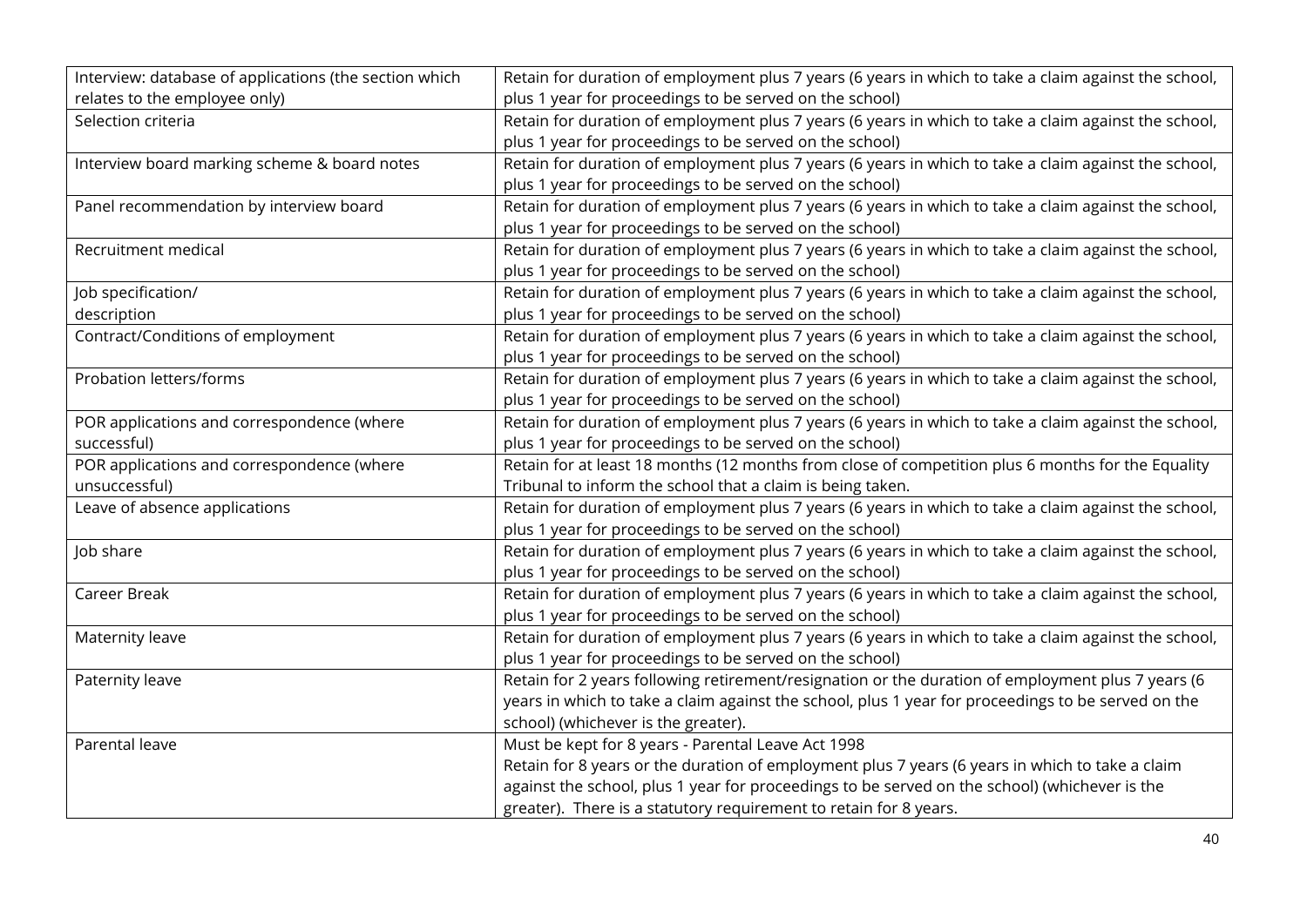| Force Majeure leave                                                                                                                                                                                                                           | Retain for 8 years or the duration of employment plus 7 years (6 years in which to take a claim<br>against the school, plus 1 year for proceedings to be served on the school) (whichever is the<br>greater). There is a statutory requirement to retain for 8 years.                                                     |
|-----------------------------------------------------------------------------------------------------------------------------------------------------------------------------------------------------------------------------------------------|---------------------------------------------------------------------------------------------------------------------------------------------------------------------------------------------------------------------------------------------------------------------------------------------------------------------------|
| Carers leave                                                                                                                                                                                                                                  | Must be kept for 8 years - Carer's Leave Act 2001<br>Retain for 8 years or the duration of employment plus 7 years (6 years in which to take a claim<br>against the school, plus 1 year for proceedings to be served on the school) (whichever is the<br>greater). There is a statutory requirement to retain for 8 years |
| Working Time Act (attendance hours, holidays, breaks)                                                                                                                                                                                         | Retain for duration of employment plus 7 years (6 years in which to take a claim against the school,<br>plus 1 year for proceedings to be served on the school). There is a statutory requirement to retain<br>for 3 years                                                                                                |
| Allegations/complaints                                                                                                                                                                                                                        | Retain for duration of employment plus 7 years (6 years to take a claim, plus 1 year for proceedings<br>to be served). Please note the relevant DES Circular re Disciplinary Procedures in relation to the<br>period of time for which a warning remains "active" on an employee's record.                                |
| Grievance and Disciplinary records                                                                                                                                                                                                            | Retain for duration of employment plus 7 years (6 years to take a claim, plus 1 year for proceedings<br>to be served). Please note the relevant DES Circular re Disciplinary Procedures in relation to the<br>period of time for which a warning remains "active" on an employee's record.                                |
| Confirmation of compliance with the National Vetting<br>Bureau (Children and Vulnerable Persons) Acts 2012 to<br>2016 and with relevant Department's circulars in relation<br>to Garda vetting. This to include Garda Vetting<br>Disclosures. | Retain for duration of employment plus 12 months.                                                                                                                                                                                                                                                                         |
| <b>SNA Appointments</b>                                                                                                                                                                                                                       | <b>Comments</b>                                                                                                                                                                                                                                                                                                           |
| A copy of the advertisement.                                                                                                                                                                                                                  | These requirements are taken from 2019 DES Circular on Recruitment and Appointment<br>Procedures for Special Needs Assistants (SNAs)<br>Retain for duration of employment plus 7 years (6 years in which to take a claim against the school,<br>plus 1 year for proceedings to be served on the school)                   |
| The applications for the post.                                                                                                                                                                                                                | Retain for duration of employment plus 7 years (6 years in which to take a claim against the school,<br>plus 1 year for proceedings to be served on the school)                                                                                                                                                           |
| Criteria for assessment of applicants.                                                                                                                                                                                                        | Retain for duration of employment plus 7 years (6 years in which to take a claim against the school,<br>plus 1 year for proceedings to be served on the school)                                                                                                                                                           |
| Certified copy of Panel Form 1 (PF1) (if applicable)                                                                                                                                                                                          | Retain for duration of employment plus 7 years (6 years in which to take a claim against the school,<br>plus 1 year for proceedings to be served on the school)                                                                                                                                                           |
| Any documents and/or notes created by the Selection                                                                                                                                                                                           | Retain for duration of employment plus 7 years (6 years in which to take a claim against the school,                                                                                                                                                                                                                      |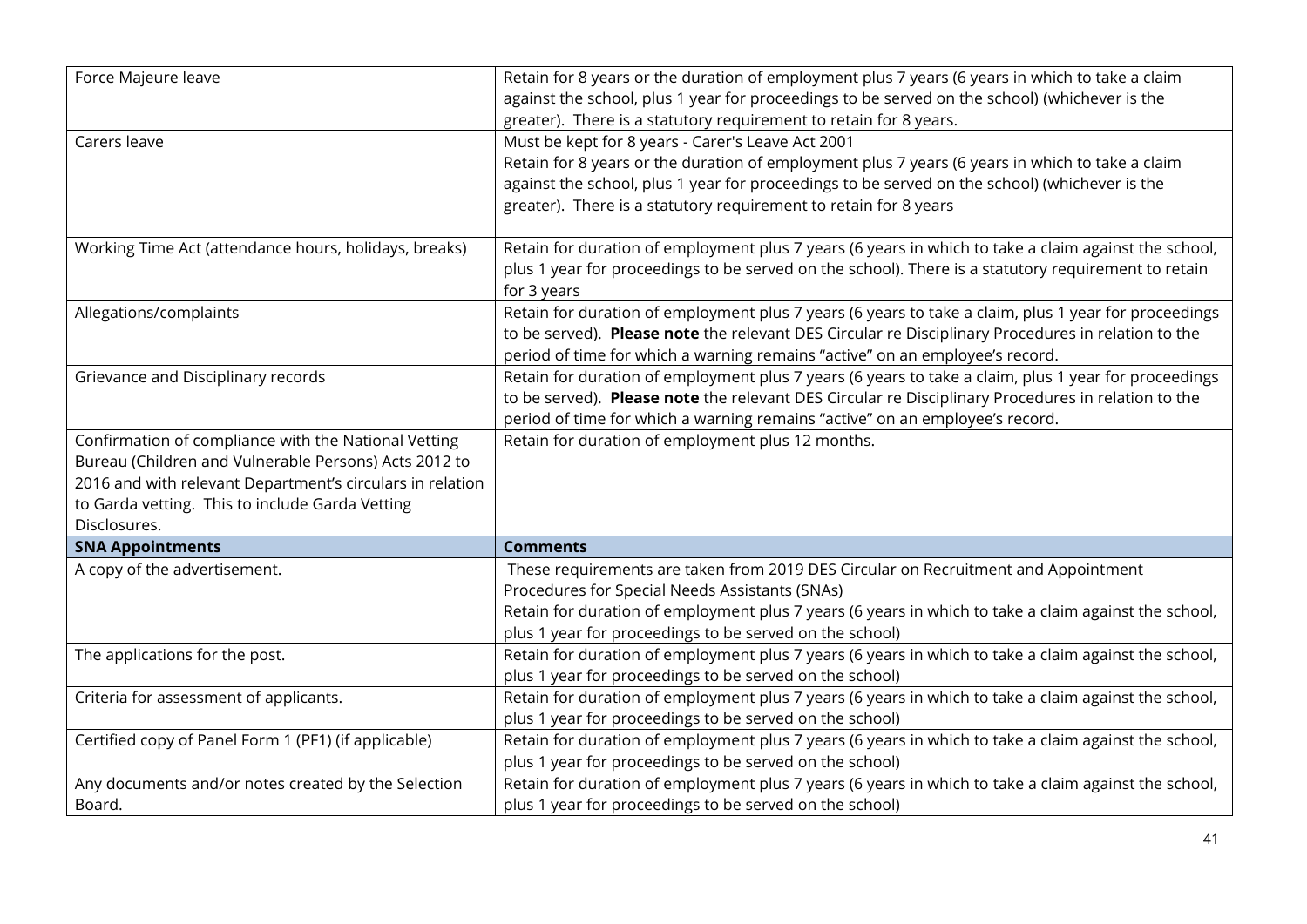| The Selection Board Report - including all records below. |                                                                                                                          | Retain for duration of employment plus 7 years (6 years in which to take a claim against the school,                         |
|-----------------------------------------------------------|--------------------------------------------------------------------------------------------------------------------------|------------------------------------------------------------------------------------------------------------------------------|
|                                                           |                                                                                                                          | plus 1 year for proceedings to be served on the school)                                                                      |
| 6 Confirmation of verification of references from         |                                                                                                                          | Retain for duration of employment plus 7 years (6 years in which to take a claim against the school,                         |
| previous employers.                                       |                                                                                                                          | plus 1 year for proceedings to be served on the school)                                                                      |
| A copy of the applicant's educational qualifications.     |                                                                                                                          | Retain for duration of employment plus 7 years (6 years in which to take a claim against the school,                         |
|                                                           |                                                                                                                          | plus 1 year for proceedings to be served on the school)                                                                      |
| Confirmation of compliance with the National Vetting      |                                                                                                                          | Retain for duration of employment plus 12 months.                                                                            |
| Bureau (Children and Vulnerable Persons) Acts 2012 to     |                                                                                                                          |                                                                                                                              |
| 2016 and with relevant Department's circulars in relation |                                                                                                                          |                                                                                                                              |
| to Garda vetting. This to include Garda Vetting           |                                                                                                                          |                                                                                                                              |
| Disclosures.                                              |                                                                                                                          |                                                                                                                              |
| A copy of the confirmation of medical fitness received    |                                                                                                                          | Retain for duration of employment plus 7 years (6 years in which to take a claim against the school,                         |
| from the Occupational Health Service.                     |                                                                                                                          | plus 1 year for proceedings to be served on the school)                                                                      |
| Any other relevant documentation relating to an           |                                                                                                                          | Retain for duration of employment plus 7 years (6 years in which to take a claim against the school,                         |
| individual SNA's appointment.                             |                                                                                                                          | plus 1 year for proceedings to be served on the school)                                                                      |
| Record of the Patron's/CE/BOM's approval of the           |                                                                                                                          | Retain for duration of employment plus 7 years (6 years in which to take a claim against the school,                         |
| appointment (not applicable in community and              |                                                                                                                          | plus 1 year for proceedings to be served on the school)                                                                      |
| comprehensive sector)                                     |                                                                                                                          |                                                                                                                              |
| Completed contract of employment i.e. signed by the       |                                                                                                                          | Retain for duration of employment plus 7 years (6 years in which to take a claim against the school,                         |
| employer and the SNA.                                     |                                                                                                                          | plus 1 year for proceedings to be served on the school)                                                                      |
| A copy of the appointment form completed by both          |                                                                                                                          | Retain for duration of employment plus 7 years (6 years in which to take a claim against the school,                         |
| parties that was submitted to the paymaster.              |                                                                                                                          | plus 1 year for proceedings to be served on the school)                                                                      |
| A copy of the applicant's educational qualifications.     |                                                                                                                          | Retain for duration of employment plus 7 years (6 years in which to take a claim against the school,                         |
|                                                           |                                                                                                                          | plus 1 year for proceedings to be served on the school)                                                                      |
| <b>Occupational Health Records</b>                        | <b>Comments</b>                                                                                                          |                                                                                                                              |
| Sickness absence                                          |                                                                                                                          | Re sick leave scheme (1 in 4 rule) ref DES C/L 0060/2010                                                                     |
| records/certificates                                      | Retain for 7 years (6 years in which to take a claim against the school, plus 1 year for proceedings to be served on the |                                                                                                                              |
|                                                           | school).                                                                                                                 |                                                                                                                              |
| Pre-employment medical                                    | Retain for 7 years (6 years in which to take a claim against the school, plus 1 year for proceedings to be served on the |                                                                                                                              |
| assessment                                                | school).                                                                                                                 |                                                                                                                              |
| Occupational health referral                              | Retain for 7 years (6 years in which to take a claim against the school, plus 1 year for proceedings to be served on the |                                                                                                                              |
|                                                           |                                                                                                                          | school), unless sickness absence relates to an accident/ injury/ incident sustained in relation to or in connection with the |
|                                                           |                                                                                                                          | individual's duties within the school, in which case, do not destroy.                                                        |
| Correspondence re retirement                              | Retain for 7 years (6 years in which to take a claim against the school, plus 1 year for proceedings to be served on the |                                                                                                                              |
| on ill-health grounds                                     | school).                                                                                                                 |                                                                                                                              |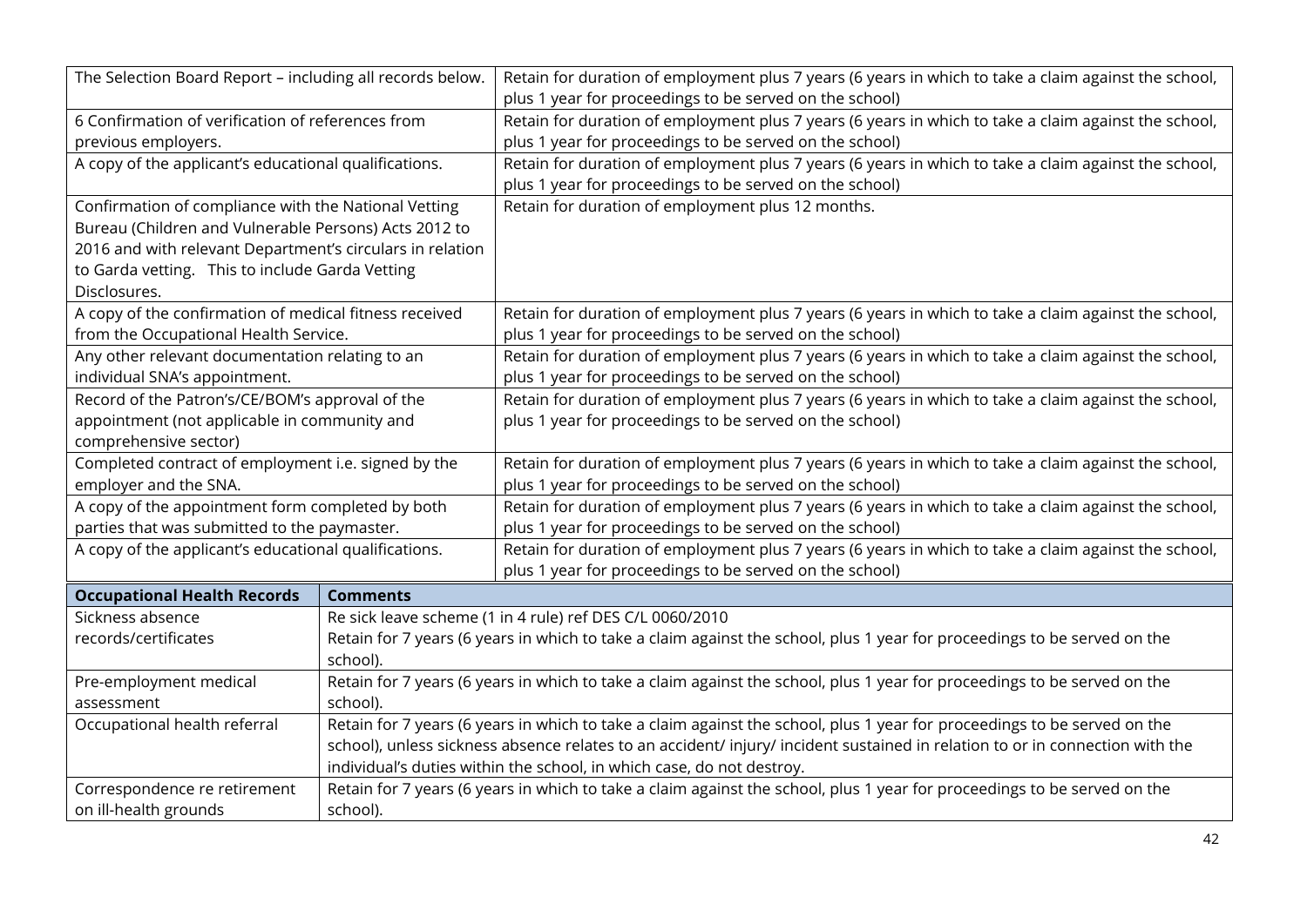| Accident/injury at work reports                                                  | Retain for 10 years, or the duration of the employment plus 7 years (6 years in which to take a claim against the school, plus<br>1 year for proceedings to be served on the school), whichever is the greater.                                                                                                                                         |
|----------------------------------------------------------------------------------|---------------------------------------------------------------------------------------------------------------------------------------------------------------------------------------------------------------------------------------------------------------------------------------------------------------------------------------------------------|
| Medical assessments or<br>referrals                                              | Retain for 7 years (6 years in which to take a claim against the school, plus 1 year for proceedings to be served on the<br>school).                                                                                                                                                                                                                    |
| Sick leave records (sick benefit<br>forms)                                       | In case of audit/refunds, Current year plus 7 years (6 years in which to take a claim against the school, plus 1 year for<br>proceedings to be served on the school)                                                                                                                                                                                    |
| Return to Work Forms (Covid)                                                     | Retain for duration of employment plus 7 years (6 years in which to take a claim against the school, plus 1 year for<br>proceedings to be served on the school)                                                                                                                                                                                         |
| <b>Superannuation /Pension</b><br>/Retirement records                            | <b>Comments</b>                                                                                                                                                                                                                                                                                                                                         |
| Records of previous service (incl.<br>correspondence with previous<br>employers) | DES advise that these should be kept indefinitely.                                                                                                                                                                                                                                                                                                      |
| Pension calculation                                                              | Duration of employment + 7 years (6 years in which to take a claim against the school, plus 1 year for proceedings to be<br>served on the school) or for the life of employee/former employee plus + 7 years (6 years in which to take a claim against<br>the school, plus 1 year for proceedings to be served on the school) (whichever is the longer) |
| Pension increases (notification<br>to Co. Co.)                                   | Duration of employment + 7 years (6 years in which to take a claim against the school, plus 1 year for proceedings to be<br>served on the school) or for the life of employee/former employee plus + 7 years (6 years in which to take a claim against<br>the school, plus 1 year for proceedings to be served on the school) (whichever is the longer) |
| Salary claim forms                                                               | Duration of employment + 7 years (6 years in which to take a claim against the school, plus 1 year for proceedings to be<br>served on the school) or for the life of employee/former employee plus + 7 years (6 years in which to take a claim against<br>the school, plus 1 year for proceedings to be served on the school) (whichever is the longer) |
| <b>Government returns</b>                                                        | <b>Comments</b>                                                                                                                                                                                                                                                                                                                                         |
| Any returns which identify<br>individual staff/pupils,                           | Depends upon the nature of the return. If it relates to pay/pension/benefits of staff, keep indefinitely as per DES guidelines.<br>If it relates to information on students, e.g. October Returns, Annual Census etc., keep in line with "Student Records"<br>guidelines above.                                                                         |
| <b>Board of Management</b><br><b>Records</b>                                     | <b>Comments</b>                                                                                                                                                                                                                                                                                                                                         |
| Board agenda and minutes                                                         | Indefinitely. These should be stored securely on school property                                                                                                                                                                                                                                                                                        |
| School closure                                                                   | On school closure, records should be transferred as per Records Retention in the event of school closure/amalgamation. A<br>decommissioning exercise should take place with respect to archiving and recording data.                                                                                                                                    |